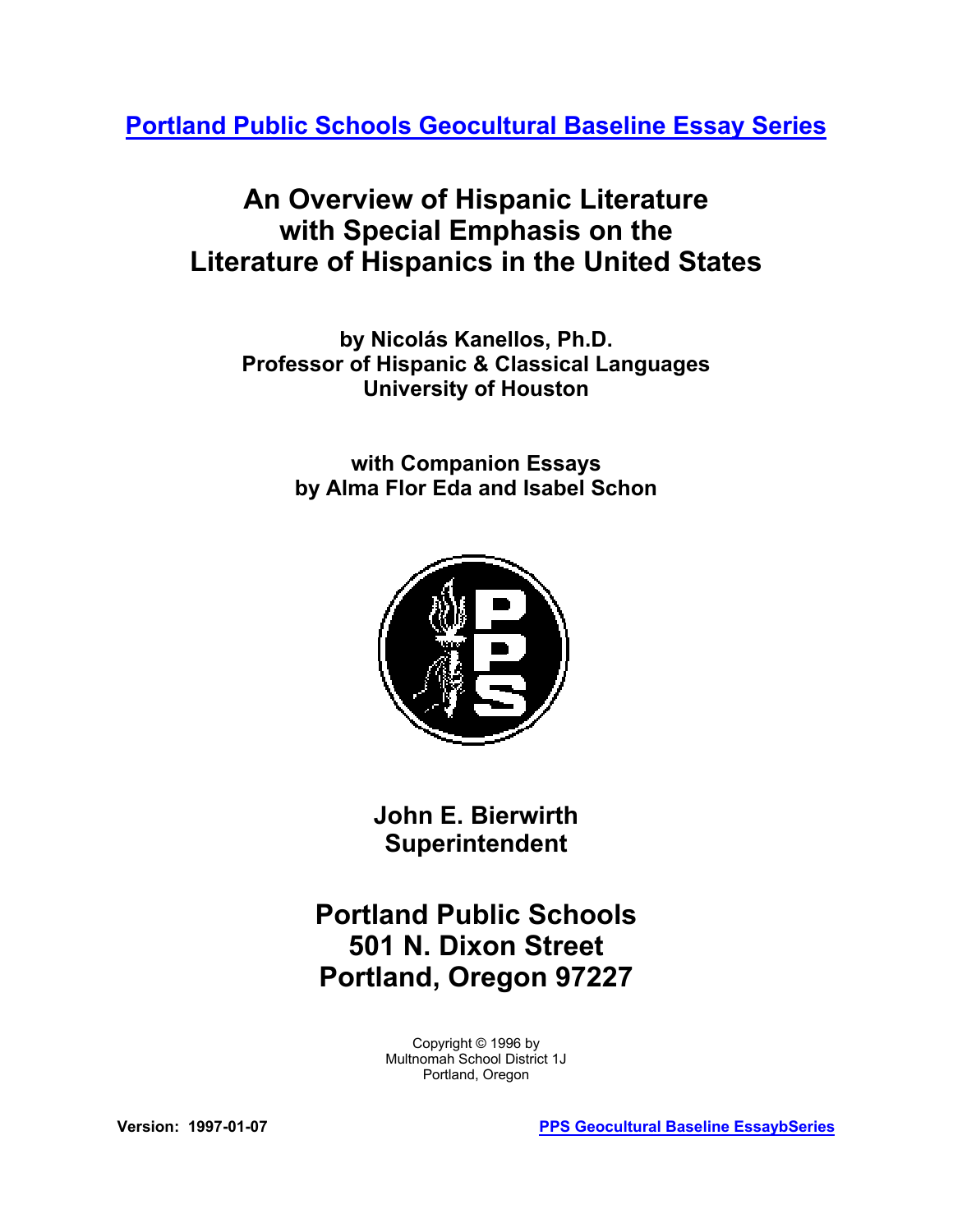# TABLE OF CONTENTS

| THE SPANISH AND SPANISH-AMERICAN LITERARY BACKGROUND1     |  |
|-----------------------------------------------------------|--|
|                                                           |  |
|                                                           |  |
|                                                           |  |
|                                                           |  |
| Luis Palés Matos, Nicolás Guillén, and Gabriela Mistral 6 |  |
|                                                           |  |
|                                                           |  |
|                                                           |  |
|                                                           |  |
|                                                           |  |
|                                                           |  |
|                                                           |  |
|                                                           |  |
|                                                           |  |
|                                                           |  |
|                                                           |  |
|                                                           |  |
|                                                           |  |
|                                                           |  |
|                                                           |  |
|                                                           |  |
|                                                           |  |
|                                                           |  |
|                                                           |  |
|                                                           |  |
|                                                           |  |
| Tomás Rivera, Rudolfo Anaya, and Rolando Hinojosa28       |  |
|                                                           |  |
|                                                           |  |
|                                                           |  |
|                                                           |  |
|                                                           |  |
|                                                           |  |
|                                                           |  |
|                                                           |  |
|                                                           |  |
|                                                           |  |
|                                                           |  |
|                                                           |  |
| ITERATURE IN SPANISH FOR CHILDREN AND YOUNG ADULTS51      |  |
|                                                           |  |
|                                                           |  |
|                                                           |  |
|                                                           |  |
|                                                           |  |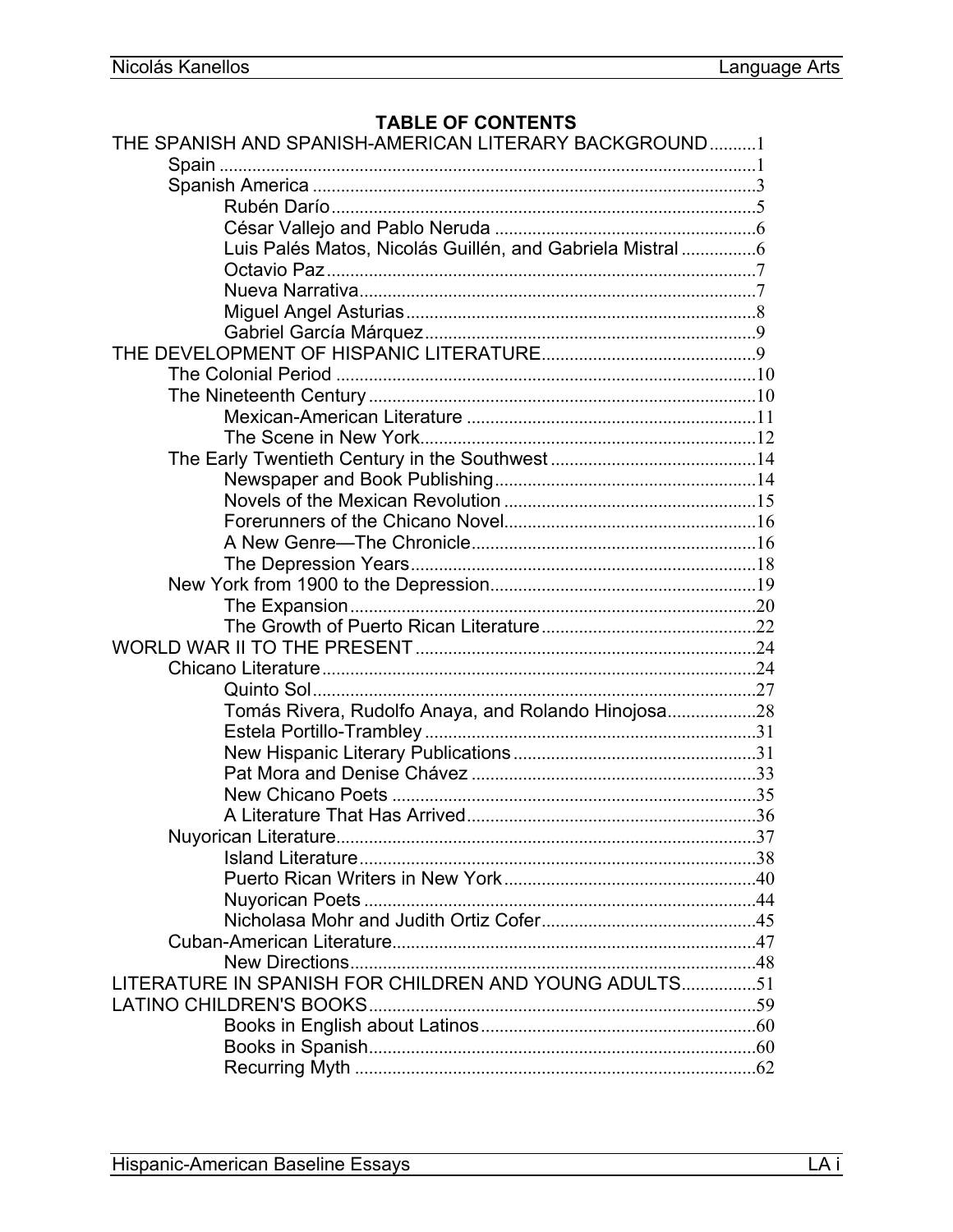#### <span id="page-2-0"></span>**THE SPANISH AND SPANISH-AMERICAN LITERARY BACKGROUND**

Hispanics who live in this country are the bearers and practitioners of an illustrious literary tradition that has contributed greatly to world literature and to the making of this nation. During the expansion of the Spanish Empire in the sixteenth and seventeenth centuries, the Spanish language became one of the world's most widely spoken tongues, and today it can be read in the original text by people in Europe, the Americas, Africa, Asia, and islands of the Pacific.

Despite the fact that the countries of Spanish America are still considered to be impoverished post-colonial states struggling to provide food and jobs for their mixedrace peoples, they are producing some of the most highly regarded and influential literature in the world. The same is true of Hispanic communities in the United States.

#### **Spain**

The culture of Spain resulted from a confluence of Roman, Visigothic, Celtic, Arab, Jewish, and early Iberian peoples. By 1492, when Christian kingdoms united to expel the occupying Arabs and colonize the New World, the country had already produced one of Western Europe's most dynamic and influential literatures.

Spanish writers virtually created the modern novel, first producing a picaresque literature that is exemplified by the anonymous work *Lazarillo de Tormes* (1554). This work created the concept of the impoverished individual in society making his own way in spite of numerous social barriers and prejudices. Spain's picaresque traditions preceded such English-language masterpieces as Fielding's *Moll Flanders* and *Tom Jones* and Mark Twain's *Huckleberry Finn*. The first modern novel—Miguel de Cervantes' *Las Aventuras de Don Quijote* (Part I, 1605; Part II, 1615)—brought together all of the major Western prose traditions—the chivalric novel, the pastoral novel, the novel as defined by Boccaccio, the picaresque novel. Yet Cervantes created a new concept, structure, and esthetic to reflect the immensely complex social realities (reality and illusion, fact and fiction, idealism and realism) of the modern world. His two "round" or complex characters who approached the social world from their separate vantage points—idealism and hope (Don Quijote) and realism and pragmatism (Sancho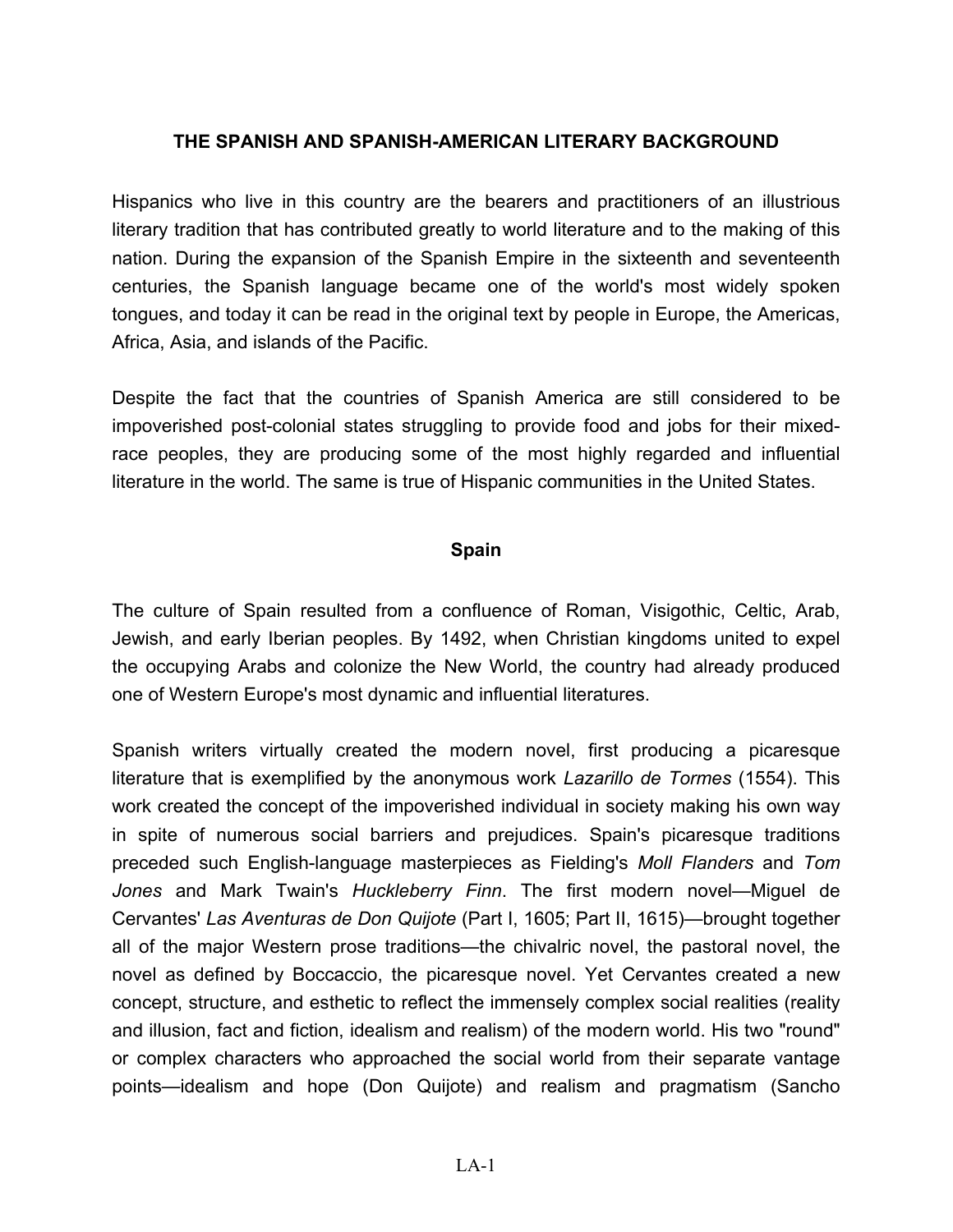Panza)—evolved throughout the course of the narrative. It is said that next to the Bible, *Don Quijote* is the most translated book in the world and has sold more copies than any other book in history.

During the late sixteenth and early seventeenth centuries, Spain and England were the only countries to develop a national stage. While Shakespeare was writing, directing, and managing his works, Spain produced his counterpart in Lope de Vega (1562-1635) and a number of secondary masters, such as Pedro Calderón de la Barca (1600-1681) and Tirso de Molina (1584-1648). All have left their indelible mark on the dramatic literature of the world.

The whole concept of the "well-made play" and its commercial value owes a great deal to Lope de Vega, who even wrote and published guidelines on playwriting. Indeed, the theaters of the world would be impoverished without the characters and plots that were first presented on Spanish stages. Mozart would not have had a *Don Giovanni* nor Shaw a *Man and Superman* without Tirso's version of Don Juan in *El burlador de Sevilla* (1630). Bizet would never have had his *Carmen* without Tirso's play *Los cigarrales de Toledo*. The list of influences and contributions goes on and on. Many of these characters, plots, concepts, and spiritual and cultural underpinnings come from Spanish folklore—songs, legends, and tales of the common folk. Don Juan, Carmen, numerous *pícaros*, the heroic Cid all populated Spanish popular culture before being documented in elite or high culture. In this folklore was found a dynamic tension between the strength and pride of common folk and the pride of titled classes. The same tension was played out on Lope de Vega's stage, in *Don Quijote*, and in poetry that became classical and deeply rooted at the same time in the popular art and oral tradition. This was the tradition Spaniards brought to the New World, along with a rich religious literature and drama that could be used to evangelize the indigenous peoples they found there. As the Spaniards explored and charted new lands and documented new peoples and civilizations in the Americas, they discovered marvelous new flora, fauna, topography, cultures, languages, and religions. To understand, chronicle, and explain to other Europeans what they were experiencing, The Spaniards drew from their literary and dramatic repertoire.

The first chronicles, epic poems, novels, and plays written in a European language about the Americas were written in Spanish and published in Spain. Among them were the highly literary correspondence and chronicles of Christopher Columbus and Hernán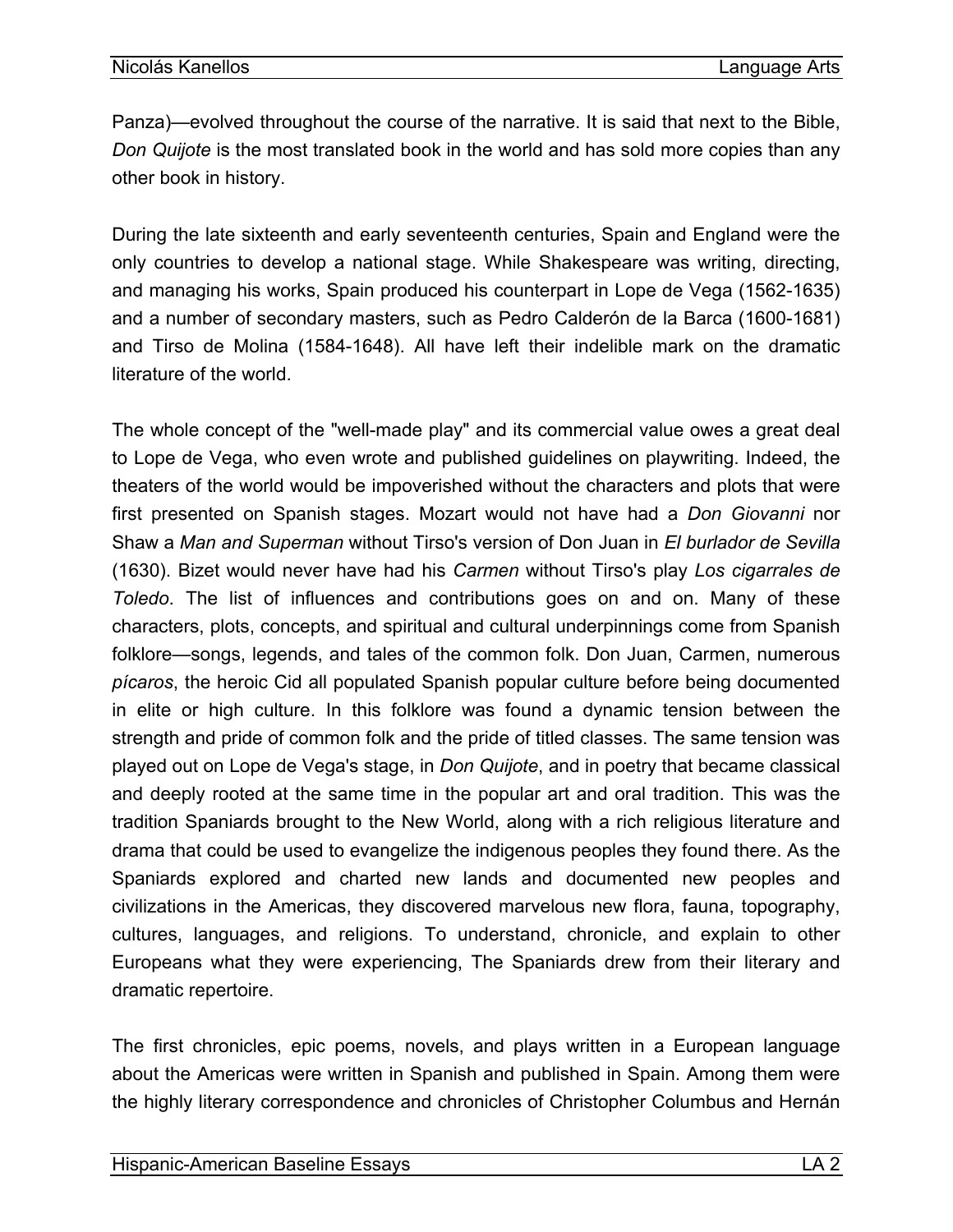<span id="page-4-0"></span>Cortés; epic poems by soldiers exploring and colonizing Florida and New Mexico (*La Florida*, 1597, by Alonso Gregorio de Escobedo, and *La historia de la conquista de la Nueva México*, 1598, by Gaspar Pérez de Villagrá); and *Relación* (1557, *The Account*), a marvelous adventure story of Alvar Núñez Cabeza de Vaca's shipwreck, captivity by Indians, and conversion into a hallowed medicine man among the Indian nations that reaches from today's Florida to New Mexico. Their works should be listed on any syllabus of American literature. It was these soldiers and later Spanish and *mestizo* colonists and missionaries who first introduced a written tradition in a European language—a literature, a printing press, and the first newspapers in such territories as Florida, Louisiana, Texas, New Mexico, and California. They also introduced a complete storehouse of oral lore that is still with us in these regions today and is still enriching oral and written literature in North America above the Rio Grande River.

# **Spanish America**

Like Spain, the Americas reflect a blending of cultures. Spanish culture confronted and melded with the diverse cultures of the indigenous peoples and of enslaved Africans to create myriad regional and national "types." In art and literature we find various national archetypes that represent the national soul, customs, and racial makeup: the mulatto of Cuba, the gaucho of Argentina, the *jíbaro* of Puerto Rico, the revolutionary and his more romanticized relative, the charro, or cowboy (or, some scholars claim, the *pelado* or shirtless one) of México. What they all have in common is miscegenation, racial and/or cultural blending—something anathema to the European, especially Anglo mentality.

The noted folklorist Américo Paredes and other scholars argue for the centrality of La Llorona, the crying woman, as a national archetype for México, because she emerges in folklore out of the violent clash of European and Meso-American cultures to explain the origin and rise of the *mestizo*. Initially a blending of the European Medea legend and the Aztec goddess Matlacihuatl, a woman who ensnares men in her net at night, the legend has come to incorporate the underlying idea of the rape of American Indian culture by the Spanish culture, as embodied by Hernán Cortés' taking of the Indian princess Doña Marina (also known derogatorily as La Malinche, the betrayer of her people) as his concubine and having fathered illegitimate children by her and ultimately abandoning her. The original legend of La Llorona has thus merged with the folk version of an important chapter in history, La Malinche becoming the crying woman forever searching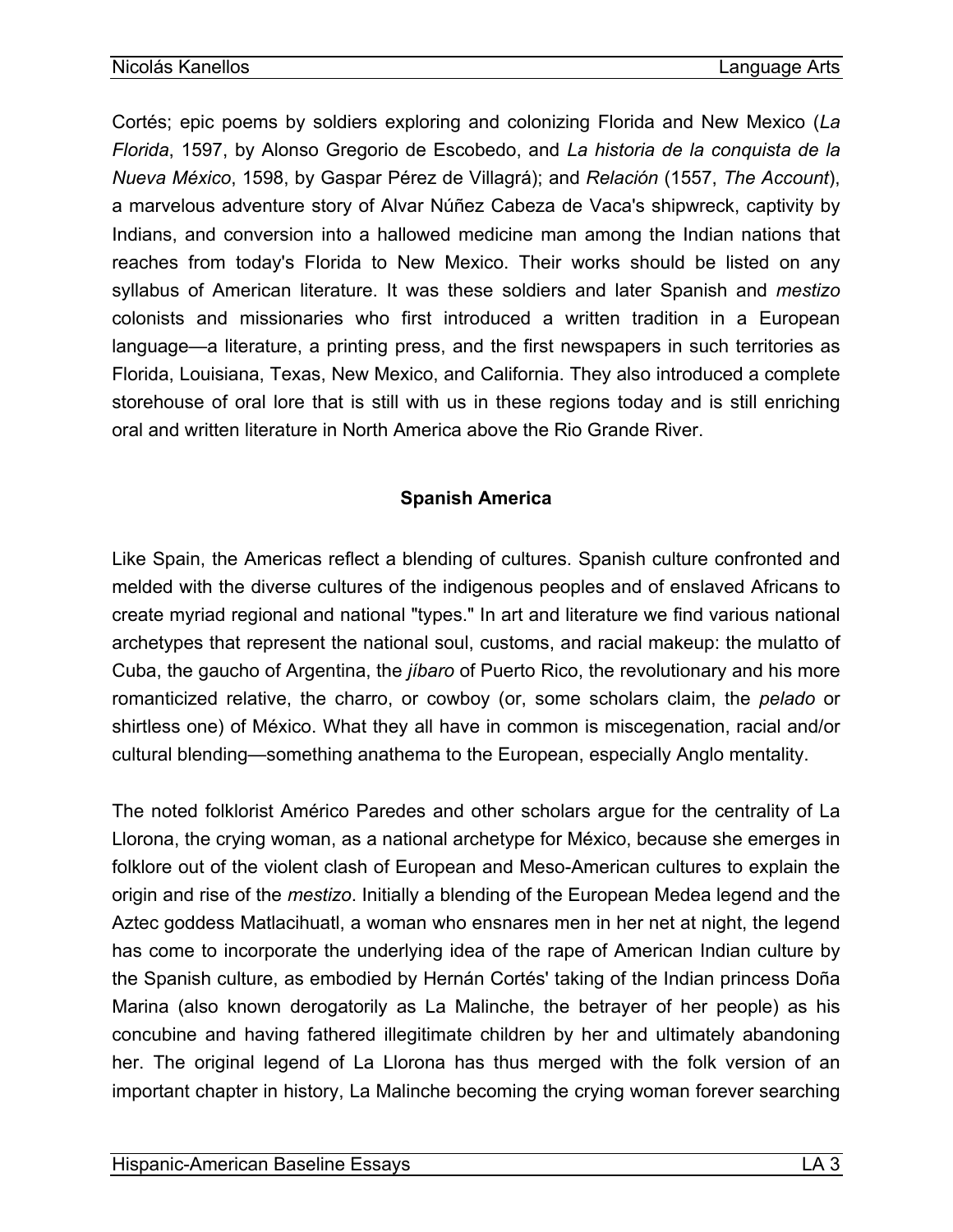for her lost children. In fact, further intellectualizing this popular version of the national identity, Nobel-prize-winner Octavio Paz, in his *El laberinto de la soledad*, argues that Mexicans are children of Malinche, the children of a violated mother. All of these archetypes and types are prevalent in the songs, ballads, and tales of México and the Americas and comprise a rich oral literature worthy of study.

The countries of Latin America have accepted their history and their present cultural reality, their New World experience and identity. But the official culture of the United States has yet to accept that it, too, is a product of cultural blending, that it too is typical of the New World experience, that it can no longer construct its identity solely as an extension of Europe. The institutions of this country must finally meet their responsibility to incorporate the true and authentic history and literature of all peoples on this soil, beginning with the American Indians and followed thereafter by Hispanics, Anglo-Europeans, Africans, Asians, and others. However, after the Anglo-Europeans, the group exerting the greatest influence on this nation's development and national culture is Hispanics. I use the term *Hispanics* to mean people of Spanish-American descent in the United States—the *mestizo*, the product of cultural blending.

The dynamic concept of cultural fusion in the New World gave rise to a distinctive literature in the Spanish-speaking Americas. In the nineteenth century, the individual literatures of individual countries took on national identities, becoming celebrations of the regional character and national ethos. During the romantic period, Argentina and Uruguay developed a gaucho literature, best exemplified by the epic poem *Martín Fierro* (Part I, 1872, Part II, 1879), by José Hernández (1834-1836) and based on actual folk songs and customs. In Perú, Ricardo Palma (1883-1919) documented and celebrated local color, customs, and small-town life in his ten volumes of *Tradiciones peruanas* (Peruvian traditions), written over an eighteen-year period. In Puerto Rico during the same period, the *jíbaro* or *mestizo* highlander with his skeptical views of modern citified life, appeared in the narrative poetry of Manuel Alonso's *El jíbaro* .

In the twentieth century there were also important indigenist and creole (*criollismo*) movements that reinforced nationalism in most of the countries of Spanish America. It is, in fact, through *criollismo* that five master prose writers developed after 1920: Colombia's José Eustacio Rivera (1889-1928), Argentina's Benito Lynch (1880-1951) and Ricardo Gúiraldes (1886-1927), Uruguay's Horacio Quiroga (1878-1937) and Venezuela's Rómulo Gallegos (1884-1965). Essentially realists with modern novelistic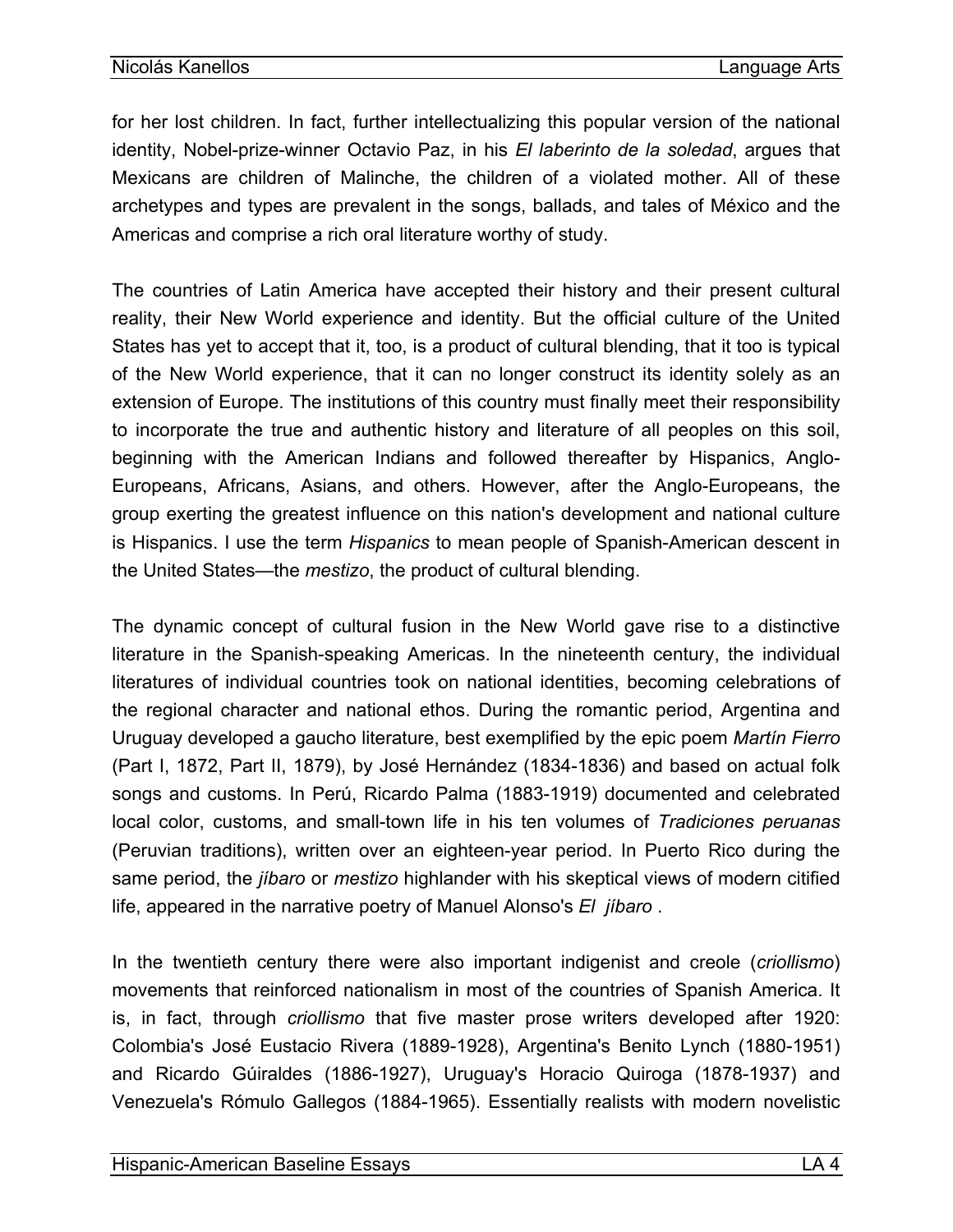<span id="page-6-0"></span>techniques, these writers explored the relationship of their protagonists to the physical and social landscapes of their countries: the jungle in Rivera's *La vorágine* (1924), the pampas in Gúiraldes' *Don Segundo Sombra* and Lynch's *El inglés de los güesos*, the Venezuelan *llanos* of Gallego's *Doña Bárbara*, or the wilderness and jungles of Quiroga's short stories.

As in the nineteenth century, there is a subtext to many of these works that compares civilization and barbarie, urban and rural life, contrasting and conflicting ways of understanding man and nature. As Spanish-American writers further explored the contradictions of the continent and its varied and conflicting worlds—European versus Amerindian and African; Christianity versus synchretic religions, spiritualism, animal dualism, etc.; the past and the present co-existing side by side—they produced a new style, a new sensibility called "magic realism." That style emerged in the post-war period and greatly influenced world letters.

At the same time that *criollismo* was emerging in the late nineteenth and early twentieth centuries, poets developed an intense awareness of poetic form and language that in Spanish America is called *modernismo*. Highly cosmopolitan in its sources, *modernismo* re-approached European culture and even influenced writers in Spain—the first time that this reverse influence was noted in literary history. Modernism, seen by many critics as somewhat escapist—a refuge in an "ivory tower"—eventually led to other intense formalistic and esthetic experimentation, such as vanguardism and other *isms*. Nevertheless, Spanish-American poets eventually returned to the complex social, political, and cultural reality of Latin America and in so doing produced a number of poets and prose writers who captured international attention. Some of the most important and widely influential poets developing from modernism and into a more socially and politically engaged literature were Nicaraguan Rubén Darío (1867-1916), Peruvian César Vallejo (1892-1938), Puerto Rican Luis Palés Matos (1899-1959), Cuban Nicolás Guillén (1902-1992), and Chileans Gabriela Mistral (1889-1957) and Pablo Neruda (1904-1973), both Nobel Prize winners.

### **Rubén Darío**

Even from his first book, *Azul* (1888), Rubén Darío is credited with freeing poetry in the Spanish language from its romantic heritage and introducing modernism. Whereas in his early poetry Darío concentrated on perfecting the beautiful thought and the purest, most resonant language and form, in his later work he became an ardent advocate for a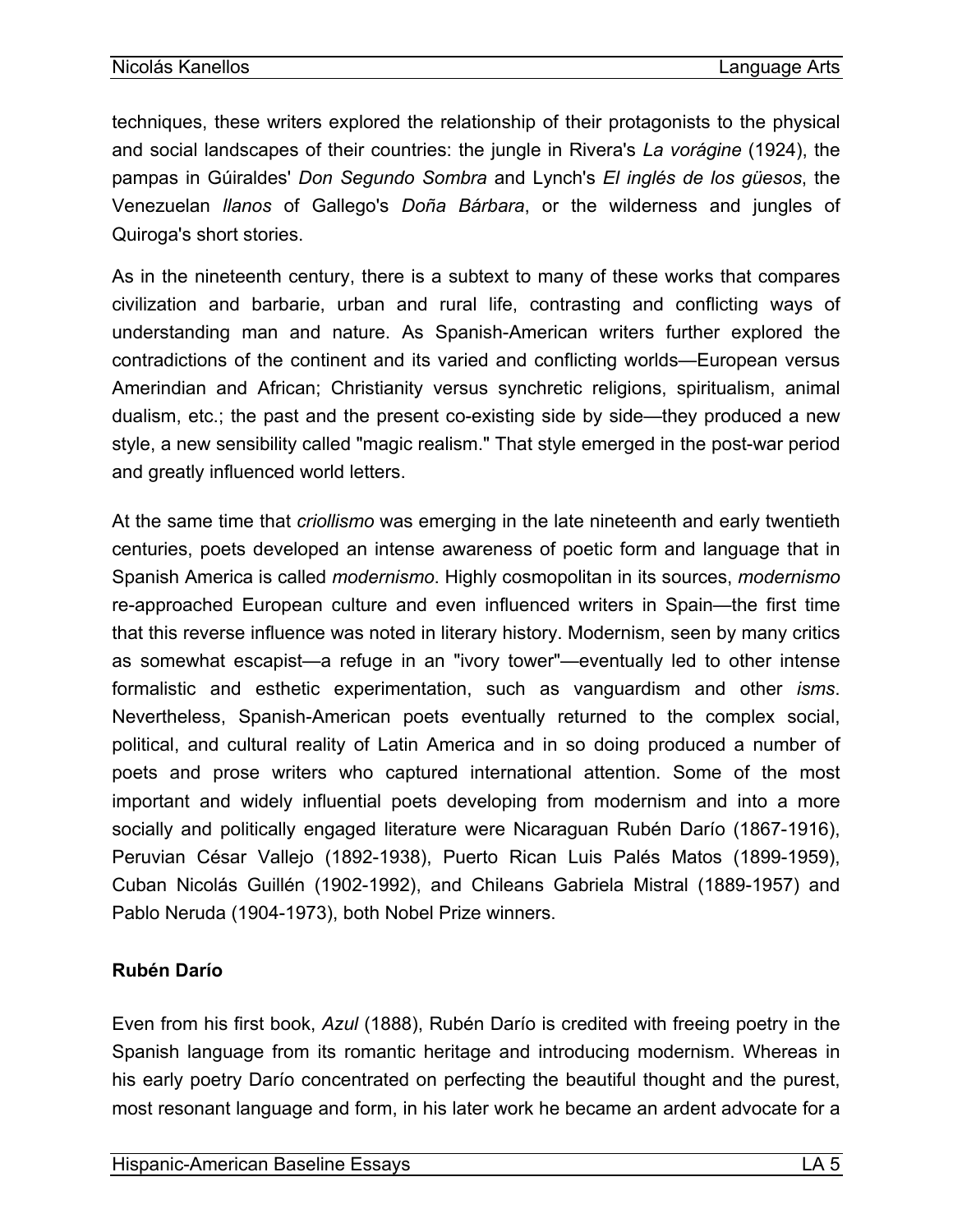<span id="page-7-0"></span>cohesive Spanish-American identity in the face of United States imperialism.

### **César Vallejo and Pablo Neruda**

César Vallejo, a true vanguard of the period between the world wars, was successful in expanding modernist language and symbols to reflect his own *mestizo* world-view. Both Vallejo and Pablo Neruda became ardent opponents of fascism in Spain and dictatorships in the Americas. Neruda (Nobel Prize, 1971), while first appearing as a true modernist with probably the most influential books of erotic poetry in the Spanish language, *Veinte poemas de amor y una canción desesperada* (1924), soon became the leading voice in poetry in the entire Hispanic world. He maintained that leadership for decades and through various stages of esthetic and political development as an expressionist writer, a minimalist, a socialist, and communist. His work is usually divided into four periods, corresponding to books that announced particular styles and themes: *Crepusculario* (1923) somewhat traditionalist; the above mentioned *Veinte poemas* of poetic voice; *Residencia en la tierra* (1945) surrealist; *Canto general* (1950) political. The only other voice that rivaled his at times was that of fellow Nobel winner, Spain's Juan Ramón Jiménez. Jiménez was more politically involved than was his poetry and actually lived in exile from Franco's Spain—in Puerto Rico, where he was able to participate in the development of Spanish-American poetry.

### **Luis Palés Matos, Nicolás Guillén, and Gabriela Mistral**

Luis Palés Matos and Nicolás Guillén, while both initiates of modernism, nevertheless began to explore the ethnic landscape of their home islands of Puerto Rico and Cuba by creating poetry that drew heavily from African, Afro-Caribbean, and mulatto language, music, folklore, and mythology. In so doing, they sensitized high culture in the Americas to the contributions Afro-Americans had made to national and regional character and art.

The first Nobel Prize for literature to a Spanish-American author (1945) went to Chile's Gabriela Mistral, a teacher whose poetic intensity and precise language converted her into an international literary figure. A woman of broad-ranging intelligence who drew together diverse sources of history, legend, and mythology, Mistral dealt with the great themes of life and death, love, maternity, and sterility in women with a profound sense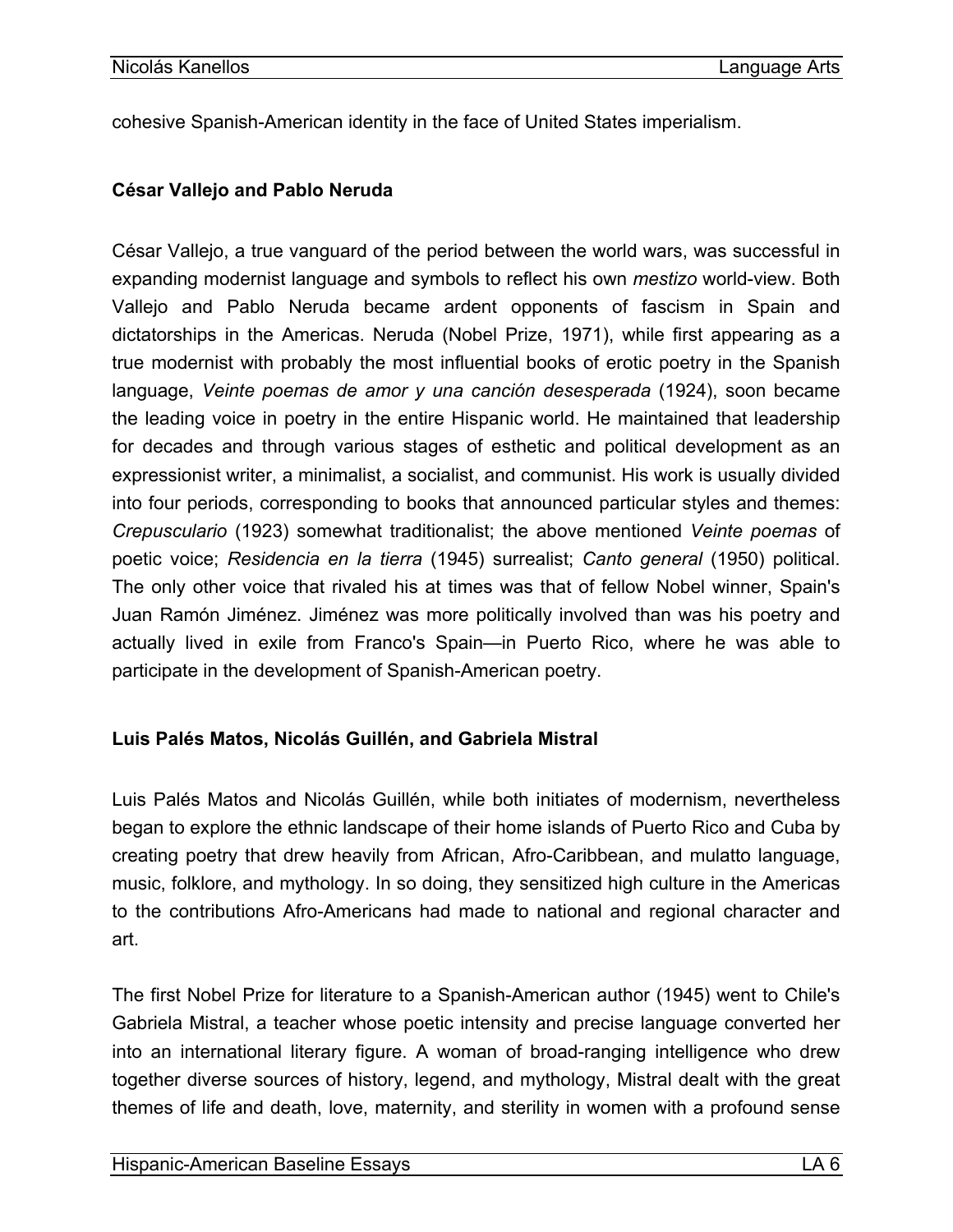<span id="page-8-0"></span>of humanity and humility. Her best-known books of poetry are *Desolación* (1922), *Ternura* (1924), and *Tala* (1938).

### **Octavio Paz**

While the first Nobel Prize for Literature to a Latin American went to a poet, so has the most recent (1992), to México's Octavio Paz (1914-). Paz's career has spanned many years, many movements and styles. He is important not only as a poet but as an essayist, editor, and commentator on national culture and international currents in art and literature. For many years he has been the editor/publisher of Latin America's most respected cultural magazine, *Vuelta*, which has a distinct internationalist tendency and refuses to be caught up in fads and isms, whether esthetic or political. Paz's most famous books of poetry are *Raíz del hombre*, *Libertad bajo palabra*, *Salamandra*, *El mono gramático*, and *Vuelta*. As noted above, his most famous book-length essay is *El laberinto de la soledad*, which has been translated to many languages as one of the most enduring meditations on Mexican national character.

### **Nueva Narrativa**

But the real flowering of Spanish-American letters takes place in the contemporary novel as practiced by writers after World War II in what United States critics have called a "boom," but which Latin Americans refer to as the *nueva narrativa*, or new novel. Its distinguished exponents arise from virtually all of the countries in South and Central America and also in the Caribbean, where the relatively reduced geography of the island of Cuba has contributed such giants to the world of letters as Alejo Carpentier, José Lezama Lima and Gabriel Cabrera Infante. All contribute to the new sensibility that Carpentier named "lo real maravilloso" and what the rest of the world soon came to know as "magic realism." On an axis that goes from Buenos Aires to México City, many of the writers achieving international fame cultivate a very cosmopolitan and experimental literature, such as that of Argentina's Jorge Luis Borges (1899-1986) and Julio Cortázar (1914-1984), while others have once again plumbed their national histories and syncretic cultures. The new style they have forged introduces the supernatural as part of the everyday reality of the narrative. Writers include México's Juan Rulfo (1918-1986) and Carlos Fuentes (1928-) and two Nobel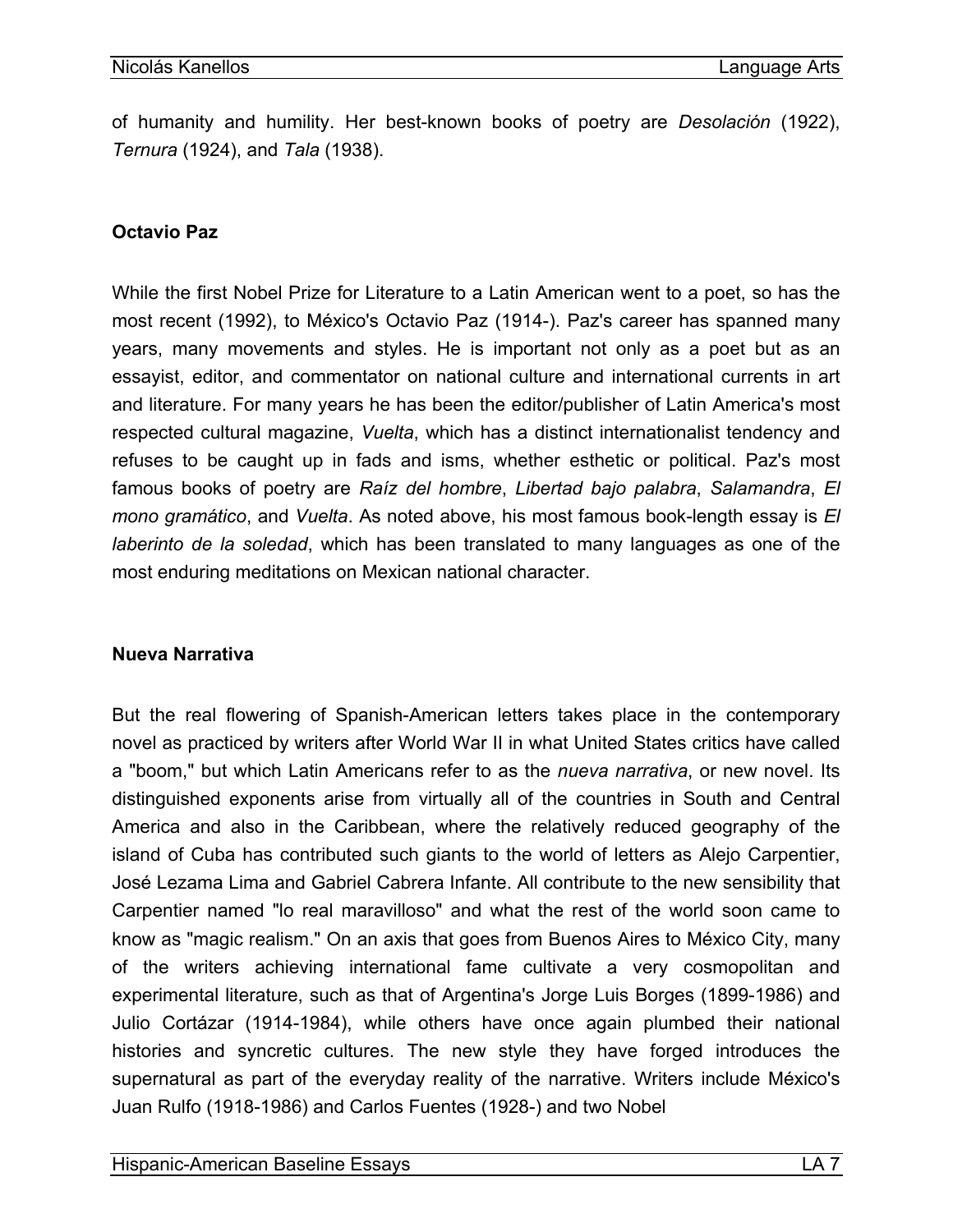<span id="page-9-0"></span>Prize-winners: Guatemala's Miguel Angel Asturias (1899-1974) and Colombia's Gabriel García Márquez (1928-).

The works of Rulfo and Fuentes may be considered extensions of the novel of the Mexican Revolution, a genre that corresponds to the Americanist tendency to understand the national psyche. But the works of Asturias and García Márquez go beyond the borders of their own countries in their construction of the magical reality of Latin America, while pioneering new novelistic techniques and structures to *capture* this new and illusive reality.

# **Miguel Angel Asturias**

Miguel Angel Asturias (who received the Nobel Prize in 1967) was trained as an anthropologist in Paris, an education that afforded him the research instruments and sensibility to appreciate and capture particularly well the contemporary world-view of the Indians of Guatemala and the Americas. In fact, his first book was a collection of legends from the ancient Mayans and the Spanish colonial past: *Leyendas de Guatemala* (1930). However, his first novel catapulted him into the international elite of Latin American novelists as a protest writer and an extremely adept craftsman of experimental fiction. That book was *El Señor Presidente* (1946), a novel that denounces the dictatorships of the Americas, but most pointedly that of Guatemala's Estrada Cabrera. *El Señor Presidente*'s poetic narrative utilizes numerous devices to involve the reader in a magical and fluid world that includes realistic conversations in colloquial speech, baroque descriptions of places and people, intrusion of the author himself in the narration, a break from traditional syntax, a mix of characters from real life with legendary and historical ones, and many other devices. Probably his most enduring legacy, however, is his contrast of the Indian campesino's worldview, based on his relationship to the cultivation of corn, with the worldview of the more Europeanized criollo, who only sees corn as a source of commercial gain. In *Hombres de maíz* (1949) and *Mulata de tal* (1949), he has been able to recreate the magical world of pre-Colombian literature and thought that is still alive today in much of Latin America. For Asturias, everyday reality seems to co-exist with another, deeper and more challenging reality that must be discovered by the novelist. Asturias' later works include a trilogy on the theme of the exploitation of the Central American countries by the fruit companies of the United States: *Viento fuerte* (1950), *El papa verde* (1954), and *Weekend en*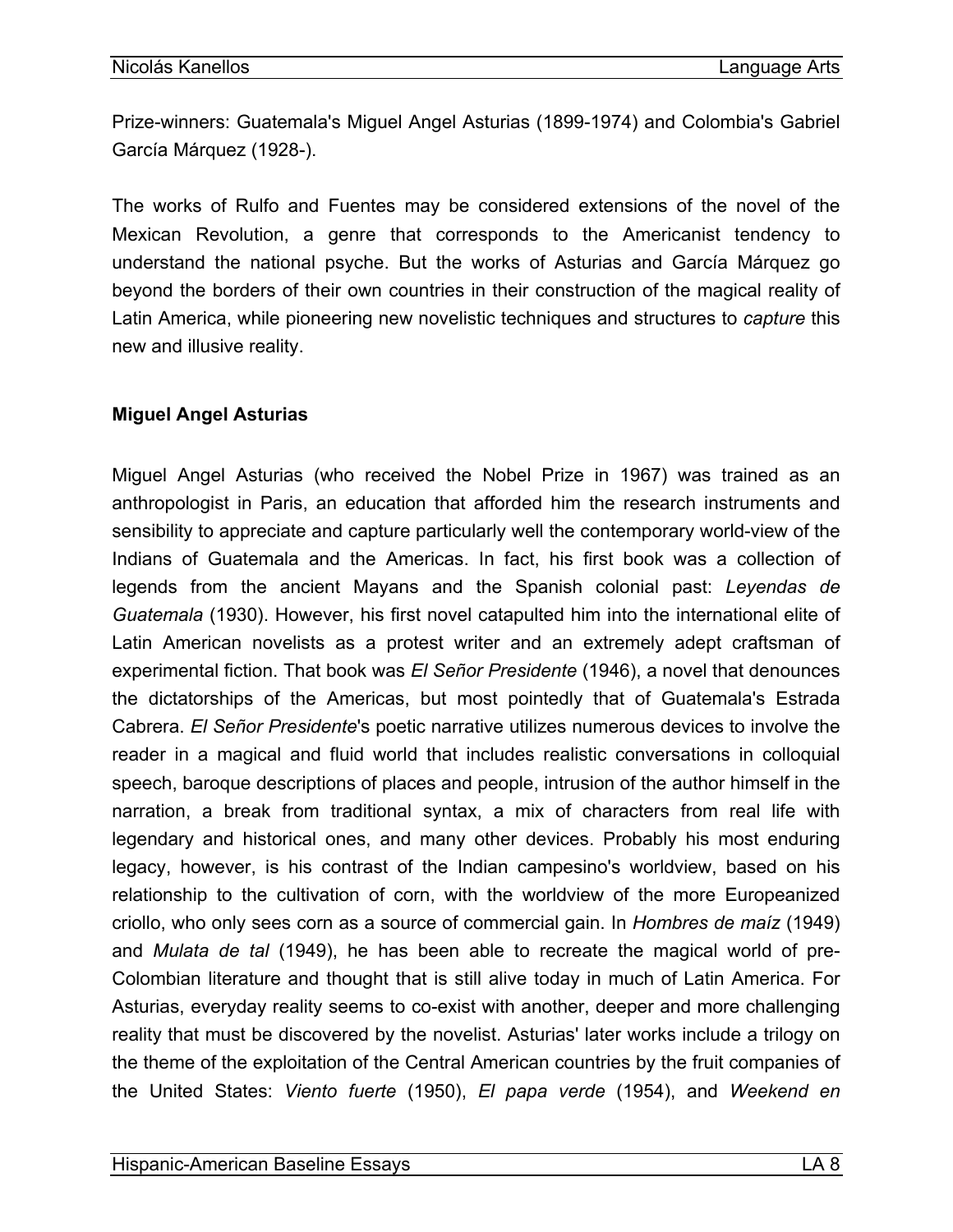<span id="page-10-0"></span>*Guatemala* (1956).

### **Gabriel García Márquez**

Probably the largest figure looming in Spanish-American literature today and Western literature in general is Colombian novelist Gabriel García Márquez, who received the Nobel Prize in 1982. García Márquez's initiation into the world of writing was as a journalist who worked both in Colombia and abroad. Gradually he began to write and publish short stories, many of which were later included in his collection *La hojarasca* (1955). But he earned his international reputation as a novelist and the greatest exponent of Latin American magic realism. His numerous novels have uniformly received high praise from critics around the world. His masterpiece—*the* contemporary masterpiece of Latin American literature—is *Cien años de soledad* (1970), which narrates the history of a mythical town, Macondo, but really alludes to the history of Colombia. The novel is a cyclical work that chronicles a place of insufferable heat in which people are divided by political polarization and civil wars and plagued by social and personal vices, all of which is played out sensually in collective memory and gossip. In the pages of the novel unexpected and outrageous events occur. A plague causes the townsfolk to lose their memory, a band of gypsies introduces the first inventions, a rain storm lasts a year, rains contain flowers and birds. The novel is not one of mere protest but a legitimate literary masterpiece in which fantasy and history combine—a truly original artistic work. García Márquez has continued the history of his mythological Macondo in other short stories and novels, but his more important works include *Crónica de una muerte anunciada* (1981), which critics consider one of the most perfectly crafted modern novels, and *Amor en los tiempos del cólera* (1985), in which the author manipulates the plot (and the reader) masterfully to offer alternative and unexpected endings. García Márquez also continued the tradition of protest and social criticism in his works that satirize Latin American strongmen—in *El coronel no tiene quien le escriba* (1961) and *El general en su laberinto* .

# **THE DEVELOPMENT OF HISPANIC LITERATURE OF THE UNITED STATES UP TO WORLD WAR II**

Hispanic literature of the United States is the literature written by Americans of Hispanic descent. It includes the Spanish-language literature of what became the U.S. Southwest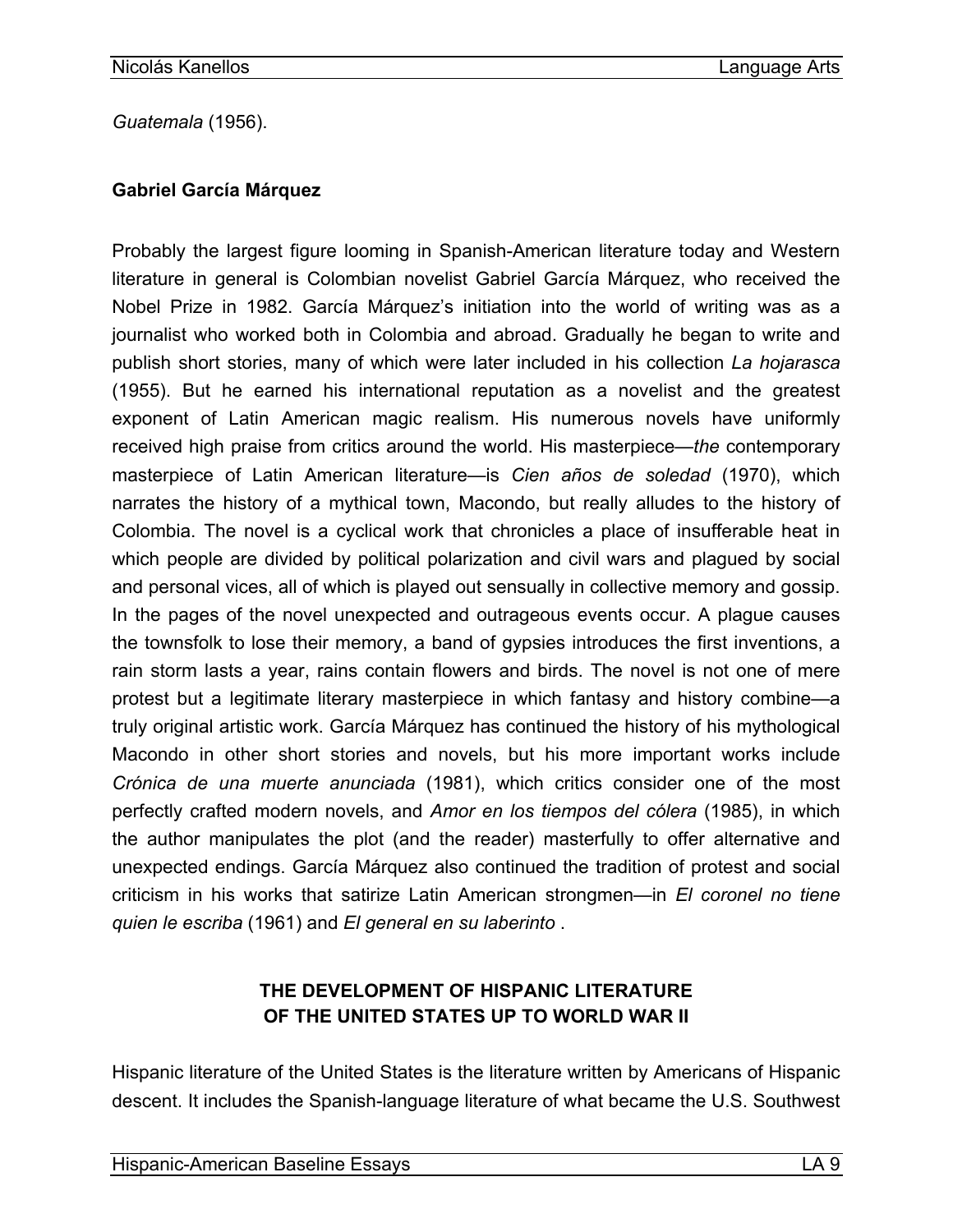<span id="page-11-0"></span>before this territory was incorporated through war and annexation. Thus it incorporates a broad geographic and historical space and even includes the writings of early explorers of the North American continent as well as Spanish-speaking immigrants and exiles who made the United States their home. It is a literature that reflects the diverse ethnic and national origins of Hispanics in the United States. Thus it includes writers of South and Central American, Caribbean, and Spanish descent, as well as writers of Afro-Hispanic and Indo-Hispanic works. Finally, Hispanic literature of the United States is a literature that reflects the linguistic diversity of the people and has been written and published in both Spanish and English.

# **The Colonial Period**

The roots of Hispanic literature were planted north of the Rio Grande quite some time before the landing of the Mayflower at Plymouth Rock. In 1598 Juan de Oñate's colonizing expedition from central México into what is today New Mexico is marked as the beginning of a written and oral literary tradition in a European language, Spanish. The written tradition is represented by the landmark epic poem *La Conquista de la Nueva México* (The Conquest of the New México), by one of the soldiers on the expedition, Gaspar Pérez de Villagra. The oral Spanish literary tradition was introduced with the improvised dramas, songs, ballads, and poetic recitations of the soldiers, colonists, and missionaries, some of which have survived in today's New Mexico and Southwest. A missionary and colonial literature of historical chronicles, diaries, letters, and oral accounts also developed in the Southwest until the Mexican-American War of 1846-48. The Northeast of what is today the United States, on the other hand, can point to its earliest written and oral expression in Spanish with the founding of the colony of Sephardic Jews in New Amsterdam (now New York) in 1654.

Both the Northeast and Southwest can boast an unbroken literary tradition in Spanish that predates the American Revolutionary War. Unfortunately, much of this early literature has been lost or has not been collected and studied. (The same can be said of the literature of all periods except contemporary Hispanic literature.)

# **The Nineteenth Century**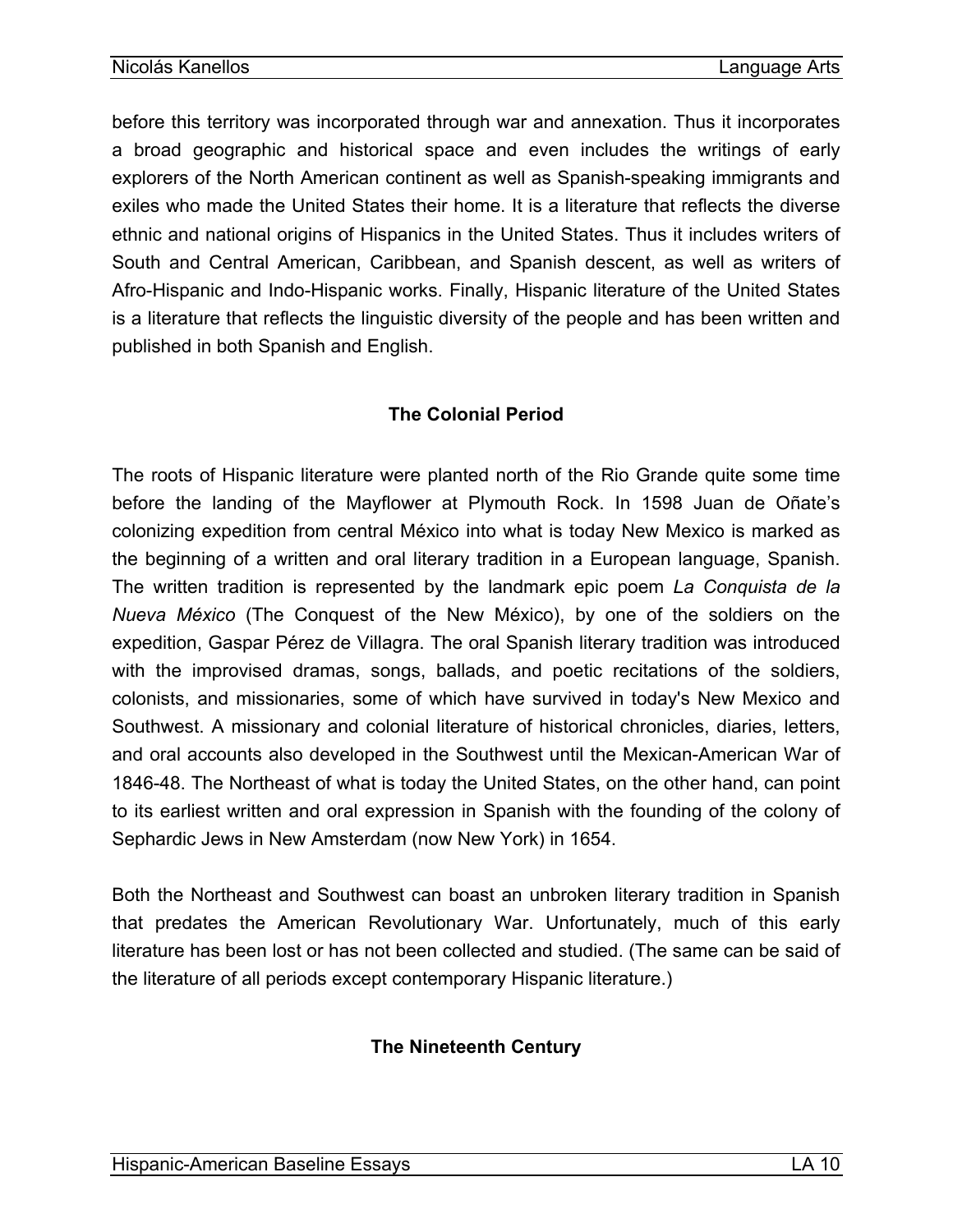#### <span id="page-12-0"></span>**Mexican-American Literature**

Following the Mexican-American War and up to 1910, the foundation was laid for a true Mexican-American literature—a U.S. Hispanic literature—as the resident population of the Southwest adapted to the new U.S. political and social framework. It is the period when many Spanish-language newspapers began publishing throughout the Southwest and when they and the creative literature they contained became an alternative to Anglo-American information and cultural output. During this period the important commercial centers of San Francisco and Los Angeles supported numerous newspapers that, besides fulfilling their commercial and informational functions, published short stories, poetry, essays, and even serialized novels, such as *Las aventuras de Joaquín Murieta* (The Adventures of Joaquín Murieta), a novel of the legendary California social bandit, published in 1881 by the Santa Barbara newspaper *La gaceta*. Among the more important newspapers in California, during the last four decades of the century were Los Angeles's *El clamor público* (The Public Clamor), *La estrella de Los Angeles* (The Los Angeles Star) issued in the 1850s, *La crónica* (The Chronicle) from the 1870s to the 1890s, and San Francisco's *La voz del Nuevo Mundo* (The Voice of the New World), *La sociedad* (Society), *La cronista* (The Chronicles), and *La República* (The Republic). In New Mexico, *El clarín mexicano* (The Mexican Clarion) and *El fronterizo* (The Frontier in the 1870s), *El nuevomexicano* (The New Mexican from the 1850s to the turn of the century), and *El defensor del pueblo* (The People's Defender in the 1890s) were important. Among the contributions of Texas during this period were San Antonio's *El bejareño* (The Bejar County during the 1850s), El Paso's *Las dos Américas* (The Two Americas in the 1890s), and *El clarín del norte* (The Northern Clarion in the 1900s). These were but a few of the literally hundreds of newspapers that provided for the cultural enrichment and entertainment of the Mexican-American communities while they imparted information, helped to solidify the community, and defended the rights of Mexican-Americans in the face of the growing influence of Anglo-American culture.

During the latter part of the nineteenth century, various literary authors were published in book form. In southern California, Pilar Ruiz de Burton, through her English-language novels like *The Squatter and the Don* (1881, reprinted 1993), attacked the passage of wealth and power from the hands of Californians into those of the Anglo newcomers. Also in 1881, New Mexican Manuel M. Salazar published a novel of romantic adventure, *La historia de un caminante, o Gervacio y Aurora* (The History of a Traveler on Foot, or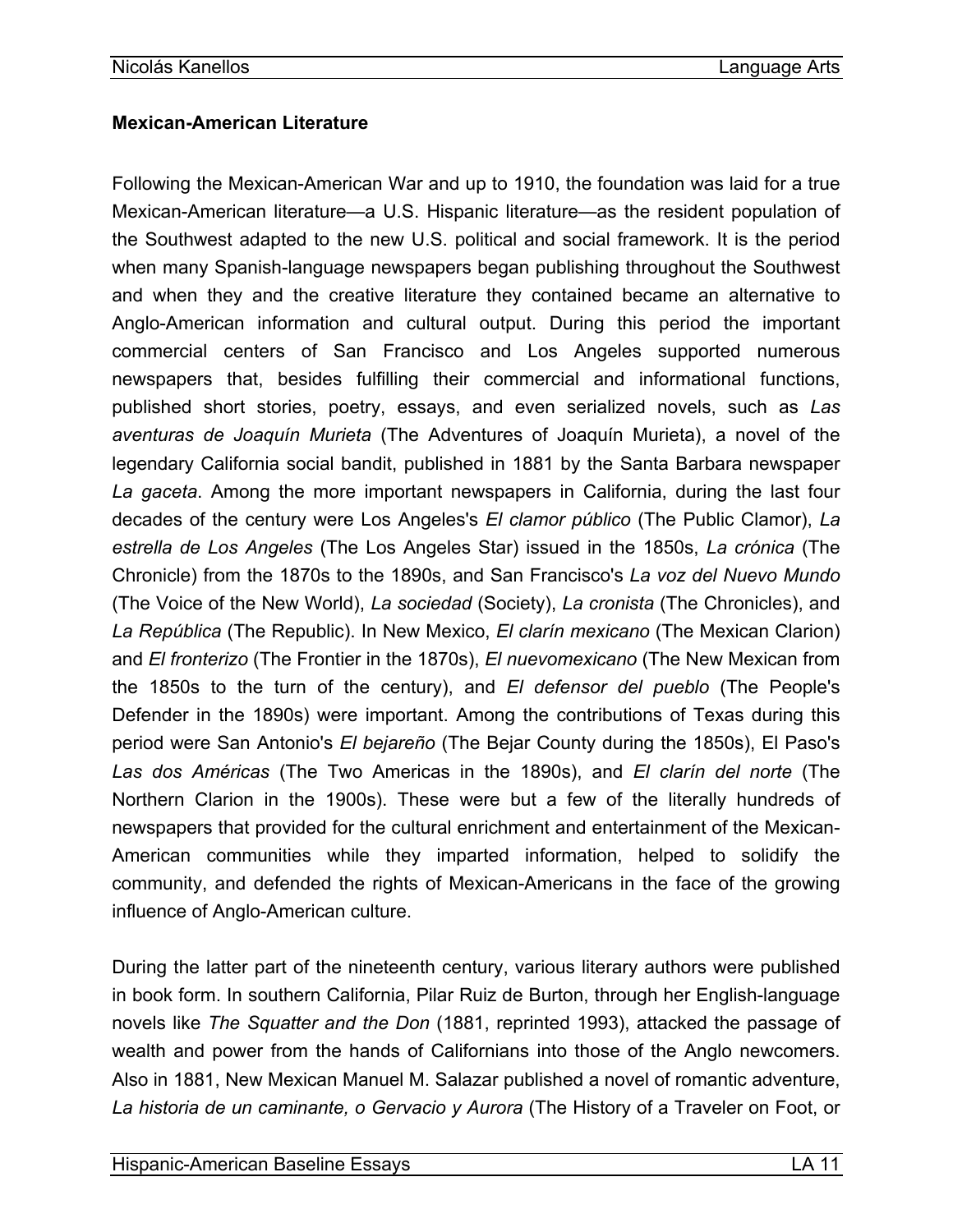<span id="page-13-0"></span>Gervacio and Aurora), which creates a colorful picture of the pastoral life in New Mexico at the time. Another New Mexican, Eusebio Chacón (1869-1948), published two short novels in 1892 that are celebrated today: *El hijo de la tempestad* (Child of the Storm) and *Tras la tormenta la calma* (The Calm after the Storm). Miguel Angel Otero (1859- 1944) also issued a three-volume autobiography, *My Life on the Frontier* (1935), in English. In it he covers his life from age five until just after his term as governor of New Mexico ended in 1906.

At this time, poetry was primarily lyric, amorous, and pastoral and appeared regularly in the newspapers, with very few authors ever collecting their works in books. Among the most frequently appearing poets were Texan E. Montalván in *El bejareño*, Felipe Maximiliano Chacón and Julio Flores in New Mexico papers and Dantés in Santa Barbara's *La gaceta* (The Gazette). One of the most interesting poets of the turn of the century was Sara Estela Ramírez, who published her poems and some speeches in Laredo's *La crónica* (The Chronicle) and *El demócrata* (The Democrat), and in her own literary periodicals, *La corregidora* (The Corrector) and *Aurora* (Aurora), between the years 1904 and 1910. In her life and her literary works, Ramírez was an activist for the Mexican liberal party in its movement to overthrow dictator Porfirio Díaz and for workers' and women's rights. Much work needs to be done in collecting and analyzing Ramírez's works and the thousands upon thousands of other poems that were published throughout the Southwest during this century.

The late nineteenth century was also the period when the Mexican *corrido*, a folk ballad related to the romance that Spanish colonists and missionaries introduced, came to maturity and proliferated throughout the Southwest. In particular the border ballad, which chronicles the adventures of social bandits, like Joaquín Murieta, Aniceto Pizaña, and even Billy the Kid, became a popular anvil where a Mexican-American identity was hammered out. The corrido increased its popularity in the twentieth century and became a living historical and poetic document that records the history of the great Mexican immigrations and labor struggles between the two world wars.

### **The Scene in New York**

During the nineteenth century, the New York area sustained various Hispanic literary activities and cultural institutions. Again the newspapers came to play a key role in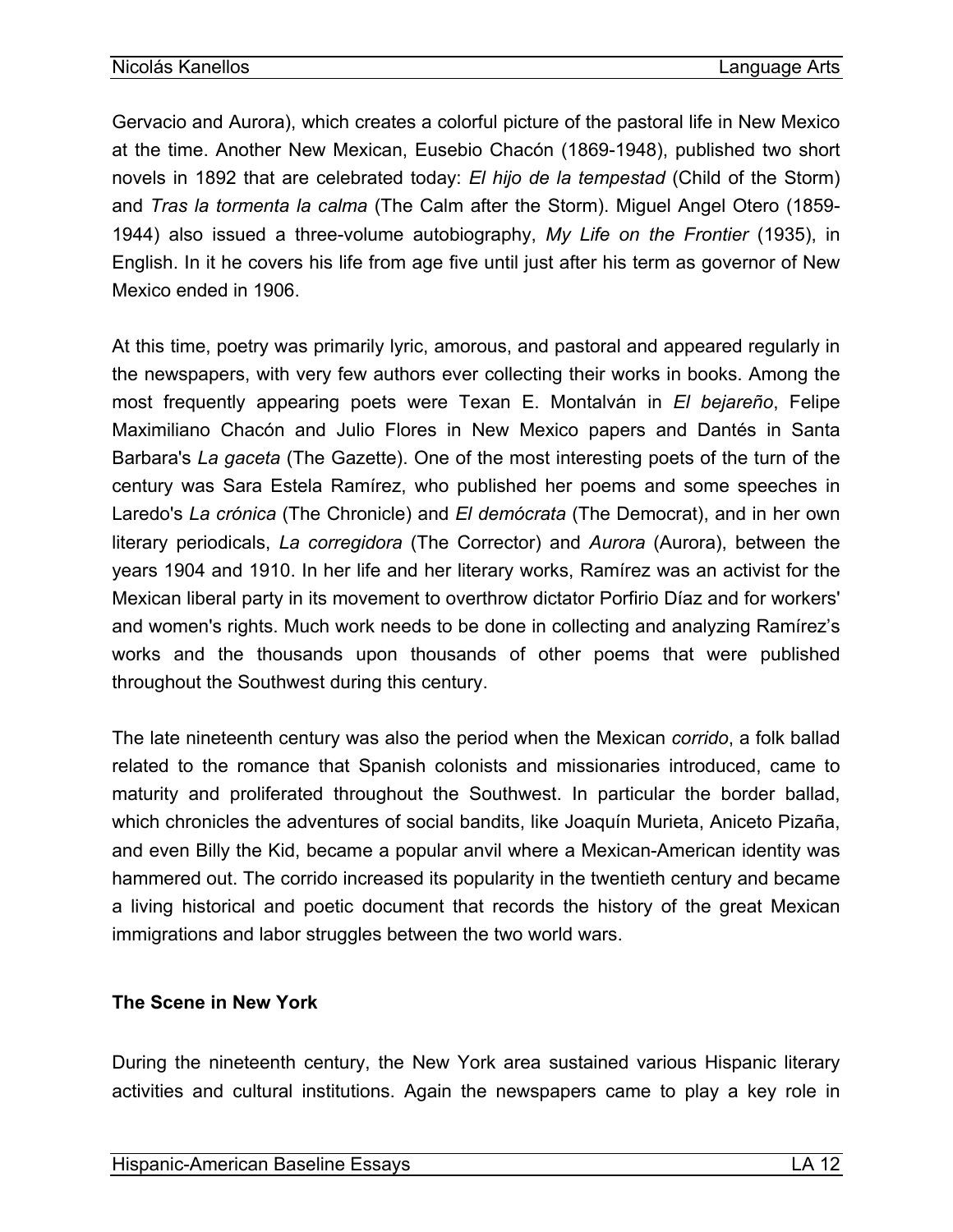providing a forum for literary creation for a community that at the time was made up principally of Spaniards and Cubans. Such newspapers as *El mensajero semanal* (The Weekly Messenger) and the weekly *El mercurio de Nueva York* (The New York Mercury), both publishing during the late 1820s and 1830s, printed news of the homeland, political commentary, poetry, short stories, essays, and even excerpts of plays. Two other early newspapers were *La crónica* (The Chronicle) and *La voz de América* (The Voice of America), appearing in the 1850s and 1860s, respectively. Among the poets publishing at this time were Miguel Teurbe Tolón (1820-58), who was born in the United States, was educated in Cuba, and became a conspirator for Cuban independence from Spain. One of the few books of poetry in Spanish—*Poesías de un mexicano* (Poems by a Mexican) by Anastacio Ochoa y Acuña—was published in 1828.

But it was not until the late nineteenth century that newspaper, magazine, and book publishing really began to expand because of increased immigration and the political and cultural activity related to the Cuban, Puerto Rican, and Dominican independence movements and the Spanish-American War.

In this regard, the most noteworthy institution was the Cuban newspaper *La patria*, in whose pages can be found essays by the leading Cuban and Puerto Rican patriots. Furthermore, numerous essays, letters, diaries, poems, short stories, and literary creations by some of Puerto Rico's most important literary and patriotic figures were written in New York while their authors worked for the revolution. Among these authors were Eugenio María de Hostos, Ramón Emeterio Betances, Lola Rodríguez de Tió, and Sotero Figueroa. Active in both literature and political organizing were the revolutionary leaders Francisco González "Pachín" Marín, a Puerto Rican, and José Martí, Cuban. "Pachín" Marín, a typesetter by trade and an important figure in Puerto Rican poetry for his break with romanticism, has left us an important essay, "Nueva York por dentro; una faz de su vida bohemia" (New York on the Inside; One Side of Its Bohemian Life), in which he sketches New York from the perspective of a disillusioned immigrant. This is perhaps the earliest document in Spanish that takes this point of view and might be considered the beginning of Hispanic immigrant literature.

José Martí was an international literary figure in his own right, and his writings are studied today in Latin American literature classes throughout the world. He has left us a legacy of many essays and other writings that relate directly to his life in New York and elsewhere in the United States.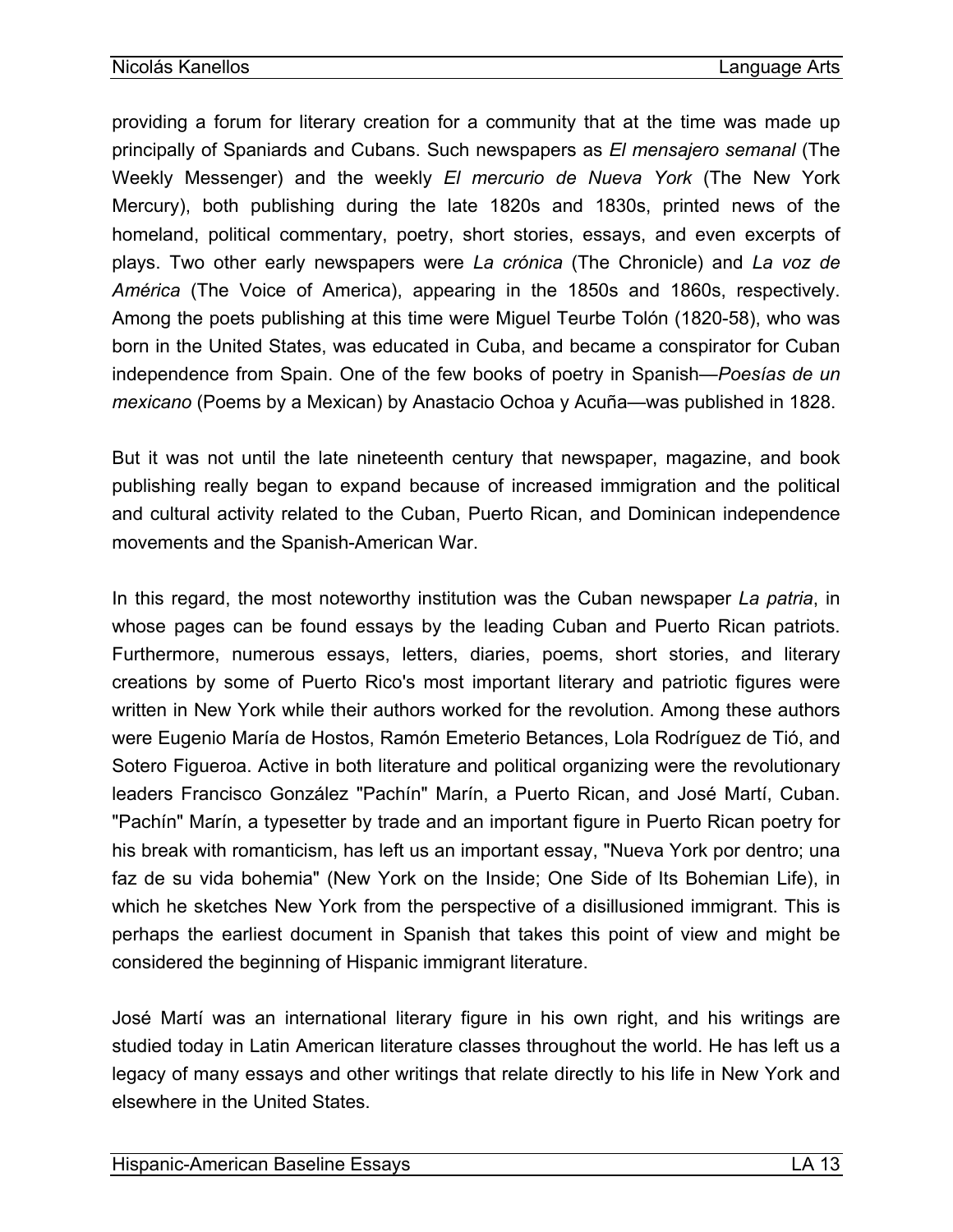<span id="page-15-0"></span>Many of the Spanish-language literary books published in New York were also related to the Cuban independence struggle, books like Luis García Pérez's *El grito de Yara* (1879, The Shout at Yara) and Desiderio Fajardo Ortiz's *La fuga de Evangelina* (1898, The Escape of Evangelina). The latter story concerns Cuban heroine Evangelina Cossío's escape from incarceration by the Spaniards, her trip to freedom, and the organizing effort in New York.

Also of importance as the most widely circulated weekly was *Las novedades* (1893- 1918, The News), whose theater, music, and literary critic was the famed Dominican writer Pedro Henríquez Ureña. An early Puerto Rican contribution was *La gaceta ilustrada* (The Illustrated Gazette), edited in the 1890s by writer Francisco Amy.

# **The Early Twentieth Century in the Southwest**

The turn of the century brought record immigration from México to the Southwest and Midwest because of the Mexican Revolution of 1910. During the period from 1910 until World War II, immigrant workers and upper-class and educated professionals from México interacted with the Mexican-origin residents of the Southwest, who had been somewhat cut off from the evolution of Mexican culture inside México.

### **Newspaper and Book Publishing**

During this period Hispanic newspaper and book publishing flourished throughout the Southwest. Both San Antonio and Los Angeles supported Spanish-language daily newspapers that served diverse readerships made up of regional groups from the Southwest, immigrant laborers, and political refugees from the revolution. The educated political refugees played a key role in publishing and, from their upper social class point of view, created an ideology of a Mexican community in exile, or "México de afuera" (México on the outside).

In the offices of San Antonio's *La prensa* (The Press), Los Angeles's *La opinión* (The Opinion), and *El heraldo de México* (The Mexican Herald), some of the most talented writers from Spain, México, and the rest of Latin America earned their living as reporters, columnists, and critics. They included Miguel Arce, Esteban Escalante,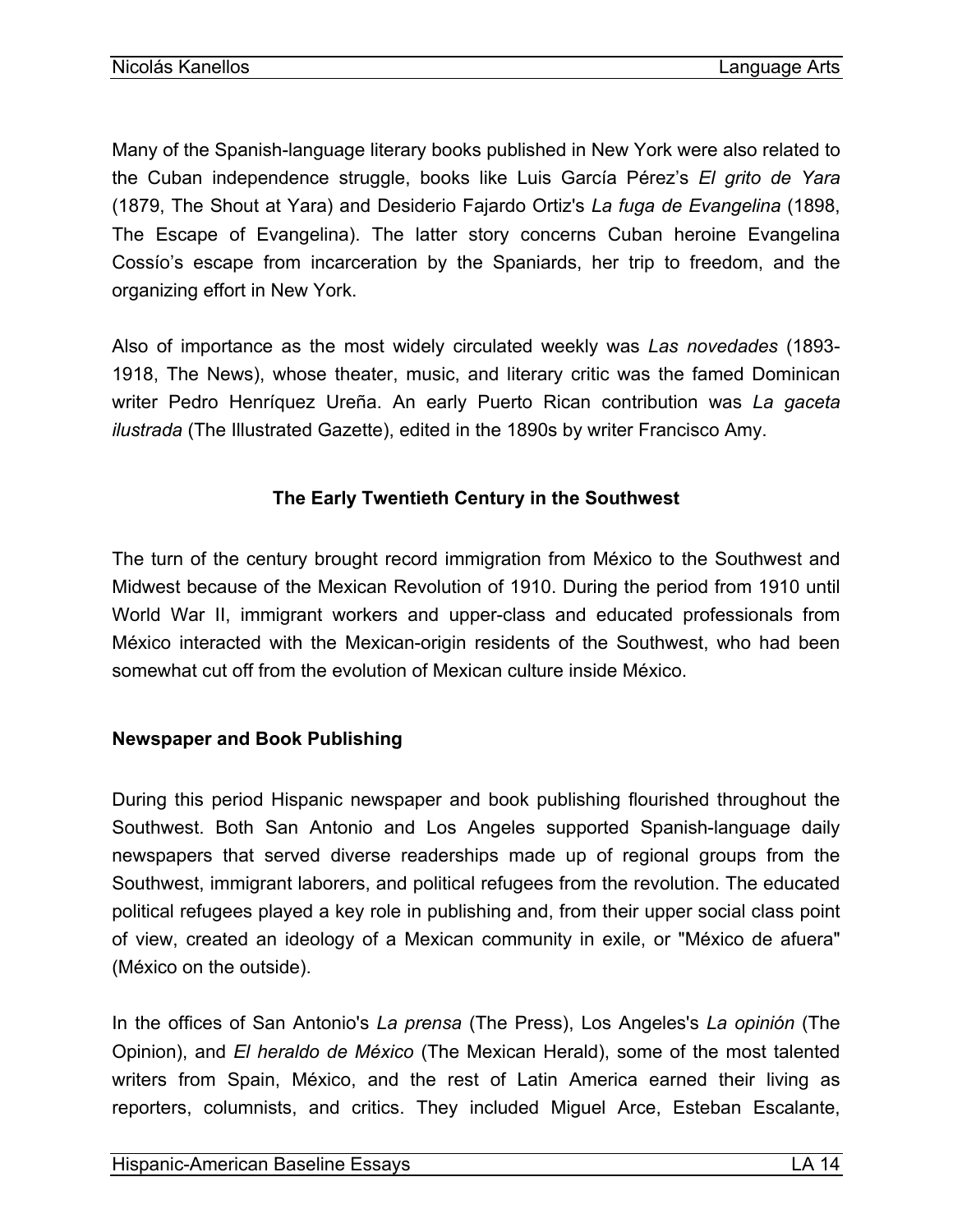<span id="page-16-0"></span>Gabriel Navarro, Teodoro Torres, and Daniel Venegas. These and many others authored hundreds of essays, novels, and poems, many of which were published in book form and marketed by the newspapers themselves via mail and in their own bookstores. Besides the publishing houses related to these large dailies, there were many other smaller companies, such as Laredo Publishing Company, Los Angeles's Spanish American Printing, and San Diego's Imprenta Bolaños Cacho Hnos.

The largest and most productive publishers resided in San Antonio. Leading the list was the publishing house founded by Ignacio Lozano of *La prensa* and Los Angeles's *La opinión*. His Casa Editorial Lozano was by far the biggest publishing establishment ever owned by a Hispanic in the United States. Among the San Antonio publishers were the Viola Novelty Company, probably a subsidiary of P. Viola, publisher of the satiric newspapers *El vacilón* (The Joker) and *El fandango* (The Fandango), active from 1916 until at least 1927; the Whitt Company; and the Librería Española, which still exists today as a bookstore.

### **Novels of the Mexican Revolution**

Many of the novels produced by these houses were part of the genre known as "novels of the Mexican Revolution." These works were set within the context of the revolution and often commented on historical events and personalities. In the United States, the refugees who wrote them were very conservative and quite often attacked the revolution and Mexican politicians, which they saw as the reason for their exile. Included among these were Miguel Bolaños Cacho's *Sembradores de viento* (1928, Sewers of the Wind), Brígido Caro's *Plutarco Elías Calles: dictador volchevique de México* (1924, Plutarco Elías Calles: Bolshevik Dictator of México), and Lázaro Gutiérrez de Lara's *Los bribones rebeldes* (1932, The Rebel Rogues). The authors of this very popular genre included Miguel Arce, Conrado Espinosa, Alfredo González, Esteban Maqueo Castellanos, Manuel Mateos, Ramón Puente, and Teodoro Torres. But the most famous is Mariano Azuela, author of the masterpiece that is one of the foundations of modern Mexican literature, *Los de abajo* (The Underdogs), which was first published in 1915 in a serialized version in El Paso's newspaper *El paso del norte* (The Northern Pass) and was issued later by the same newspaper in book form.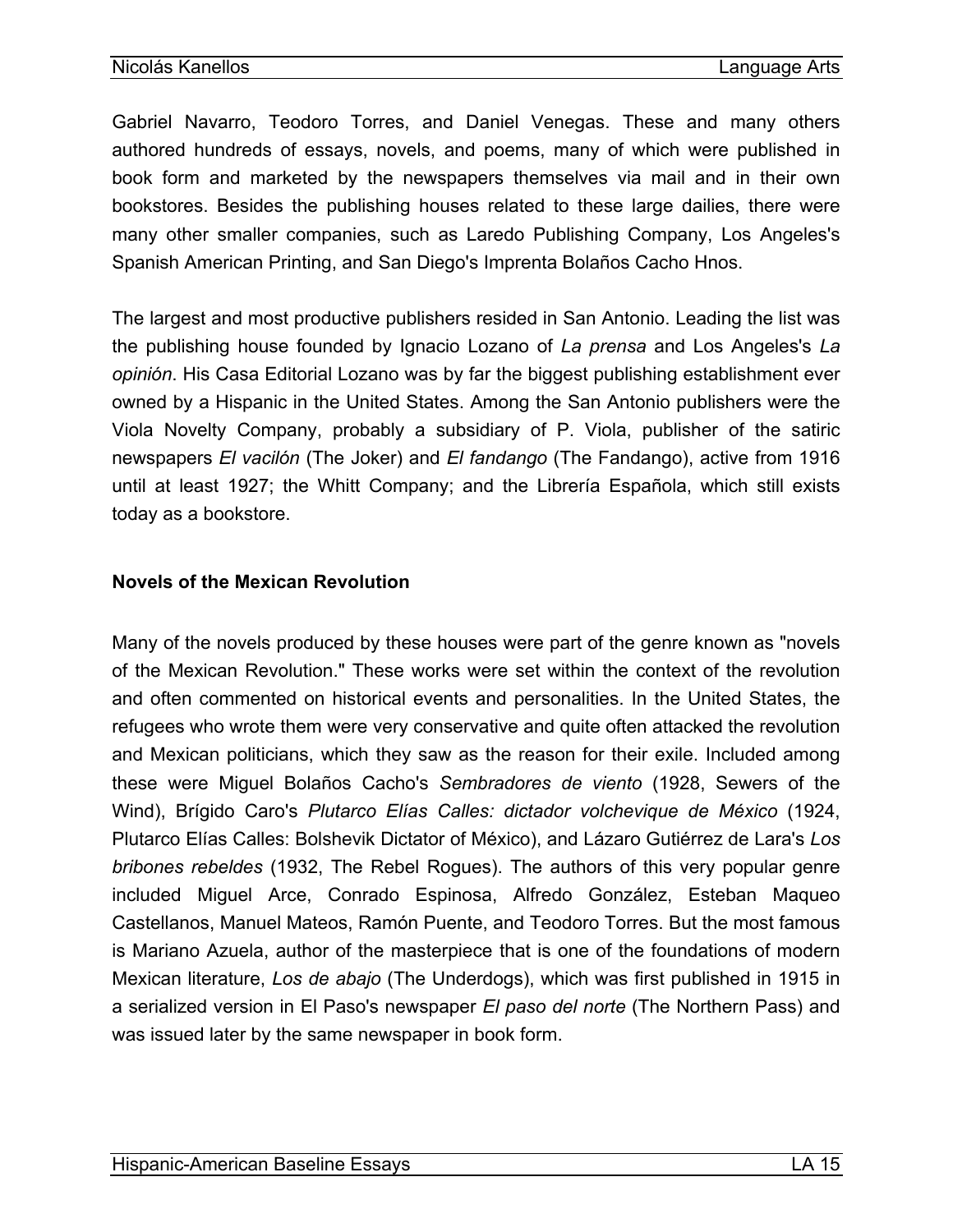# <span id="page-17-0"></span>**Forerunners of the Chicano Novel**

Although most of the novels published during the early part of this century gravitated toward the political and counter-revolutionary, there were others of a more sentimental nature and even some titles that can be considered forerunners of the Chicano novel of the 1960s in their identification with the working-class Mexicans of the Southwest, their use of popular dialects, and their political stance vis-à-vis U.S. government and society. The prime example of this new sensibility is newspaperman Daniel Venegas's *Las aventuras de Don Chipote o Cuando los pericos mamen* (1928, The Adventures of Don Chipote or When Parakeets May Suckle Their Young). His novel is a humorous picaresque account of a Mexican immigrant who travels through the Southwest working here and there at menial tasks; running into one misadventure after the other; and suffering at the hands of rogues, the authorities, and his bosses while searching for the mythic streets of gold that the United States is supposed to offer immigrants. *Don Chipote* is a novel of immigration, a picaresque novel, and a novel of protest all wrapped into one.

# **A New Genre—The Chronicle**

One of the most important literary genres developed in early twentieth-century newspapers was *la crónica*, or the chronicle, a short satirical column full of local color, current topics, and observations of social habits. The chronicle owed its origins to Addison and Steele in England and José Mariano de Lara in Spain, but was cultivated extensively throughout México and Latin America. However, in the Southwest it came to serve new purposes. From Los Angeles to San Antonio, Mexican moralists satirized the customs and behavior of a colony whose very existence was seen as threatened by the dominant Anglo-Saxon culture. It was the *cronista*'s job to enforce the ideology of "México de afuera," and battle the influence of Anglo-American culture and the erosion of the Spanish language caused by speaking English. The cronistas, using such pseudonyms as El Malcriado (The Spoiled Brat—Daniel Venegas), Kaskabel (Rattler— Benjamín Padilla), Az.T.K. (Aztec), and Chicote (The Whip), literally whipped and stung the community into conformity, commenting on or poking fun at the common folks' mixing of Spanish and English and Mexican women's adaptations of American dress and liberalized customs (cutting hair short, raising their hemlines, and smoking).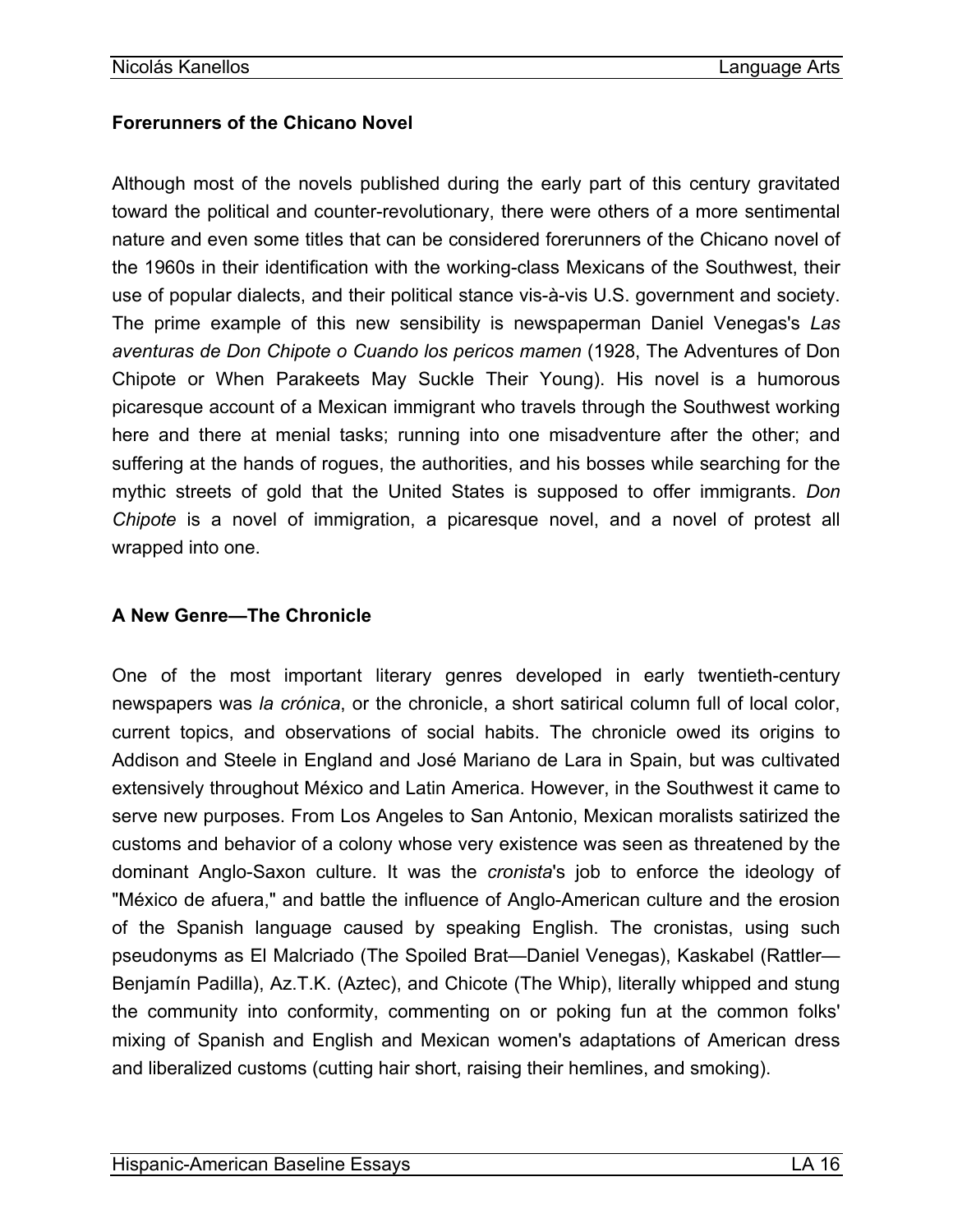Behind the ideology of the crónica writers and newspaper owners was the goal of returning to the homeland: as soon as the hostilities of the revolution ended, the immigrants were supposed to return to México with their culture intact. Quite often the targets of their humorous attacks were stereotyped country bumpkins, like Don Chipote, who were having a hard time getting around in the modern American city. Writers also poked fun at the Mexican immigrants who came to the United States and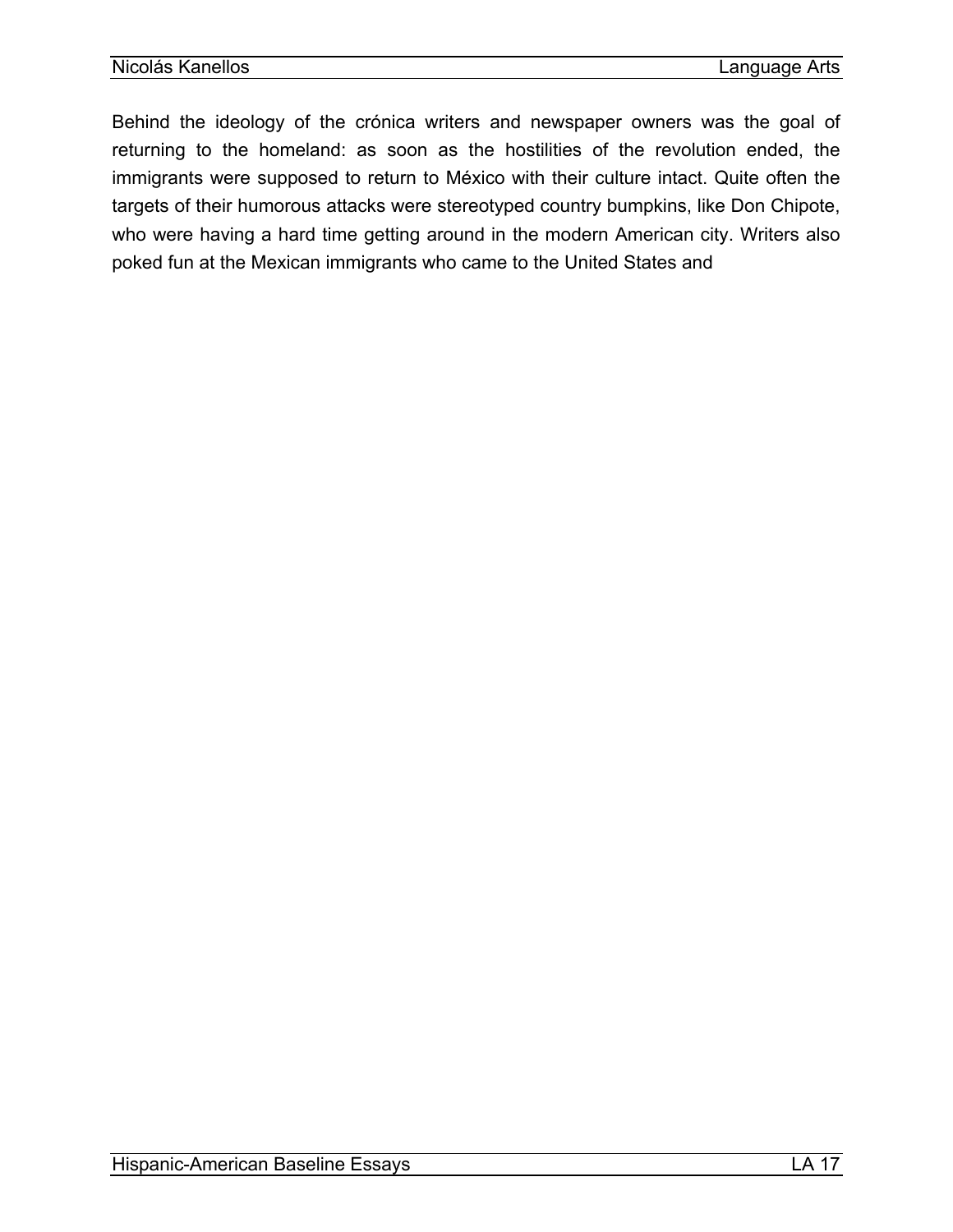<span id="page-19-0"></span>became so impressed with the wealth, modern technology, efficiency, and informality of American culture that they considered everything American superior and everything Mexican inferior. In some of his chronicles, Jorge Ulica satirized women who made much to-do about throwing American-style surprise parties, celebrating Thanksgiving, and taking advantage of the greater independence and power at the expense of men's *machismo*.

To create these tales, the cronistas quite often drew from popular jokes, anecdotes, and oral tradition. Two of the most popular, who saw their columns syndicated throughout the Southwest, were the aforementioned Benjamín Padilla, an expatriate newspaperman from Guadalajara, and Julio Arce, also a political refugee from Guadalajara who used the pseudonym of Jorge Ulica for his "Crónicas Diabólicas" (Diabolical Chronicles). So popular was this type of satire that entire weekly newspapers, usually no more than eight pages in length, were dedicated to it. Daniel Venegas's weekly *El Malcriado* (The Brat) and P. Viola's *El vacilón* (The Joker) are prime examples.

# **The Depression Years**

Much of this literary activity in the Mexican-American Southwest came to an abrupt halt with the Great Depression and the repatriation, forced and voluntary, of a large segment of that society back to México. Some writers during the Depression, like Américo Paredes, began to write in both Spanish and English and to express a very pronounced and politicized Mexican-American sensibility. His novel in English, *George Washington Gómez*, was written from 1936 to 1940 (but not published until 1990), and during the 1930s and 40s he was a frequent contributor of poetry in Spanish, English, and bilingual formats to Texas newspapers, including *La prensa*. In 1937, at the age of twenty-two, he published a collection of poems, *Cantos de adolescencia* (Songs of Adolescence), but it was not until 1991 that his collected poems were issued, under the title *Between Two Worlds*. This collection comprises works selected from his writings from the late 1930s to the 1950s.

Another very important literary figure who arose during the Depression and began to publish poetry and tales based on New Mexican folklore was Fray Angélico Chávez. A Franciscan monk, Chávez wrote books of poems to Christ and the Virgin Mary: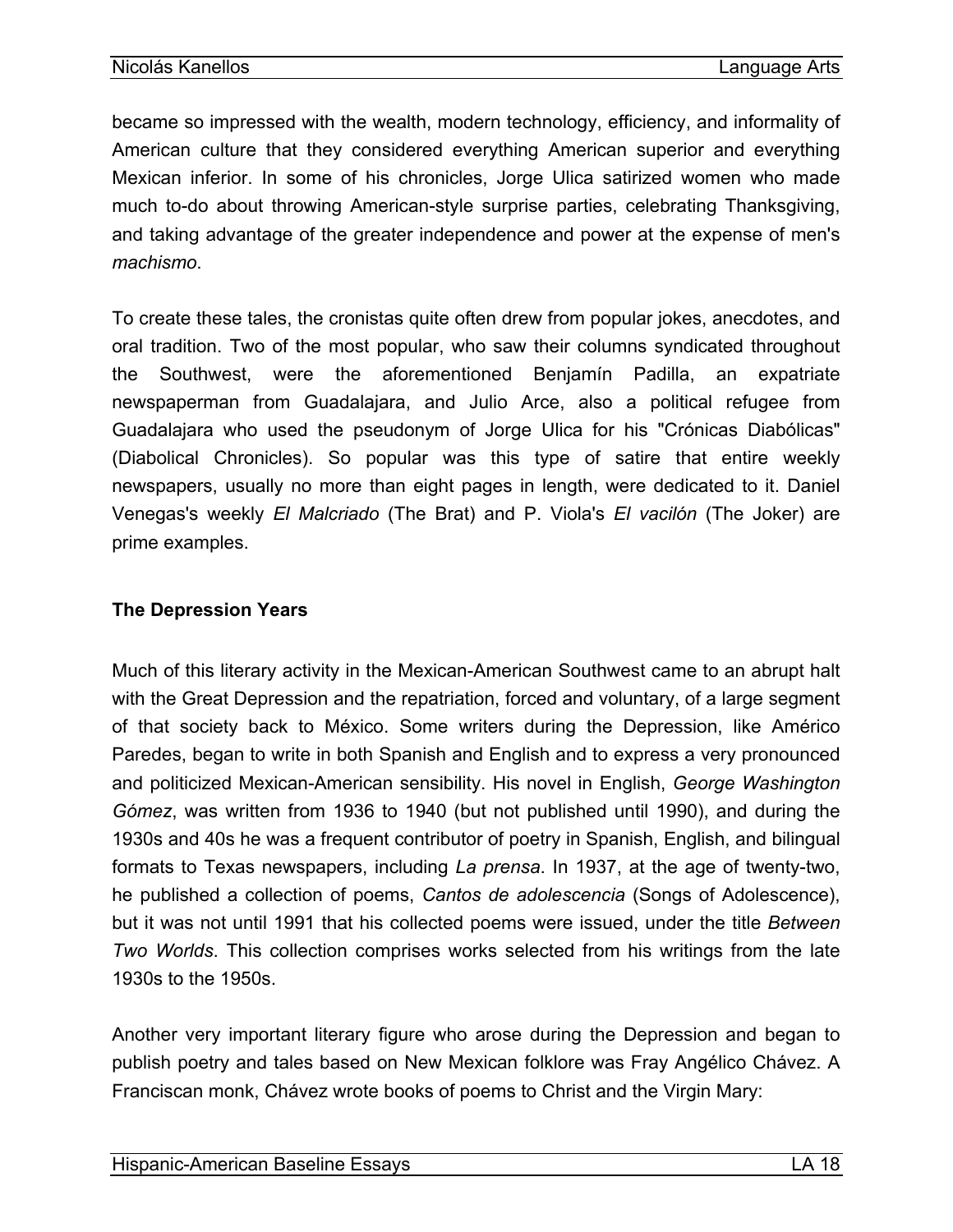<span id="page-20-0"></span>*Clothed with the Sun* (1939), *New Mexico Triptych* (1940), *Eleven Lady Lyrics and Other Poems* (1945), *The Single Rose* (1948), and *Selected Poems with an Apologia* (1969).

From the 1930s to the 1950s a number of shortstory writers succeeded in publishing their works in mainstream English-language magazines. Most of these, like Josefina Escajeda and Jovita González in Texas, based their works on folktales, oral tradition, and the picturesque customs of Mexicans in the Southwest. Robert Hernán Torres, who published some of his stories in *Esquire* magazine, focused his works on the cruelty and senselessness of the revolution in México. Another prose writer in English who experienced relative success was Josephina Niggli. She wrote many of her novels and short stories about life in México after the revolution.

Despite the significance of Fray Angélico Chávez, Américo Paredes, Josephine Niggli, and the others mentioned above, it was not until the 1960s that a significant resurgence of Mexican-American literary activity occurred. By the end of that decade the literature was dubbed Chicano.

### **New York from 1900 to the Depression**

Before turning our attention to the 1960s in the Southwest, however, the Northeast demands attention. In New York, the period from the turn of the century to the Depression was one of increased immigration and interaction of various Hispanic groups. It was a period of considerable Puerto Rican migration, facilitated by the Jones Act, which declared Puerto Ricans to be citizens of the United States, and it was a time of immigration for Spanish workers and refugees from the Spanish Civil War.

Artistic and literary creation in the Hispanic community quite often supported the Puerto Rican nationalist movement (the movement to make Puerto Rico independent of the United States and give it its own identity) and the movement to re-establish the Spanish Republic.

At the turn of the century, Cuban and Spanish writers and newspapers still dominated the scene. The first decade of the century witnessed the founding of *La prensa* (The Press), whose heritage continues today in *El Diario-La prensa* (The Daily-The Press),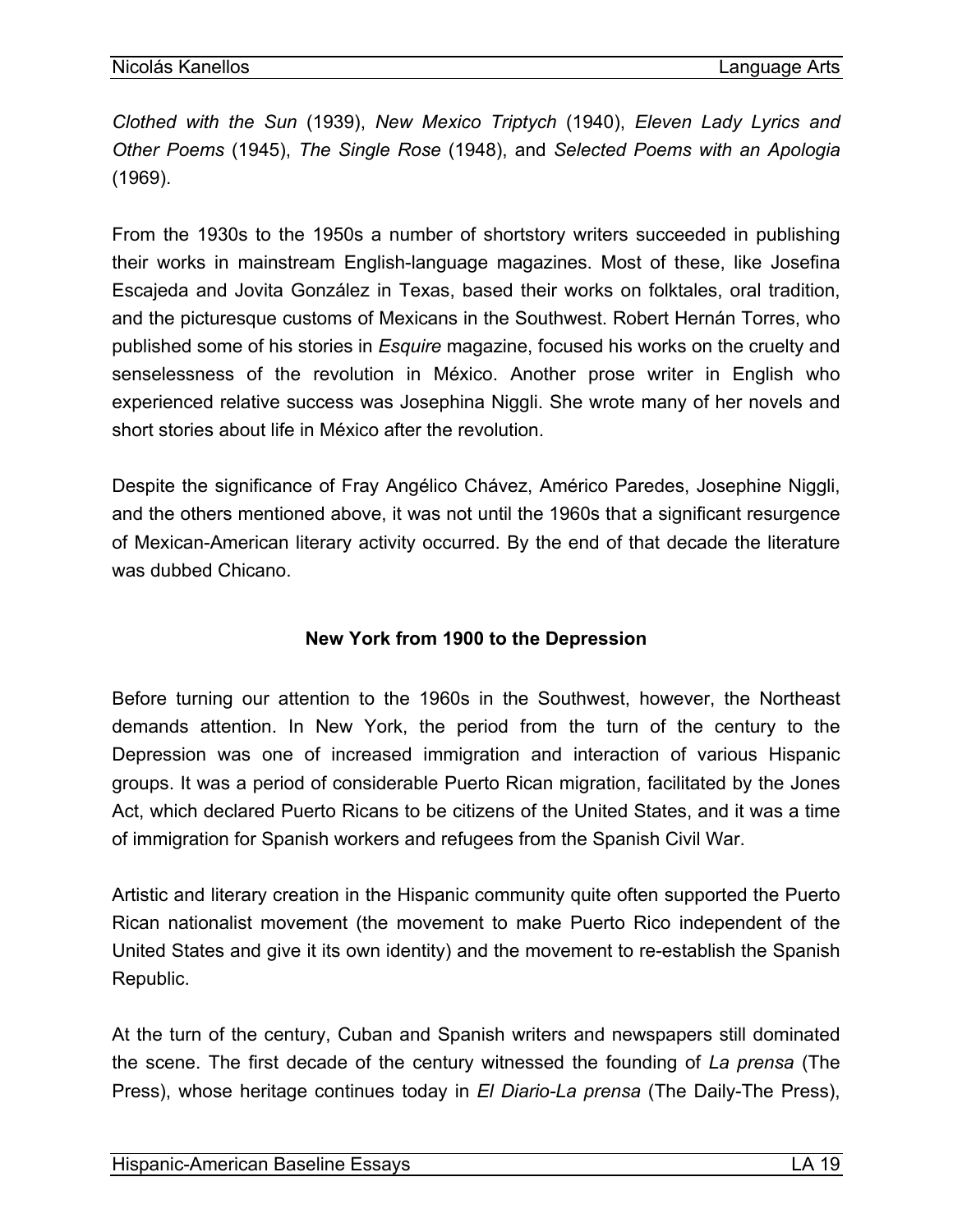<span id="page-21-0"></span>born of a merger in 1963. Also publishing during the decade were *Sangre latina* (Latin Blood), out of Columbia University, *Revista Pan-Americana* (Pan American Review), and *La paz y el trabajo* (Peace and Work), a monthly review of commerce, literature, science, and the arts. Even places as far away as Buffalo began to support their own publications, such as *La hacienda* (The State), founded in 1906.

# **The Expansion of Spanish-Language Literary Publishing**

In New York Spanish-language literary publishing did not begin to expand until the late teens and early twenties. By far the most interesting volume that has come down to us from the teens is an early example of the immigrant novel. Somewhat similar in theme to *Don Chipote*, Venezuelan author Alirio Díaz Guerra's *Lucas Guevara* (1917) is the story of a young man who comes to the city seeking his fortune but is ultimately disillusioned. While *Lucas Guevara* was probably self-published at the New York Printing Company, there were Spanish-language publishing houses functioning during the teens in New York. One of the most important and long-lived houses, Spanish American Publishing Company, began issuing titles at this time and continued well into the 1950s. It, too, was an early publisher of books on the theme of Hispanics in New York—books like Puerto Rican playwright Javier Lara's *En la metrópoli del dólar* (In the Metropolis of the Dollar), circa 1919. *Las novedades* newspaper also published books, including Pedro Henríquez Ureña's *El nacimiento de Dionisos* (1916, The Birth of Dionysus).

Although during the 1920s the Spanish American Publishing Company, Carlos López Press, The Phos Press, and others were issuing occasional literary titles, it was not until the late twenties and early thirties that activity intensified. To begin with, various specialized newspapers began to appear. Probably as an outgrowth of the very active theatrical movement that was taking place in Manhattan and Brooklyn, *Gráfico* (Graphic) began publishing in 1927 as a theater and entertainment weekly newspaper under the editorship of the prolific writer Alberto O'Farrill, who was also a playwright and a leading comic actor in Cuban blackface farces (*teatro bufo cubano*). As was the custom in the Southwest, *Gráfico* and the other newspapers and magazines also published numerous poems, short stories, literary essays, and crónicas by the leading Hispanic writers of the city. Among the most notable cronistas were those unknown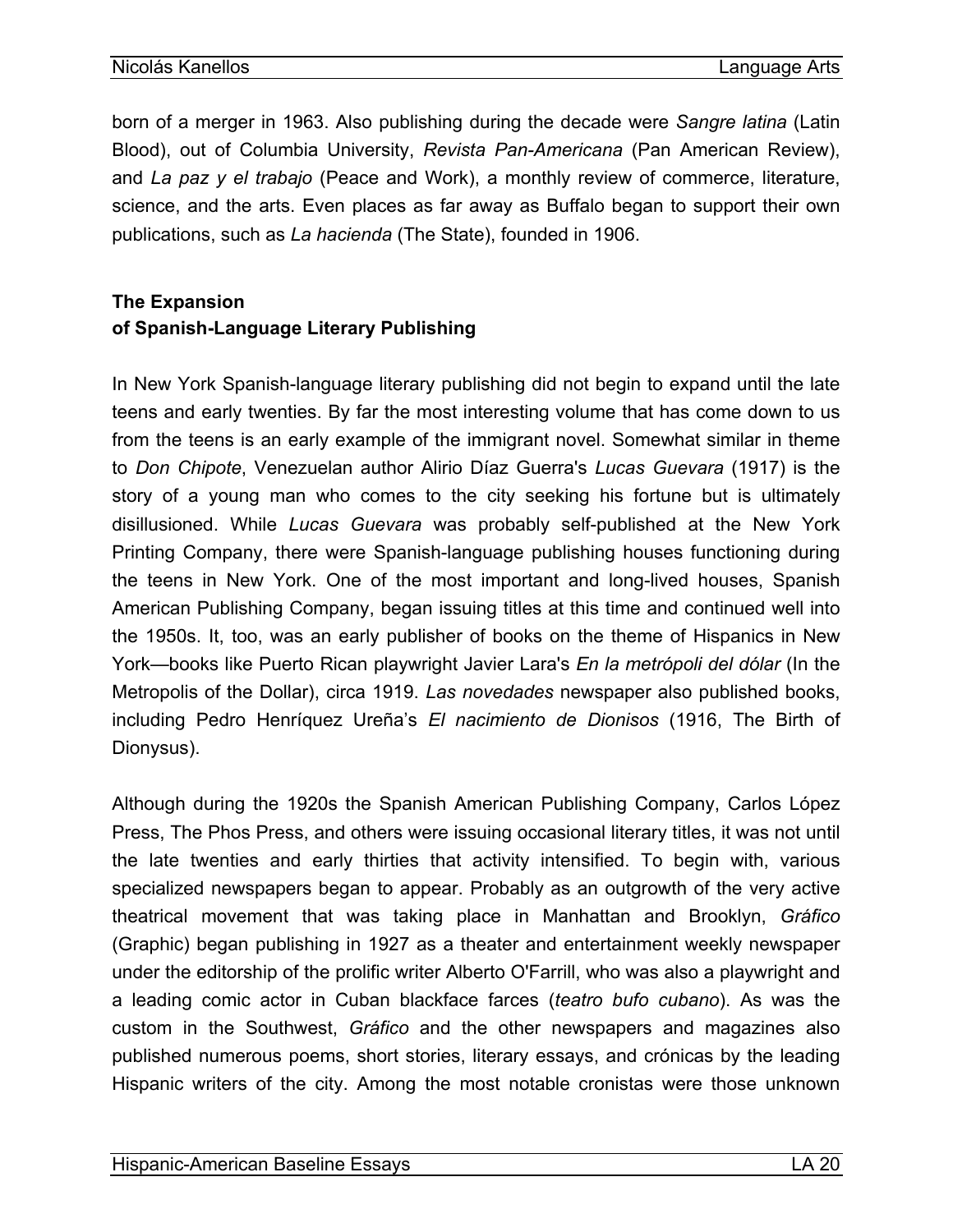writers using the pseudonyms of Maquiavelo (Machiavelli) and Samurai: O'Farrill himself was an important contributor to the tradition, signing his columns as Ofa. As their counterparts did in the Southwest, these cronistas labored in their writings to solidify the Hispanic community, which in New York was even more diverse, coming from many ethnic and national backgrounds. These writers, too, were protecting the purity of Hispanic culture from the dangers of assimilation, as they voiced the political and social concerns of the community and corrected and satirized current habits. While in the Southwest the cronistas promoted a "México de afuera," in New York they often attempted to create a "Trópico en Manhattan" (A Tropical [or Caribbean] Culture in Manhattan).

In New York, though, there were no massive repatriations and deportations disrupting the cultural life in the Hispanic community during the Depression. In fact, New York continued to receive large waves of Hispanics through World War II: refugees from the Spanish Civil War, workers for the service and manufacturing industries flown in from Puerto Rico during World War II in the largest airborne migration in history, Hispanics from the Southwest. Newspapers were founded that reflected this renewed interest in Spanish, Puerto Rican, and working-class culture: *Vida obrera* (1930, Worker's Life), *Alma boricua* (1934-35, Puerto Rican Soul), *España Libre* (1943, Free Spain), and *Cultura proletaria* (1943, Proletariat Culture). In their pages new creative writers addressed these themes, creating an important body of testimonial literature that reflects the life of the immigrant. This literature frequently took the form of autobiographical sketches, anecdotes, and stories—quite often in a homey, straightforward language that was replete with pathos and artistic sensibility.

Despite the many sources available in print, a large part of Puerto Rican, Cuban, Dominican, and Spanish literature in New York is an oral folk literature, completely consistent with and emerging from the working-class nature of the migrants and immigrants. For the Caribbean peoples an immense repository of lyric and narrative poetry is to be found in their songs, such as *décimas, plenas,* and *sones*, and in the popular recorded music of such lyrical geniuses as Rafael Hernández, Pedro Flores, and Ramito. Their compositions began appearing on recordings in the 1930s and continue to influence Puerto Rican culture on the island and in New York today. (Of course, the compositions of Hernández and Flores have also influenced Hispanic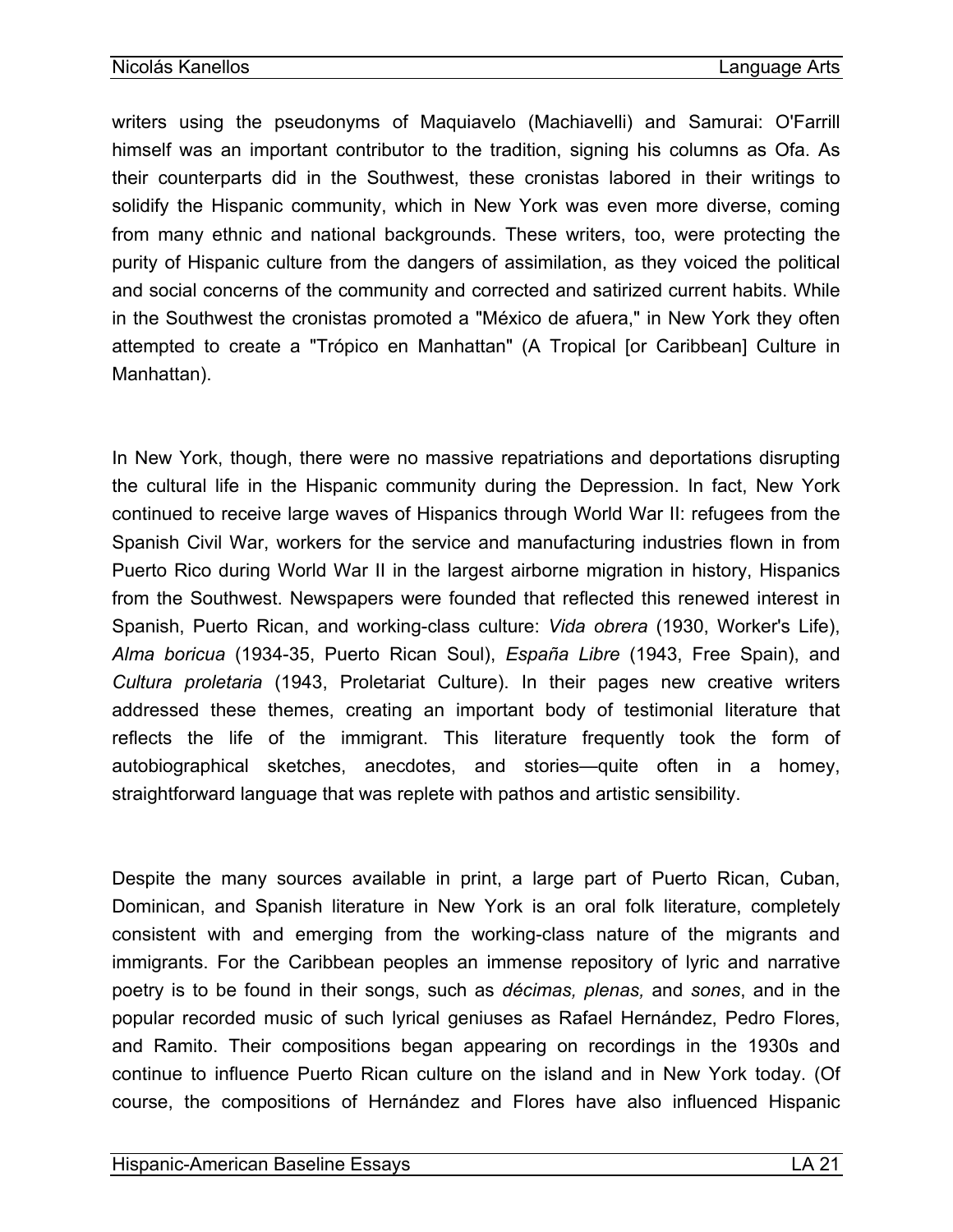<span id="page-23-0"></span>popular music around the world.)

#### **The Growth of Puerto Rican Literature**

As the Puerto Rican community grew in the late 1920s and into World War II, Puerto Rican literature began to gain a larger profile in New York, but within a decidedly political context. If published books are a measure, it also seems that the literature with the most impact for the Puerto Rican community was drama. During the 1920s and 30s, poet Gonzalo O'Neill (1867-1942), a businessman, was at the hub of Puerto Rican and Hispanic cultural life, not only as a writer but as a cultural entrepreneur who invested his money in the theater and protected and supported other writers.

O'Neill began his literary training and career in Puerto Rico as a teenager in association with a magazine, *El palenque de la juventud* (The Young People's Arena), that featured the works of some of the most important writers in Puerto Rico—Luis Muñoz Rivera, Lola Rodríguez de Tió, Vicente Palés, and many others. O'Neill's first published book, *La indiana borinqueña* (1922, The Puerto Rican Indians), was a dramatic dialogue in verse, more appropriate for reading aloud than staging. Here O'Neill revealed himself to be intensely patriotic and interested in Puerto Rican independence from the United States. His second published book, issued by Spanish American Publishing in 1923, was the three-act play *Moncho Reyes*, named after the central character.

In 1924 O'Neill published a book of nationalistic poetry, *Sonoras bagatelas o sicilianas* (Sonorous Bagatelles or Sicilian Verses). In the prologue, Manuel Quevedo Baez stated that "Gonzalo is a spontaneous and ingenuous poet . . . . He is a poet of creole stock, passionate, tender, and as melancholic as Gautier Benítez" (Gautier Benítez was Puerto Rico's greatest poet to date). Although all of his plays, even *La indiana borinqueña*, enjoyed stage productions, it was his third play, *Bajo una sola bandera* (1928, Under Only One Flag), that went on to critical acclaim and various productions on stages in New York and Puerto Rico. *Bajo una sola bandera* examines the political options facing Puerto Rico, as personified by down-to-earth flesh-and-blood characters. A glowing review in San Juan's *La democracia* (Democracy) on April 16, 1929, marveled that O'Neill conserved perfect Spanish and his Puerto Rican identity, despite having lived in the United States for forty years. O'Neill certainly continued to write, although the remainder of his work is unknown or has been lost. However, newspapers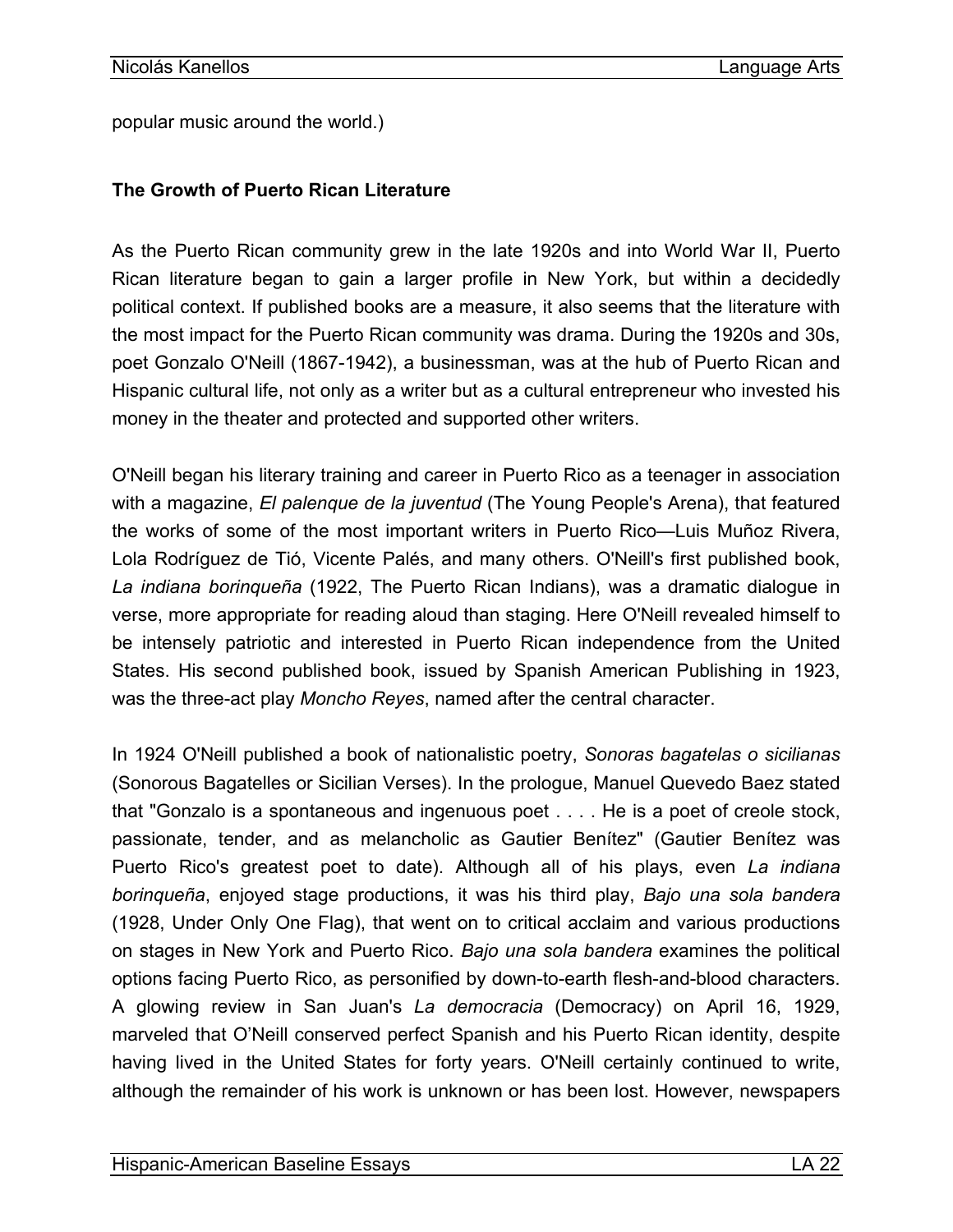report that another play of his, *Amoríos borincanos* (Puerto Rican Loves), was produced for the stage in 1938.

Following the example of Gonzalo O'Neill, many other Puerto Ricans wrote for the stage and even published some of their works from the late 1920s to the 1940s. They included Alberto M. González, Juan Nadal de Santa Coloma, José Enamorado Cuesta, Frank Martínez, and Erasmo Vando. But one poet-playwright, Franca de Armiño (probably a pseudonym), stands out among the rest as a politically committed woman.

Franca de Armiño authored three works that have been lost and are inaccessible today: *Luz de tinieblas* (Light of Darkness), a book of poems on various themes; *Aspectos de la vida* (Aspects of Life), philosophical essays; and *Tragedia puertorriqueña* (Puerto Rican Tragedy), a comedy of social criticism. Her one published and available play, *Los hipócritas: comedia dramática social* (The Hypocrites: A Social Drama), self-published in 1937 at the Modernistic Editorial Company, is a major work that demands critical attention. Dedicated "to the oppressed and all those who work for ideas of social renovation," the work is set in Spain during the time of the Republic and is openly antifascist and revolutionary, calling for a rebellion of workers.

*Los hipócritas*, which begins with the 1929 stock market crash, deals with a daughter's refusal to marry her father's choice, the son of a duke. Rather she is romantically involved with the son of the working class, Gerónimo, whom her father calls a communist and who has led her into atheism. The plot becomes complicated with Gerónimo organizing workers for a strike, a fascist dictatorship developing in Spain, and a corrupt priest trying to arrange for Gloria to become a nun so that the church will receive her dowry. The play ends with Gloria and Gerónimo together, the traitors unmasked, and the workers' strike prevailing over police, who attack them brutally. While full of propaganda and stereotyped characters, *Los hipócritas* is a gripping and entertaining play that reflects the tenor of the times, as far as the Depression, labor organizing, and the Spanish Civil War are concerned.

Bernardo Vega, cigar roller who settled in New York in 1916, reconstructed life in the Puerto Rican community during the period between the two great wars. His *Memorias de Bernardo Vega*, written in 1940, was published in 1977, with its English translation published as *The Memoirs of Bernardo Vega* in 1984. Valuable as both a literary and a historical document, Vega's memoirs make mention of numerous literary figures, such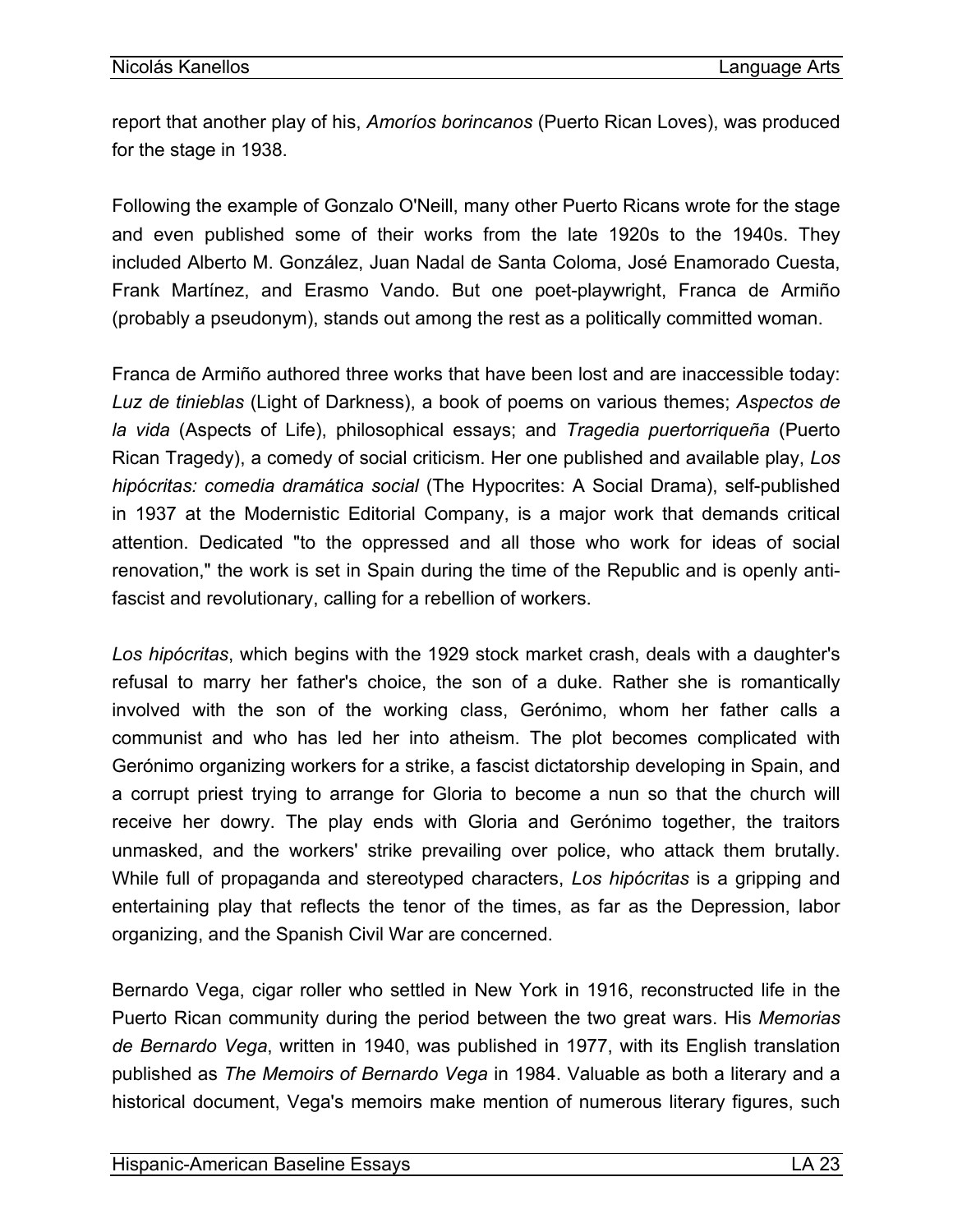<span id="page-25-0"></span>as poet Alfonso Dieppa, whose works either were not published or are lost to us. Vega is an important forerunner of the Nuyorican writers of the 1960s because he wrote about New York as a person who was there to stay, with no intention of returning to Puerto Rico to live.

The literature of this period is also represented by a newspaper columnist who wrote in English and was very active in the communist party: Jesús Colón, author of columns for the *Daily Worker*. Colón's was a heroic intellectual battle against the oppression of workers and racial discrimination. Nevertheless, he wrote about and supported Puerto Rican culture and literature, even to the extent of founding a small publishing company that issued some of the first works of the great Puerto Rican novelist and short story writer, José Luis González. In 1961 Colón selected some of the autobiographical sketches that had appeared in newspapers and published them in book form in *A Puerto Rican in New York*. This was perhaps the one literary and historical document that was accessible to young Nuyorican writers and helped to form their literary and social awareness, as well as stimulate their production of literature. Colón, a black Puerto Rican, had created a document that presented insight into Puerto Rican minority status in the United States, rather than just immigrant or ethnic status. In this it was quite different from all that had preceded it. In 1993 another important collection of his works, *The Way It Was*, was published posthumously.

# **WORLD WAR II TO THE PRESENT**

### **Chicano Literature**

Scholars consider the year 1943 to mark the beginning of a new period in Mexican-American history and culture. This is the date when the so-called "Zoot Suit Riots" occurred in the Los Angeles area. Zoot suits were used by Mexican-American youth as a mark of identity for their subculture: they had high-waisted baggy pants, a long jacket, and feathered, wide-brimmed hat. The riots mark a stage in the cultural development of the Mexican-American when there was a consciousness of not belonging to either México or the United States. It was a time to assert a separate independent identity, just as the zoot-suits subculture was doing by adopting its style of dress, speech, and music. This was also a time when Mexican-American soldiers in World War II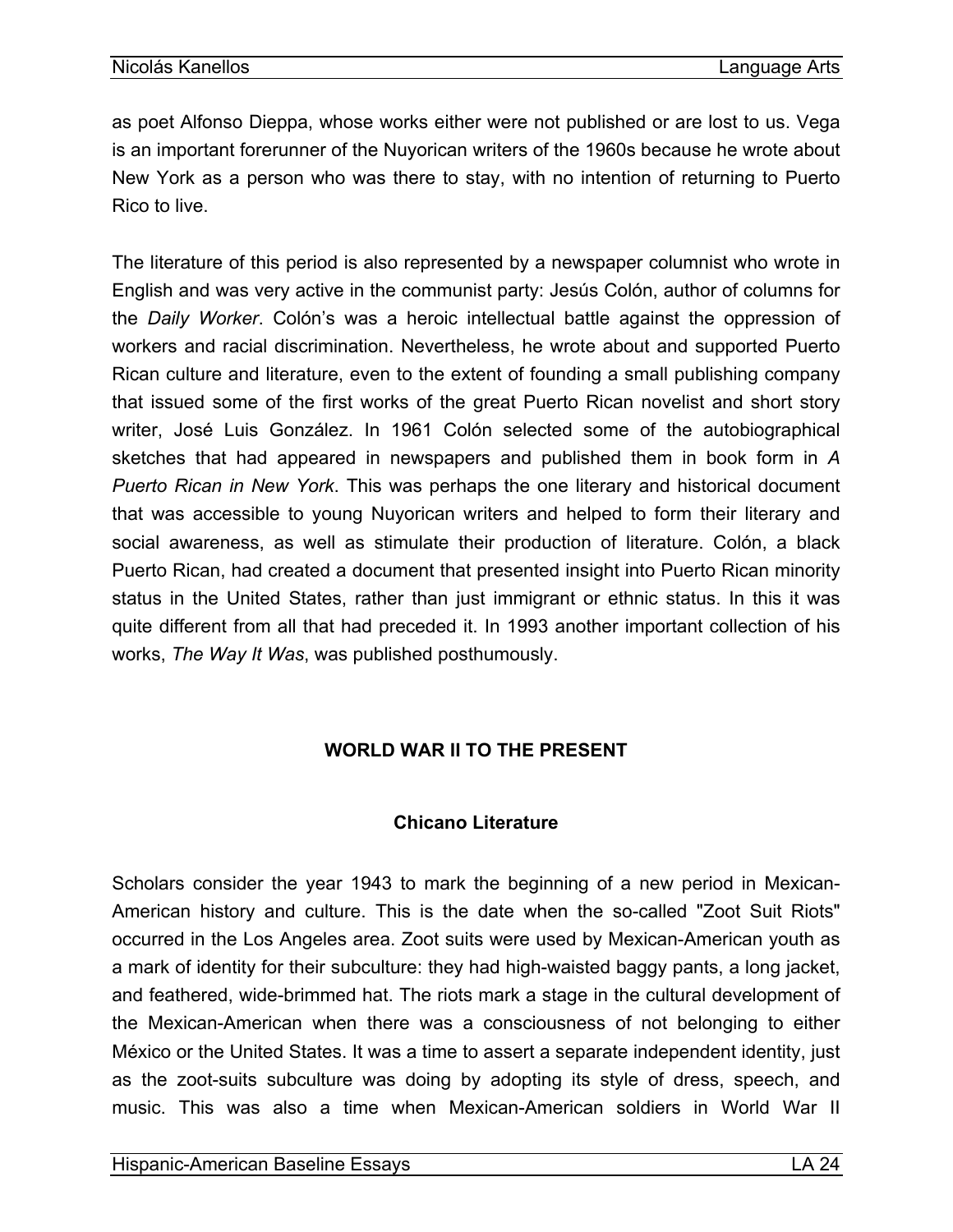proportionately suffered more casualties and won more medals for valor than any other group in U.S. society. Now they felt that they had earned their rights as citizens of the United States and were prepared to assert that citizenship and to reform the political and economic system so that they could participate equally. Thus the quest for identity in modern American society was initiated, and by the 1960s a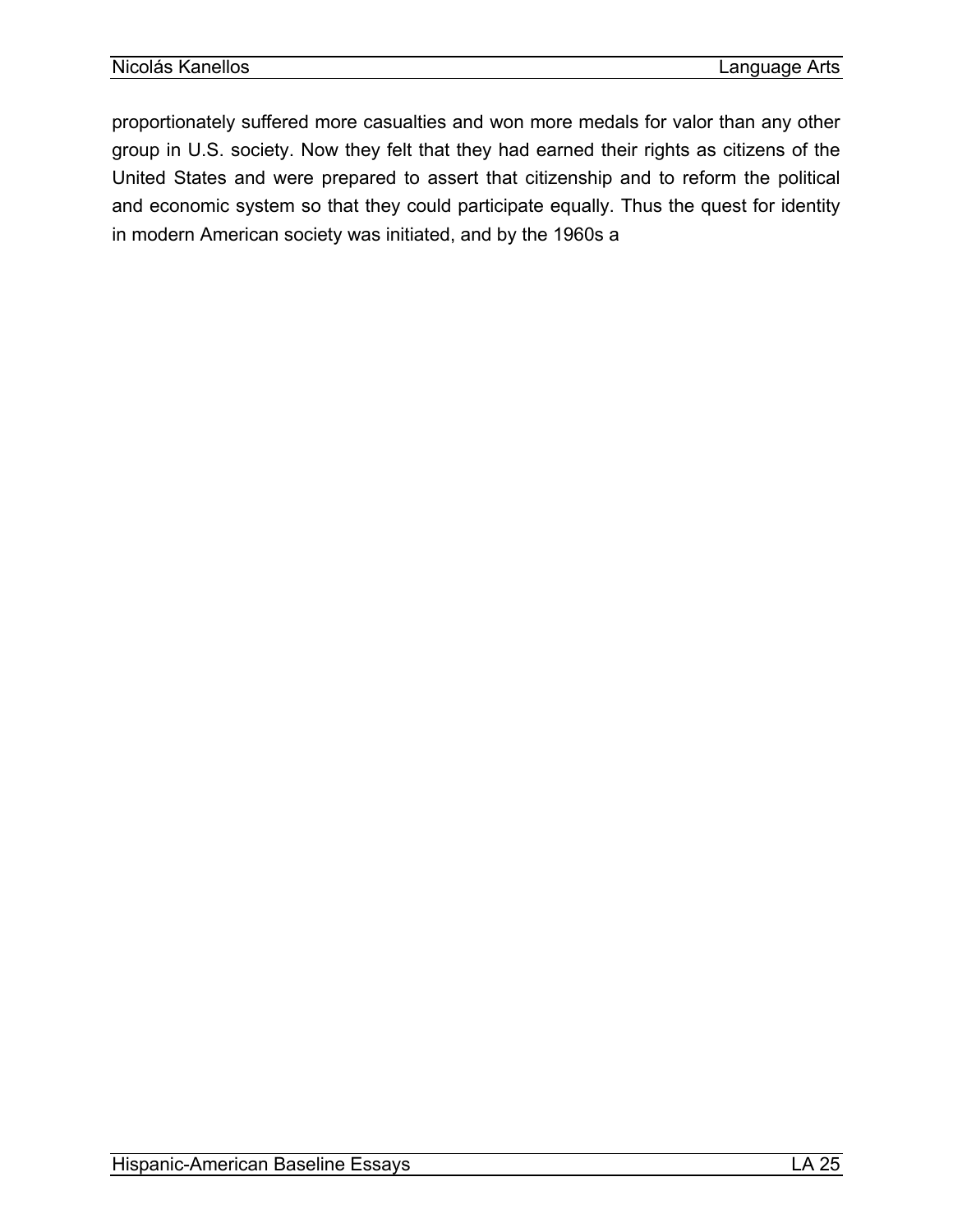younger generation, made up of the children of veterans, was to take up this pursuit of democracy and equity in the civil rights movements and to explore the question of identity in all of the arts, especially literature.

Because of the interruption caused by the Depression, repatriation, and World War II, and the decreased production of literature that ensued during the 1940s and 1950s, the renewed literary and artistic productivity that occurred during the 1960s has often been considered to be a Chicano Renaissance. In reality it was an awakening that accompanied the younger generation's greater access to college and its participation in the civil rights movements, the farm-worker labor struggle, and the protest movement against the Vietnam War.

For Chicano literature, the 1960s were characterized by a questioning of all the commonly accepted truths in society, foremost of which was the notion of equality. The first writers of Chicano literature committed their literary voices to the political, economic, and educational struggles. Their works were frequently used to inspire social and political action, quite often with poets reading their verses at organizing meetings, at boycotts, and before and after protest marches. Of necessity, many of the first writers to gain prominence in the Chicano movement were the poets who could tap into an oral tradition of recitation and declamation—like Abelardo Delgado, Ricardo Sánchez, and Alurista (Alberto Urista). They created works to be performed orally before groups of students and workers in order to inspire them and raise their level of consciousness.

The most important literary work in this period that was used at the grass-roots level, as well as by university students to provide a sense of history, mission, and Chicano identity was an epic poem, *I Am Joaquín/Yo Soy Joaquín* (1964), written by an ex-boxer in Denver, Colorado named Rodolfo "Corky" González. The short, bilingual pamphlet edition of the poem was literally passed from hand to hand in the communities, read from at rallies, dramatized by street theaters, and even produced as a slide show on film with a dramatic reading by Luis Valdez, the leading Chicano director and playwright. The influence and social impact of *I Am Joaquín* and poems like "Stupid America," by Abelardo Delgado, are inestimable. Delgado's poem was published and reprinted in community and movement newspapers throughout the Southwest, then cut out of those papers and passed from person to person. "Stupid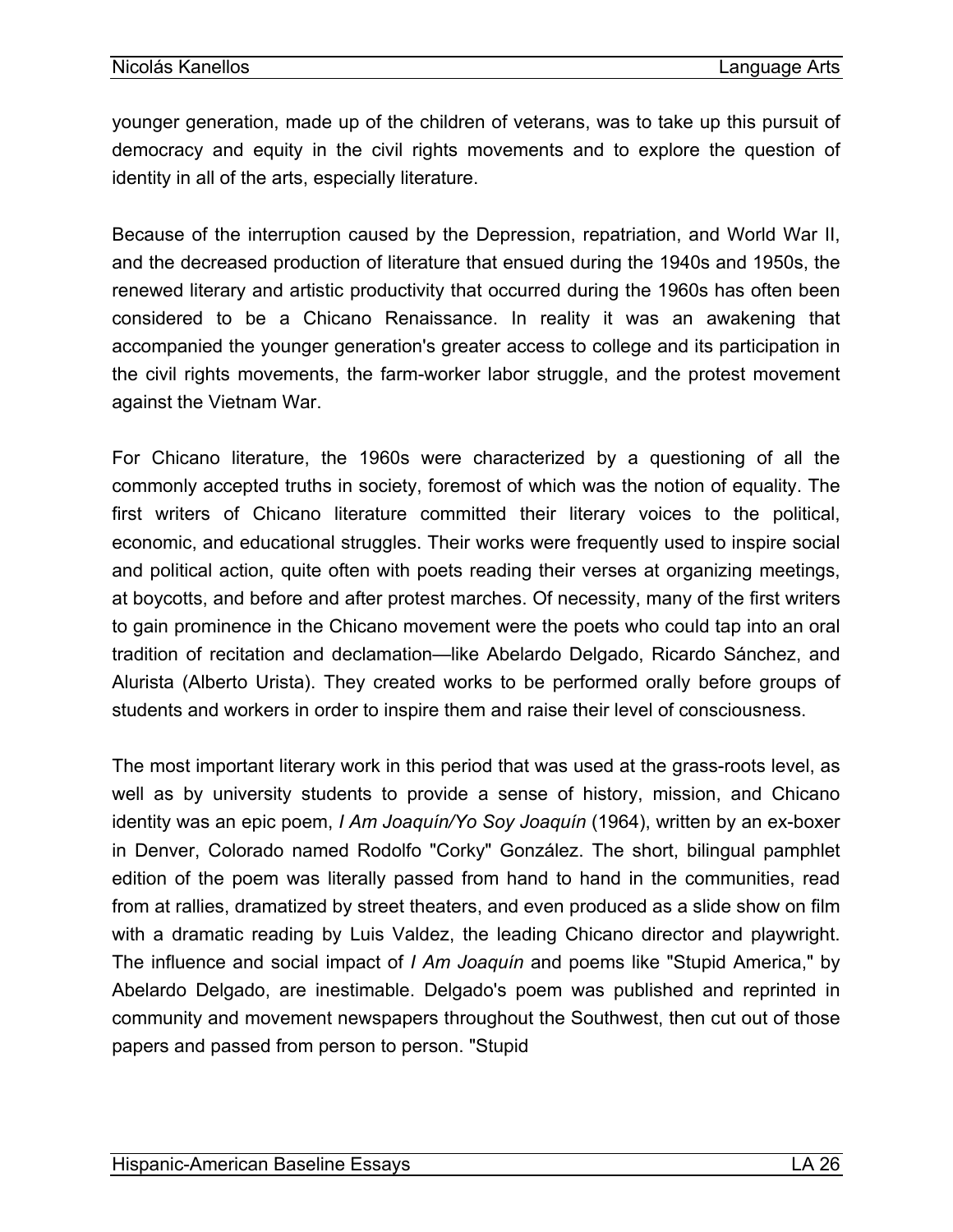<span id="page-28-0"></span>America" was included as well in Abelardo's landmark collection, *Chicano: 25 Pieces of a Chicano Mind* (1969). This period was one of euphoria, power, and influence for the Chicano poet, who was sought after, almost as a priest, to give his blessing in the form of readings at all cultural and Chicano Movement events.

The 1960s was an era of intense grass-roots organizing and cultural fermentation and a time of renewed interest in publishing small community and workers' newspapers and magazines. Some of them, like the California farmworkers' *El Malcriado* (The Brat) and Houston's *Papel Chicano* (Chicano Newspaper), were often published bilingually. During the late 1960s and early 1970s literary magazines proliferated, from the academic—such as Berkeley's *El grito* (The Shout [for Independence])—to the grassroots type printed on newsprint and available for twenty-five cents—such as San Antonio's *Caracol* (Shell)—to the artsy, street-wise, avant garde, and irreverent—such as Los Angeles's *Con Safos* (Safety Zone).

# **Quinto Sol**

*El Grito*, which appeared in 1967, was the most influential Chicano literary magazine. It initiated the careers of some of the most prominent names in Chicano literature and, along with Editorial Quinto Sol—the publishing house that it established in 1968—began to delineate the canon of Chicano literature by publishing works that best exemplified Chicano culture, language, themes, and styles. The very name of the publishing house emphasized its Mexican/Aztec identity, as well as the Spanish language: the "quinto sol," or fifth sun, referred to Aztec belief in a period of cultural flowering that would take place some time in the future, in a fifth age that conveniently coincided with the rise of Chicano culture. Included in its 1968 anthology, *El espejo/The Mirror*, edited by Quinto Sol's owners, Octavio Romano and Herminio Ríos, were such writers as Alurista, Tomás Rivera, and Miguel Méndez, who remain models of Chicano literature today. *El espejo* recognized the linguistic diversity and the erosion of Spanish literacy among the young by accompanying works originally written in Spanish with an English translation. It even included Miguel Méndez's original Yaqui-language version of his short story "Tata Casehue." In *El espejo* and later Quinto Sol publications, there was a definite insistence on working-class and rural culture and language, as exemplified in the works of Tomás Rivera, Rolando Hinojosa, and most of the other authors published in book form. There was a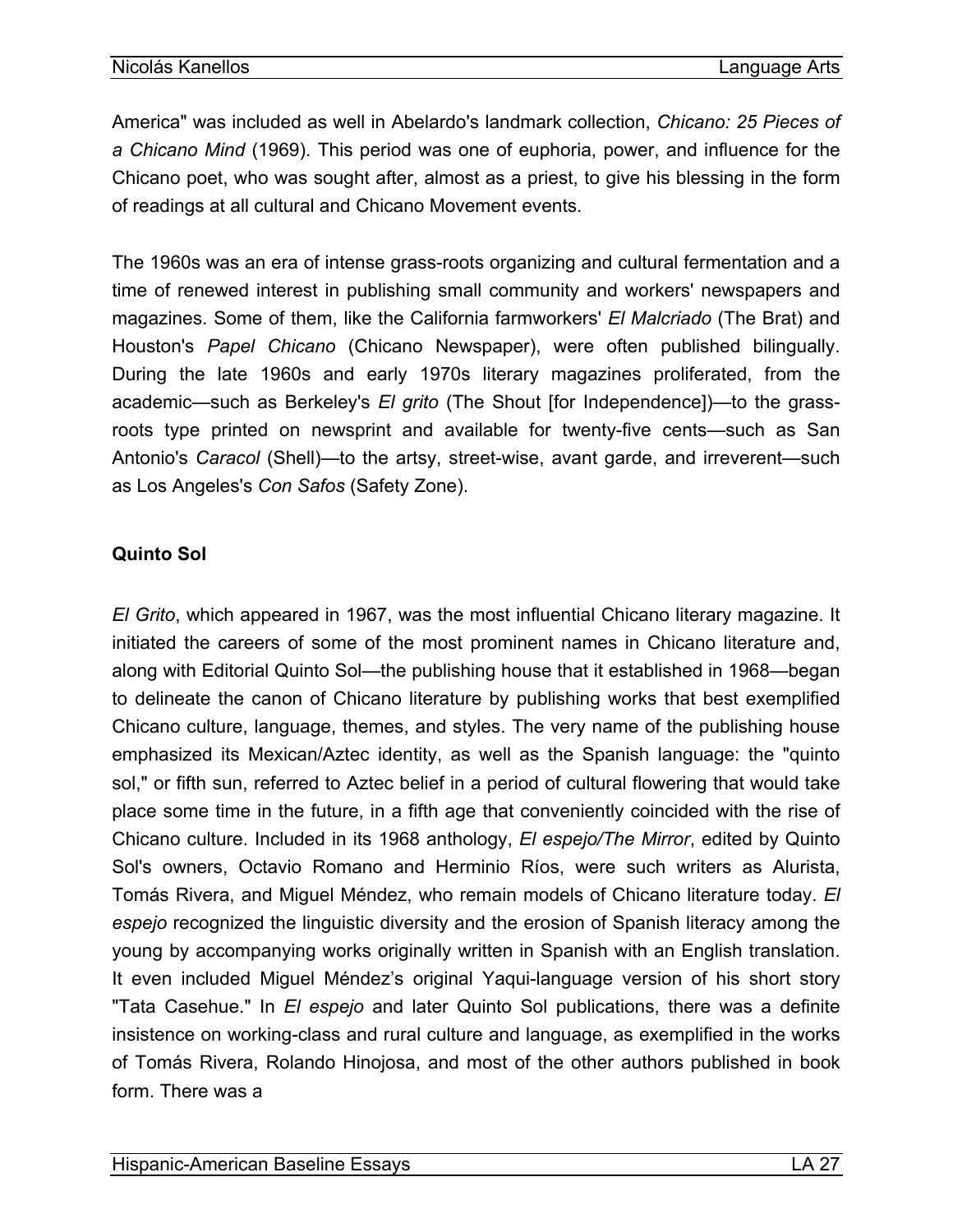<span id="page-29-0"></span>promotion of works written bilingually and in *cal*, the code of street culture that involves switching between English and Spanish and various social dialects of each in the same literary piece, as in the poems of Alurista and the plays of Carlos Morton.

### **Tomás Rivera, Rudolfo Anaya, and Rolando Hinojosa**

In 1970 Quinto Sol reinforced its leadership by instituting the national award for Chicano literature, Premio Quinto Sol (Fifth Sun Award), which carried a \$1,000 prize and publication of the winning manuscript. The first three years' prizes went to books that today are still seen as exemplary Chicano novels and, in fact, are still among the bestselling Chicano literary texts: Tomás Rivera's *...y no se lo tragó la tierra/ ...And the Earth Did Not Part* (1971), Rudolfo Anaya's *Bless Me, Ultima* (1972), and Rolando Hinojosa's *Estampas del valle y otras obras/Sketches of the Valley and Other Works*.

Rivera's outwardly simple, but inwardly complex novel, like much in the line of experimental Latin American fiction, demands readers take part in unraveling the story and its meaning and come to their own conclusions about the identity and relationships of the characters. Drawing upon his own life as a migrant worker from Texas, Rivera constructed a novel in the straightforward, but poetic, language of migrant workers. In the novel a nameless central character attempts to find himself by reconstructing the overheard conversations and stories and events that took place during a metaphorical year, which really represents his whole life. It is the story of a sensitive boy who is trying to understand the hardship that surrounds his family and the community of migrant workers. He first rejects them, only to embrace them and their culture as his own at the end of the book. In many ways *...y no se lo tragó la tierra* came to be the most influential book in the Chicano's search for identity.

Rivera, who became a very successful university professor and administrator (he ascended to the position of Chancellor of the University of California-Riverside before his death in 1984), wrote and published other stories, essays, and poems. Through essays like "Chicano Literature: Fiesta of the Living" (1979) and "Into the Labyrinth: The Chicano in Literature" (1971) and his personal and scholarly activities, he was one of the prime movers in promoting Chicano authors, creating the concept of Chicano literature, and establishing that literature and culture as legitimate academic areas in the college curriculum. In 1989 his stories were collected and published under the title of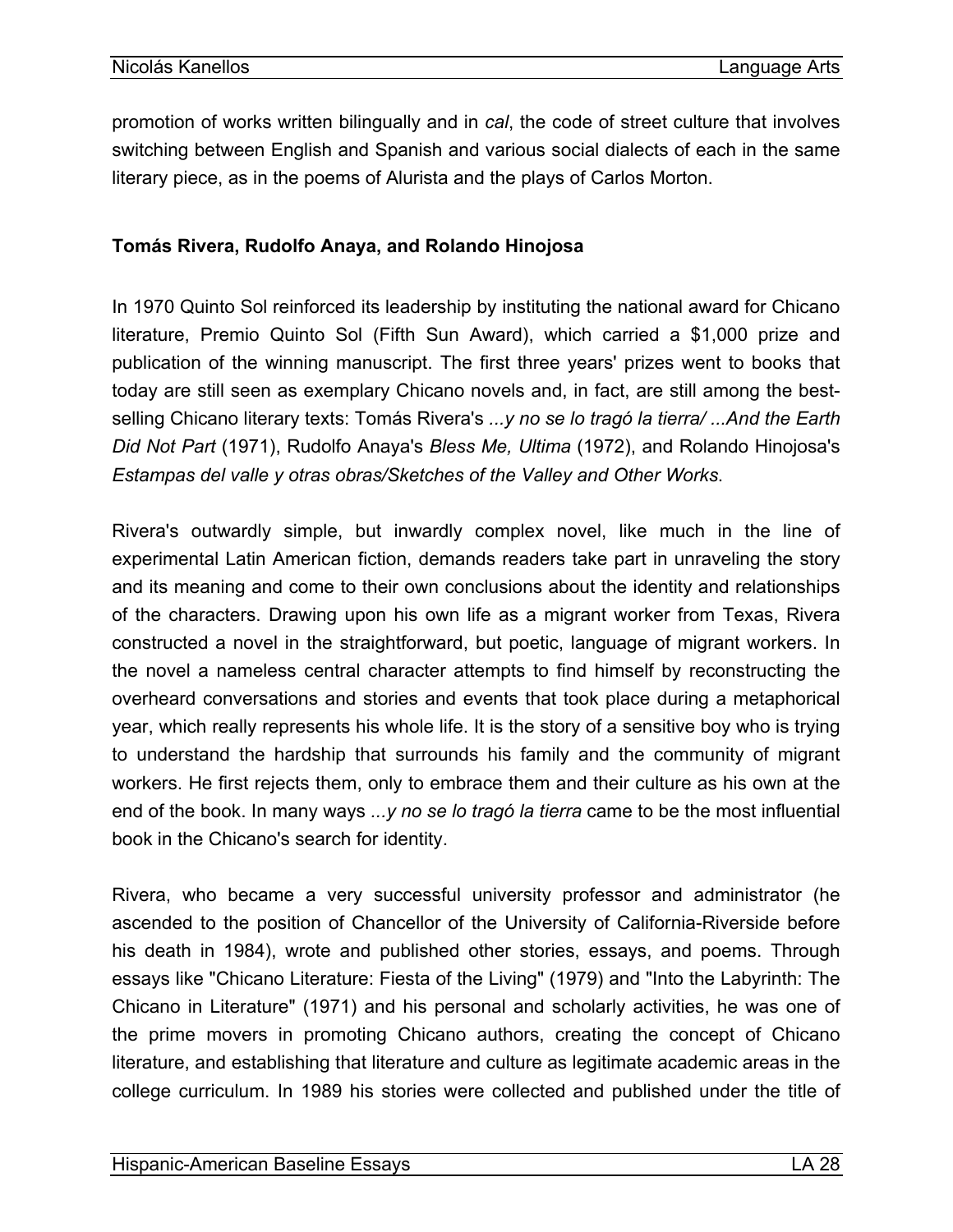*The Harvest*, which was also the title of one of his stories, and in 1990 his poems were collected and published under the title *The Searchers*, both by Arte Público Press, which has also kept his first novel in print and has recently published *Tomás Rivera: The Complete Works* (1990). In 1987 *...y no se lo tragó la tierra* was translated into a Texas dialect under the title of *This Migrant Earth* (1987), by Rolando Hinojosa. The translation that accompanies the Arte Público bilingual edition was done by poet Evangelina Vigil-Piñón. By any account, Tomás Rivera remains the most outstanding and influential figure in the literature of Mexican people in the United States, and he deserves a place in the canon of Spanish-language literature in the world.

Rudolfo Anaya's *Bless Me, Ultima* is a straightforward novel about a boy's coming of age. Written in poetic, clear English, it has reached more readers, especially non-Chicano readers, than any other Chicano literary work. In *Bless Me, Ultima* we again have the search for identity, but this time the central character, Antonio, must decide between the Spanish heritage of the plainsman/rancher or the Indian heritage of the farmer. In his attempts to understand good and evil and his role in life, he is guided and inspired by a larger-than-life folk healer, Ultima, who passes on many of her secrets and insights about life to Antonio. In fashioning this novel, Anaya puts to good use his knowledge of the countryside of New Mexico, its romance, and its picturesque qualities. His novel is full of mystery and references to the symbols and folk knowledge of American Indian, Asian, and Spanish culture. Anaya went on to become celebrated in his home state and to head the creative writing program at the University of New Mexico. His subsequent novels—*Heart of Aztlán* (1976), *Tortuga* (1979, Tortoise), *The Silence of the Llano* (1982), and *Lord of the Dawn: The Legend of Quezalcóatl — all* dealing with Chicano/Indian culture in New Mexico, have not succeed as well with the critics.

Anaya is a promoter of the concept of Aztlán, the mythical place of origin of the Aztecs, supposedly located in what has become the five states of the Southwest. He and numerous other Chicano writers have derived both poetic inspiration and a sense of mission in reviving the cultural glories of México's indigenous past. For Anaya, and especially for poets and playwrights like Alurista and Luis Valdez, the Aztec and Mayan past has been a rich source of imagery, symbols, and myths.

Rolando Hinojosa is the most prolific and probably the most bilingually talented of the novelists, with original creations in both English and Spanish published in the United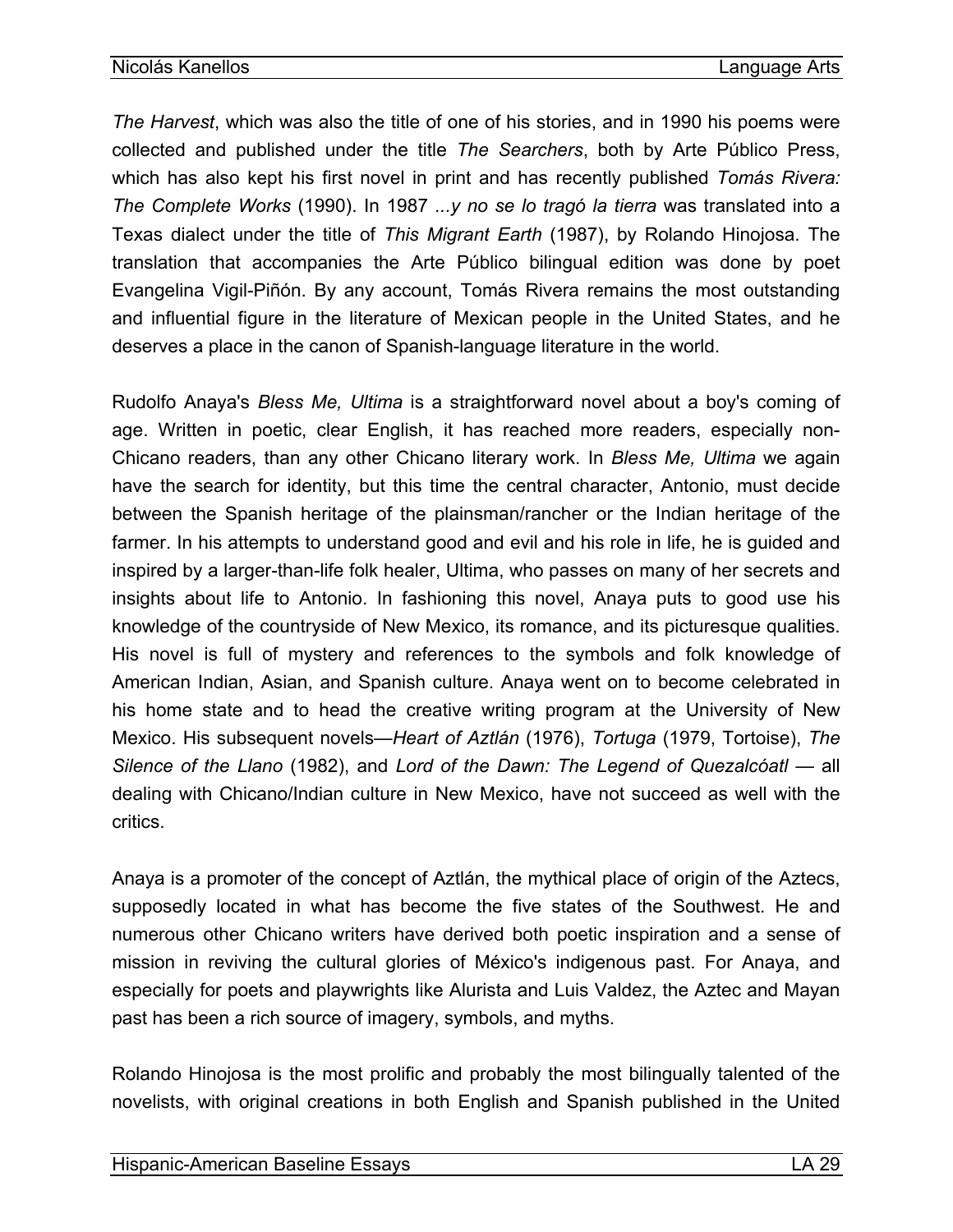States and abroad. His Quinto Sol award-winning *Estampas del Valle y otras obras/ Sketches of the Valley and Other Works* is a mosaic of the picturesque character types, folk customs, and speech of the bilingual community in the small towns along Texas's Rio Grande Valley. Hinojosa's art, at times reminiscent of the local color crónicas of the 1920s, is one of the most sophisticated contributions to Chicano literature.

*Estampas* was the first novel in Hinojosa's broad epic of the history and culture of Mexican-Americans and Anglos of the valley. His epic is centered in fictitious Belken County and features two fictitious characters and a narrator—Rafa Buenrostro, Jehú Malacara, and P. Galindo—all of whom may be partial alter egos of Hinojosa himself. What is especially intriguing about his continuing novel, which he calls the Klail City Death Trip Series, is his experimentation with various forms of narration—derived from Spanish, Mexican, English, and American literary history—in the novel's respective installments. *Klail City y sus alrededores* (1976, Klail City and Surroundings) owes much to the picaresque novel; *Korean Love Songs* (1980) is narrative poetry; *Mi querido Rafa* (1981, Dear Rafe) is part epistolary novel and part reportage; *Rites and Witnesses* (1982) is mainly a novel in dialogue; *Partners in Crime* (1985) is a detective novel; *Claros varones de Belken* (1986, Fair Gentlemen of Belken) is a composite; and *Becky and Her Friends* (1990) continues the novel in the style of reportage, but with a new unnamed narrator (P. Galindo having died).

While others have translated his works, Hinojosa has penned and published recreations, in English and Spanish, of them all, except for the English titles *Korean Love Songs*, *Rites and Witness*, and *Partners in Crime*. *Mi querido Rafa* is especially important because it represents the first novel to experiment with bilingual narration and demands of the reader a good knowledge of both English and Spanish and their south Texas dialects.

Because of his many awards—including Premio Casa de las Americas, 1976, the international award for Latin American fiction given in Cuba—his academic background as a Ph.D. in Spanish, and the positive response to his sophisticated art from critics and university professors, Hinojosa is one of the few Hispanic writers in the country to occupy a top position in creative writing programs. In holding the distinguished title of Ellen Clayton Garwood Professor of English and Creative Writing at the University of Texas, Hinojosa is the most recognized and highest ranking Chicano/Hispanic author in academia.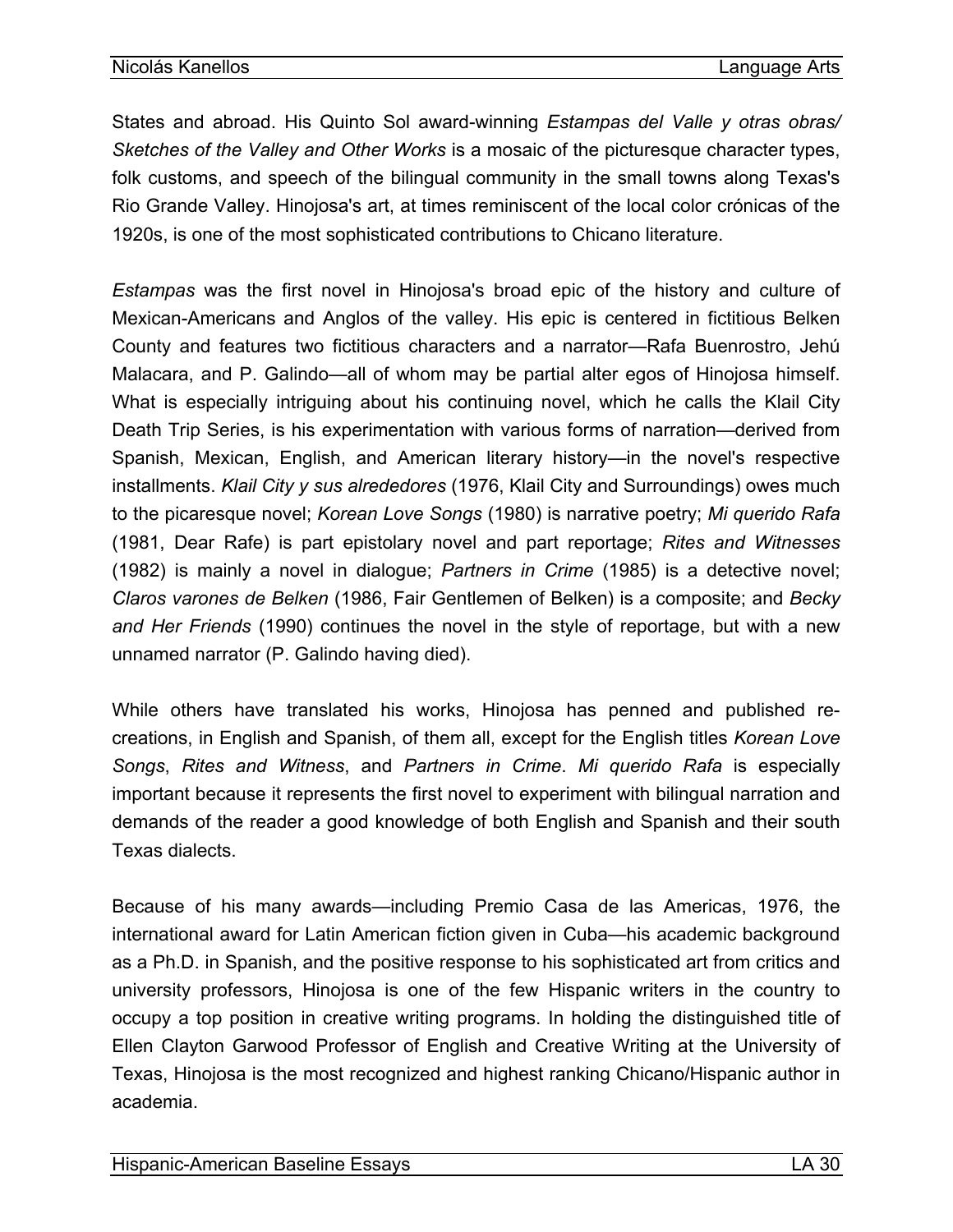# <span id="page-32-0"></span>**Estela Portillo-Trambley**

It was not until 1975 that the Quinto Sol Award was given to a woman, Estela Portillo-Trambley, for her shortstory collection *Rain of Scorpions*, and it marked the ascendancy of women's voices in Chicano literature, which had been dominated by males. Portillo-Trambley's strong feminist and irreverent stories did much to make both the publishing powers in Chicano literature and a new generation of women writers aware of the need to persevere in getting their works published. These works were to change the character of Chicano literature in the 1980s.

In nine finely crafted stories and a novela, Portillo Trambley presents a series of female characters who draw from an inner strength and impose their personalities on the world around them. In the novela that gives the collection its title, a fat and unattractive central character overcomes her own dreams of beauty and the set roles that society has for her, to prevail as a woman who from behind the scenes controls and determines the action around her. She has chosen her life and how to live it; it will not be imposed upon her by others. In the most feminist of the short stories, "If It Weren't for the Honeysuckle," the eldest of three women who are oppressed and enslaved by a drunk and irrational male succeeds in poisoning him and in freeing the women. In this, as in the other stories, as well as in her books to follow—*The Day of the Swallows* (1971), the collection of plays *Sor Juana* (1983, Sister Juana), and the novel *Trini* (1986)—Portillo-Trambley has created strong women who prevail in a male-dominated world. Her latest work, *Trini*, is the story of a Tarahumara woman who leaves her Indian life behind and, after numerous tragedies and betrayals, crosses the border to give birth to her child in the United States, where she is able to control her life for herself and even become a landowner. In all of her work Portillo has demonstrated an uncompromising pursuit of equality and women's liberation.

### **New Hispanic Literary Publications**

By the end of the 1970s most of the literary magazines and Chicano literary presses, including Editorial Quinto Sol and *El grito*, had disappeared. But since 1973 a new Hispanic magazine, *Revista Chicano-Riqueña* (Chicano-Rican Review), had been operating and making greater incursions into academia than any other Hispanic literary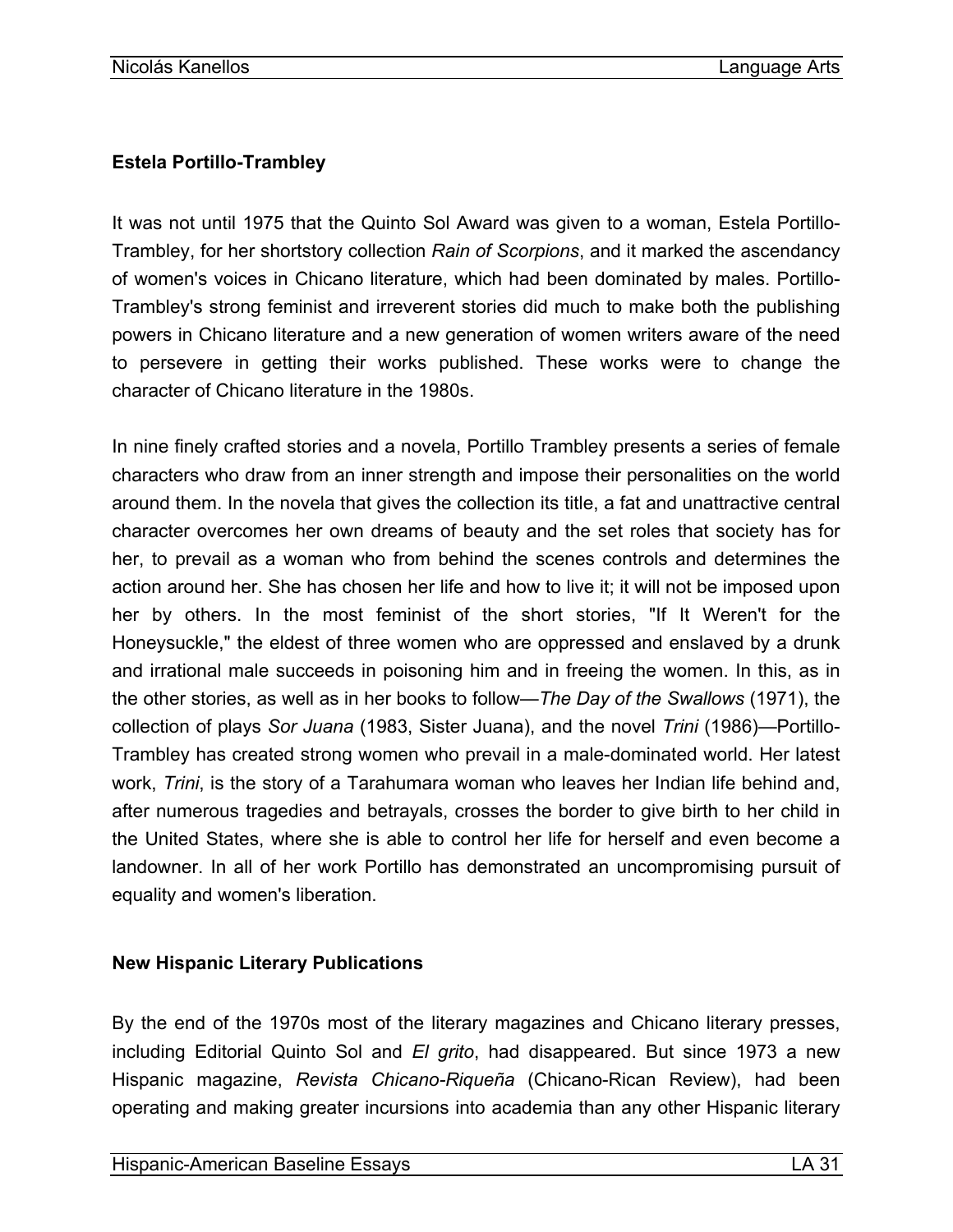publication. (I co-edited the review, with Luis Dávila, in Gary, Indiana.) In 1979, I founded Arte Público Press as an outgrowth of the magazine and relocated both to Houston, Texas, in time to carry on where Quinto Sol had left off and to offer the leadership in publishing the works from a now-blossoming Hispanic women's literary movement. During the 1980s Arte Público brought into print books of poetry by San Antonio poets Evangelina Vigil and Angela de Hoyos, Chicago poets and prose writers Ana Castillo and Sandra Cisneros, San Francisco Bay Area novelist and poet Lucha Corpi, Los Angeles shortstory writer and former editor of the magazine *ChismeArte* Helena María Viramontes, and New Mexican novelist and playwright Denise Chávez, who were to produce some of the best-selling and most highly reviewed Chicano books in the decade.

Along with Arte Público and *Revista Chicano-Riqueña*, which in 1987 changed its name to *The Americas Review* and was now edited by Julián Olivares and Evangelina Vigil, another magazine-book publisher, *Third Woman*, directed by Norma Alarcón, was founded in Indiana in 1980 and relocated to the University of California-Berkeley in 1985. In the meantime, another Hispanic book publisher with an academic base, *Bilingual Review Press*, also relocated from Binghamton, New York, to the Southwest, to Arizona State University in Tempe. Supported by these three establishments and various other presses that were occasionally issuing women's titles, this first full-blown generation of Chicana writers flourished, finding a welcome space for their books in the academic curriculum, not only in Chicano literature courses but also in women's studies programs and American literature courses. The majority of these Chicana writers were more highly educated than their 1960s and 1970s predecessors. Most of them were college graduates, and two of its representatives—Denise Chávez and Sandra Cisneros—had obtained master's degrees in creative writing. Because these writers were mostly dominant in English, the Spanish language was no barrier, and their works were included in literature courses and became accessible to broad circles of the reading public. As a whole, the women were thoroughly versed in the mainstream feminist movement while preserving their own Chicana identities and culture and developing their literature from it.

At the close of the decade, mainstream textbook publishers were finally responding to the reform movements occurring in academia and to the new statistics for public school markets in the most populous states, which convincingly showed overwhelming Hispanic enrollments now and into the next century. As a result, most of the textbook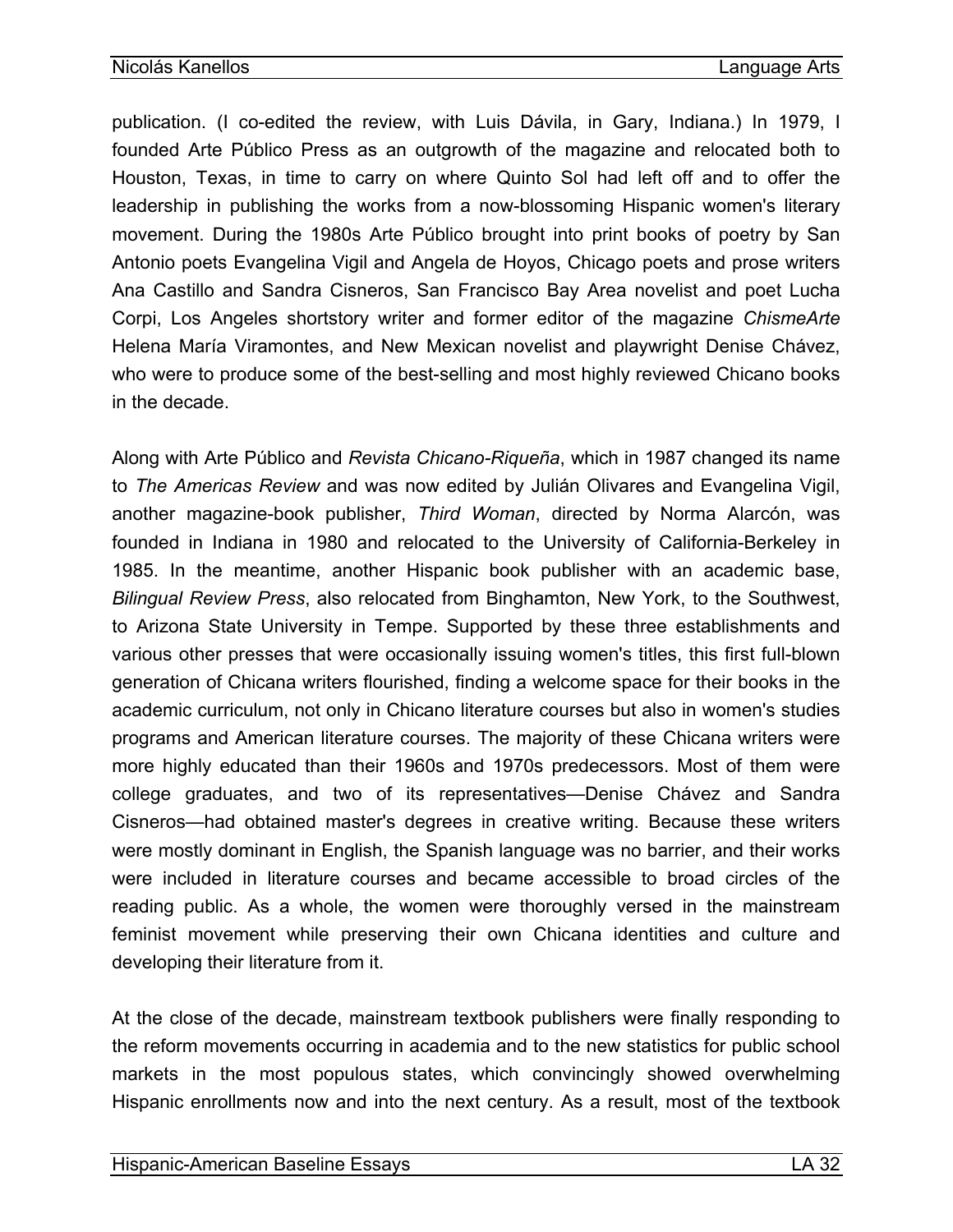<span id="page-34-0"></span>publishers had begun an aggressive campaign to search out and include Hispanic writers. In 1990 the nation's largest textbook publisher, Harcourt Brace Jovanovich, even went so far as to issue a high school English anthology, *Mexican American Literature*, which includes selections of works from the colonial period to the present in its more than 700 pages.

### **Pat Mora and Denise Chávez**

Some of the writers most successful in being chosen for general American literature textbooks, and for such canonizing texts as *The Norton Anthology of American Literature* have been writers like Pat Mora and Denise Chávez. Mora is the author of three books of poetry—*Chants* (1984), *Borders* (1986) and *Communion* (1991)—the first two winners of the Southwest Book Award. Drawing upon the desert landscape and a Mexican-Indian sensibility, *Chants* is a richly textured exploration, in beautiful whispered tones, of the desert as a woman and of women as holders of the strength and endurance of the desert. In *Borders,* Mora—an El Paso native—continues in the same vein, drawing upon folk customs and the insight of healers as she explores various types of borders: the political and cultural ones between the United States and México and the borders between the sexes. Her latest book, *Communion*, indeed seeks communion with other women, other peoples of the earth, as she expands her vision to Asia and Africa.

Denise Chávez is a talented actress and a prolific playwright, but it is as a novelist that she has gained a deserved place in Chicano and American literature as a whole. For Chávez, as for Rolando Hinojosa, literature is very much the art of writing about lives, about individuals and the stories they have to tell. Both of her novels, *The Last of the Menu Girls* (1986) and *Face of An Angel* (1991), present a series of lives and characters talking for themselves within a loose biographic structure. In the case of her first novel, the unifying structure is the life of Rocío Esquivel who, through a series of interconnected stories gains maturity by rebelling against the social roles created for her. *Face of an Angel*, on the other hand, centers on the life of a waitress and her unfortunate and tragicomic amorous relationships with men. In the midst of the narration she brings in various types of unlikely elements, such as a manual on how to become a good waitress that the protagonist is writing. Both Mora and Chávez have won attention from a world that was previously off-limits to Chicano writers: the pages of the *New York*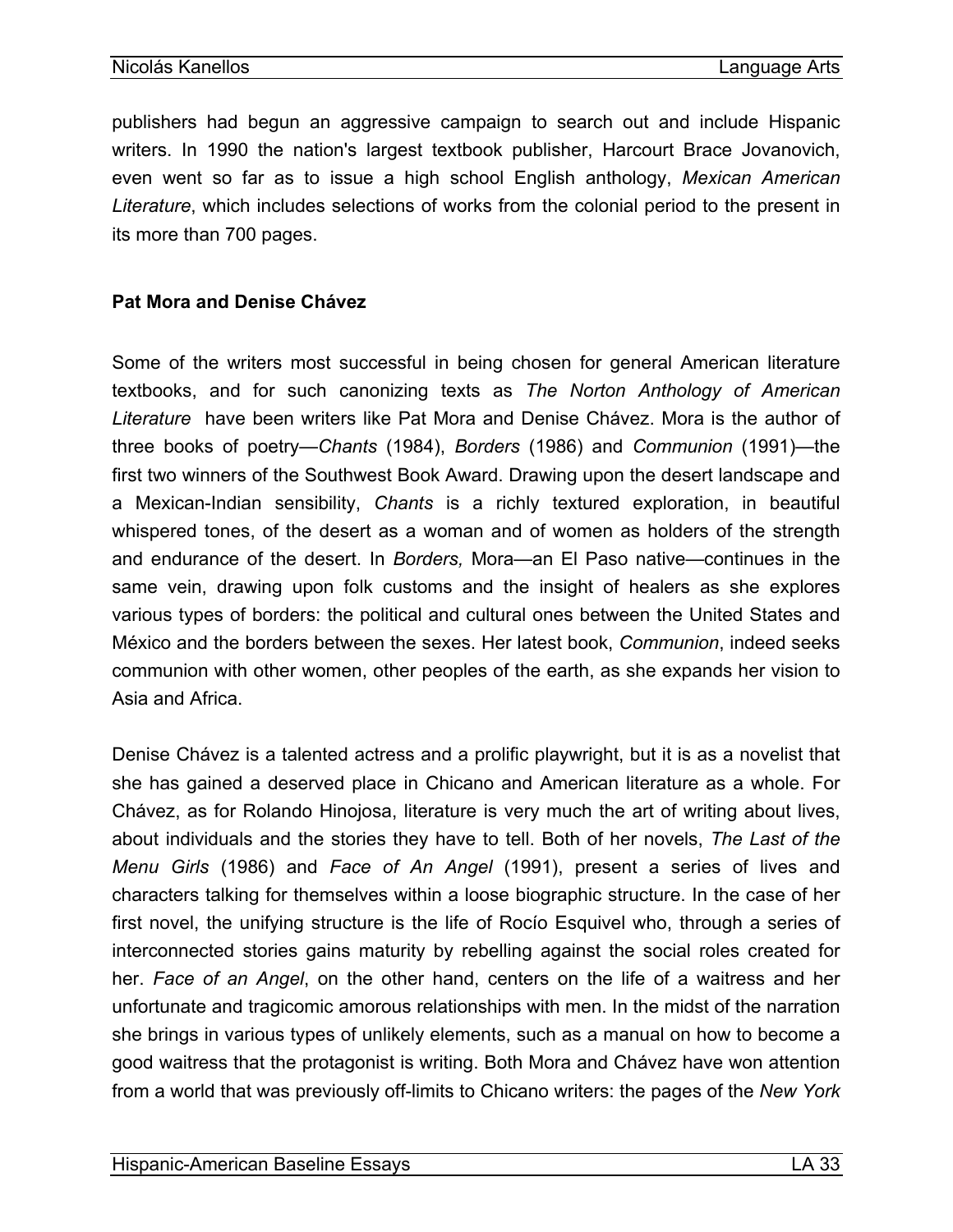*Times Book Review*, the Norton anthologies, and important fellowships and awards.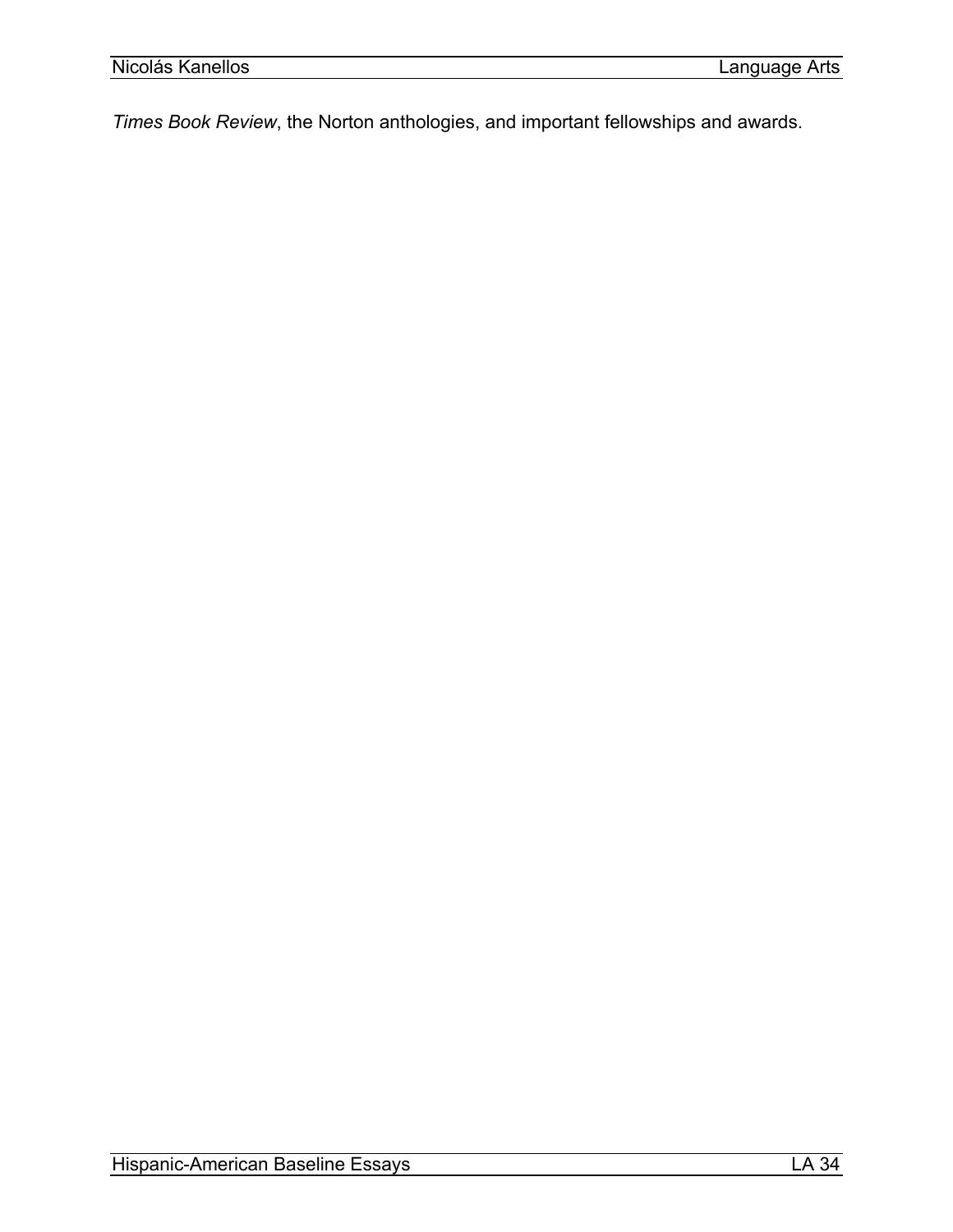### <span id="page-36-0"></span>**New Chicano Poets**

While the women were ascending in the world of Chicano literature, so was a younger generation of male writers who were the products of creative writing programs at universities, through which they gained access to study, travel, and publishing opportunities never before open to Chicanos (nor Chicanas). To date, theirs is the only Chicano poetry that has begun to become part of the American literary establishment. Of this new cadre of American poets who no longer speak or write in Spanish and no longer derive sustenance from the oral tradition, recitation, and political action, the most famous and prolific is Gary Soto, currently a tenured associate professor in creative writing and ethnic studies at the University of California-Berkeley. Soto is the winner of numerous prestigious awards, including the Academy of American Poets Prize (1975), the *Discovery*-Nation Award (1975), a Guggenheim Fellowship (1979), an American Book Award, and many other prizes. His poetry is finely crafted, down to earth, and rigorous, mostly inspired by the life of the common working man in the fields and factories.

Quite often, as in his book *The Elements of San Joaquín*, published as are most of his other poetry books by the prestigious University of Pittsburgh Press poetry series, his work is a recollection of growing up in Fresno. While dealing with very real and concrete pictures of life in a particular time and setting, such as his youth in the agricultural San Joaquín Valley, Soto quite often approaches his subject from a classical frame of reference. For instance, in Section 2 of the book, the valley is envisioned according to the four universal elements of the Greek philosophers: earth, air, water, and fire. He takes these elements and transforms them into the particular sights, smells, and labors found in the valley.

Among Soto's other books of poetry are *The Tale of Sunlight* (1978), *Where Sparrows Work Hard* (1981), *Black Hair* (1985), and *Who Will Know?* (1990). In 1985 Soto also began publishing autobiographical prose essays that have met with a great deal of success, his first of three books—*Living Up the Street* (1985), *Small Faces* (1986), and *Lesser Evils: Ten Quartets* (1988)—winning an American Book Award.

Among the other writers who have made it into university creative writing programs as professors are Arizona's Alberto Rios and California's Ernesto Trejo and Lorna Dee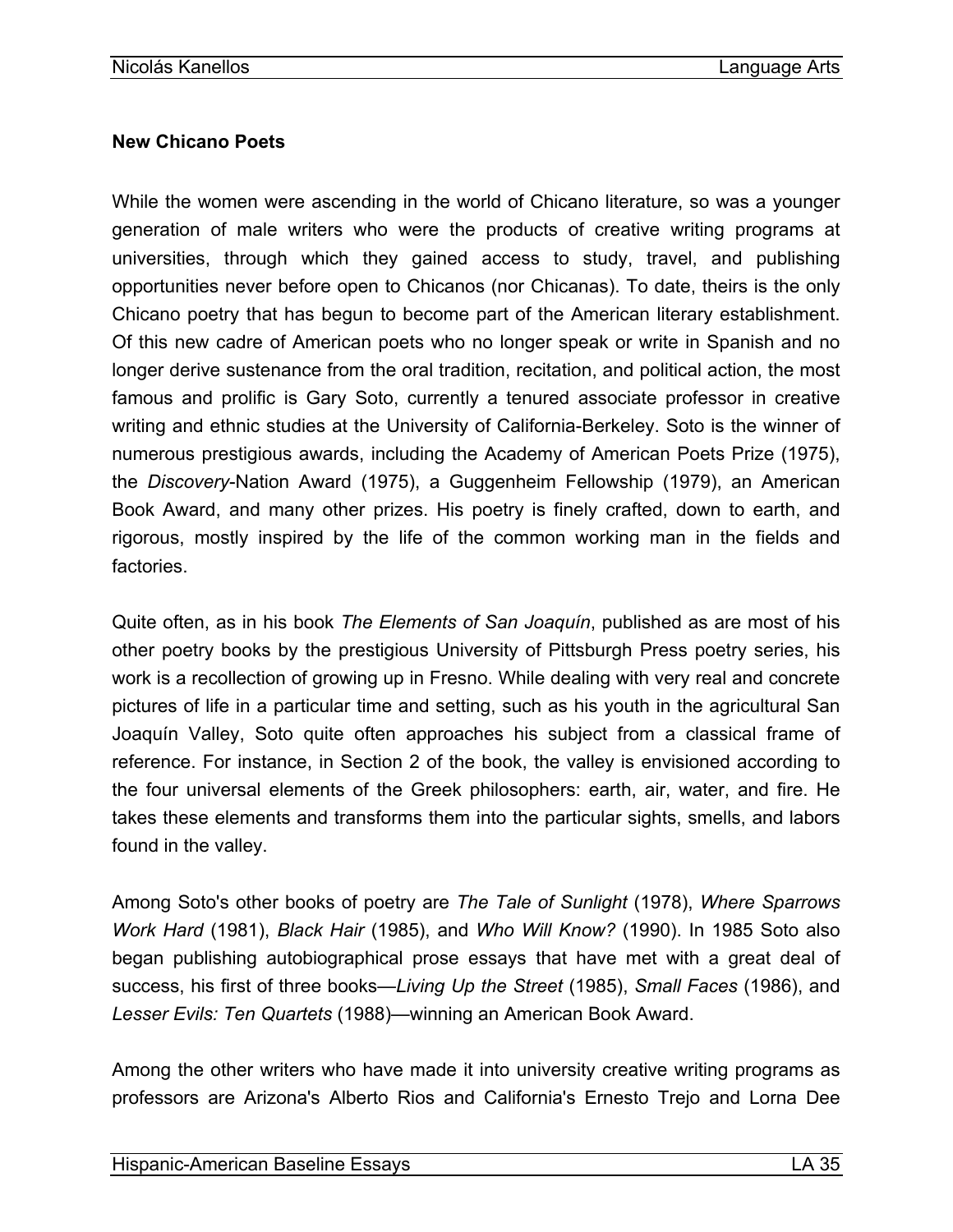<span id="page-37-0"></span>Cervantes. However, Cervantes did not follow the usual trek through MFA graduate programs in creative writing to enter into her career. She was very much a product of the 1970s and the Chicano literary movement of those days. She began reading her poetry in public at a theater festival in 1974, published her first works in *Revista Chicano-Riqueña* in 1975, and shortly thereafter founded and edited a literary magazine, *Mango*, which was freeform and experimental and not limited to publishing Chicanos. By 1981 her first book of poems, *Emplumada* (Plumed), was published by the University of Pittsburgh Press. Despite many publications in magazines and success as a performer of poetry, she didn't finish her B.A. until 1986. In 1990 she earned a Ph.D. in the history of consciousness at the University of California-Santa Cruz. Currently she teaches creative writing at the University of Colorado.

Perhaps better than anyone else, Lorna Dee Cervantes has described the pain of separation from the language and culture of family in such poems as "Refugee Ship" and "Oaxaca, 1974." Her work also deals with the dehumanizing landscape and the dehumanization that is caused by racism and sexism. Today, as her book *From the Cables of Genocide* (1991) makes clear, she is still very much a hard-driving poet who takes risks and is not afraid to deal with taboo topics and violence, whether it be racist, sexist, or psychological.

### **A Literature That Has Arrived**

As greater opportunities in academia have opened up for both Hispanic students and writers, the larger commercial world of publishing is beginning to open its doors to a few more Chicano writers. Under the leadership of writer-scholars like Tomás Rivera and Rolando Hinojosa and publishers like Arte Público Press and Bilingual Review Press, Chicano literature has created a firm and lasting base for itself.

The larger society of readers and commercial publishing represent the new frontier for the 1990s. A strong beginning is represented by the publication in 1991 of Victor Villaseñor's generational family saga, "the Chicano *Roots*," entitled *Rain of Gold*, which is currently under development by the Corporation for Public Broadcasting as a five-part television mini-series. In 1975 Villaseñor's novel *Macho* had been published but barely promoted by Bantam; in 1991 it was reprinted by Arte Público Press and made into a feature film for commercial release. In 1990 the commercial publisher Chronicle Books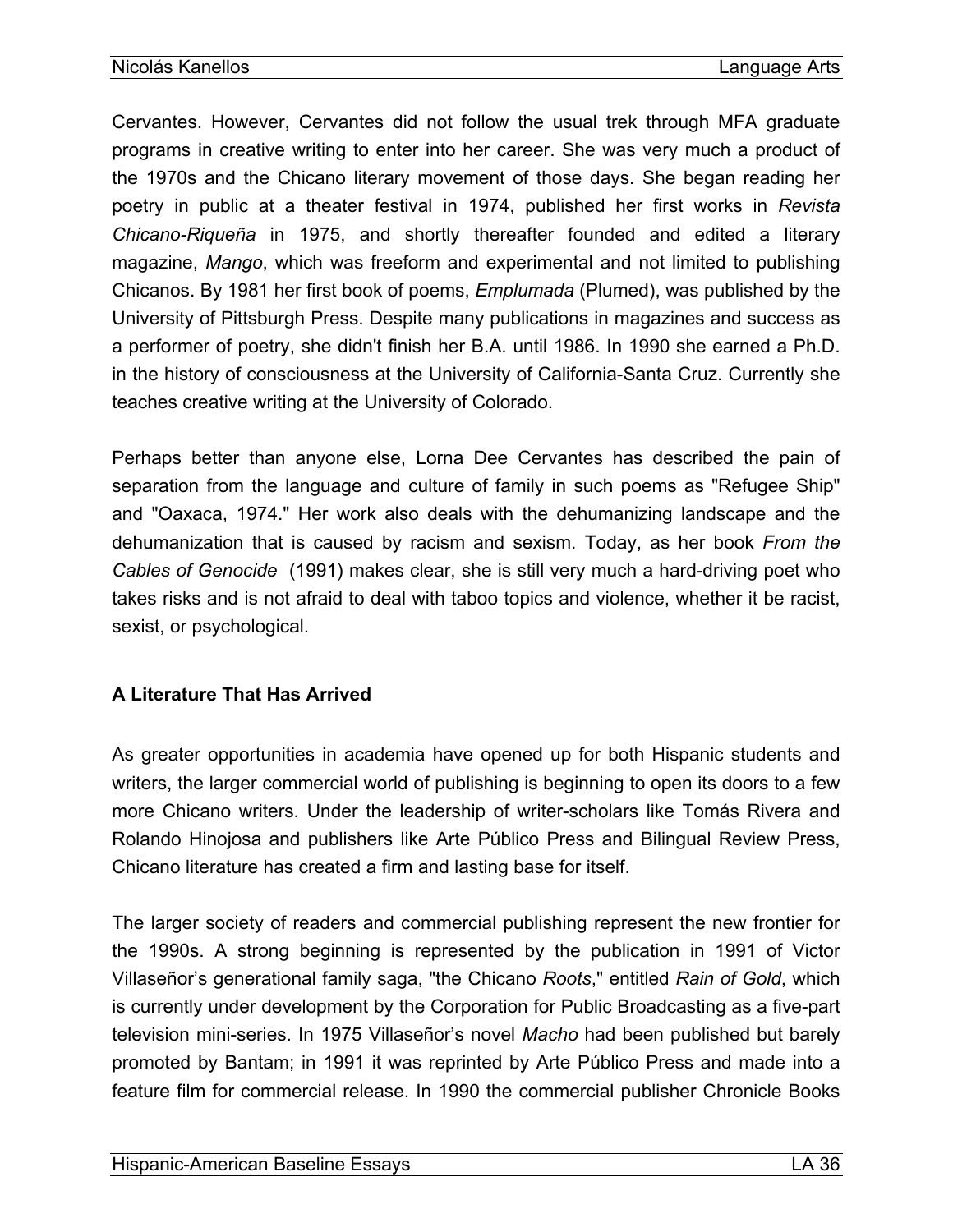<span id="page-38-0"></span>issued two books of poetry by Chicanos Gary Soto and Francisco Alarcón, and in 1991 Random House issued two books by Sandra Cisneros. Finally, in 1991 the long-awaited filming of *Bless Me, Ultima* began, with Luis Valdez as director.

### **Nuyorican Literature**

Since 1898 Puerto Rico has been a colony of the United States; since 1917 Puerto Ricans have been citizens of the United States and Puerto Ricans have been migrants—not immigrants to the United States. Despite graphic separation, Puerto Ricans on the island and those on the continent hold in common their ethnicity, history, and religious and cultural traits and practices. Both also deal with the confrontation of two languages and cultures. Thus, whether they reside in the continental United States or on the island, Puerto Ricans are one people. That is true whether they prefer the Spanish language or English, whether they were born on the island or not. The island experience and the experience on the continent are two sides of the same coin. Thus, most attempted divisions of the people are for vested interests, inspired by politics or prejudice.

Puerto Rican culture today is the product of the powerful political, economic, and social forces that descend on small native populations and attempt to evangelize, assimilate, decimate, or otherwise transform them. In the case of Puerto Rico, in 1493 Christopher Columbus initiated the process that forever would make the island's people a blend of the cultures and races of Europe, Africa, and the Americas. It was this act of "discovery" that also resulted in Puerto Rico becoming a colony in the Spanish Empire until 1898, when it was passed into the possession of the next empire to dominate the hemisphere: the United States. It is therefore a land that has been and still is subject to overseas rule—politically and economically, as well as artistically.

Despite being an island geographically cut off from the rest of Latin America, ruled as a colony, and unable to enjoy complete self-determination, Puerto Rico has produced a rich literature that draws on its people's many cultures and experiences. From the middle of the nineteenth century, that literature assumed a creole, Hispanic-American identity, emphasizing the new speech, customs, and history of people in this hemisphere. After 1898 Puerto Rico emphasized its Latin American, Spanish-speaking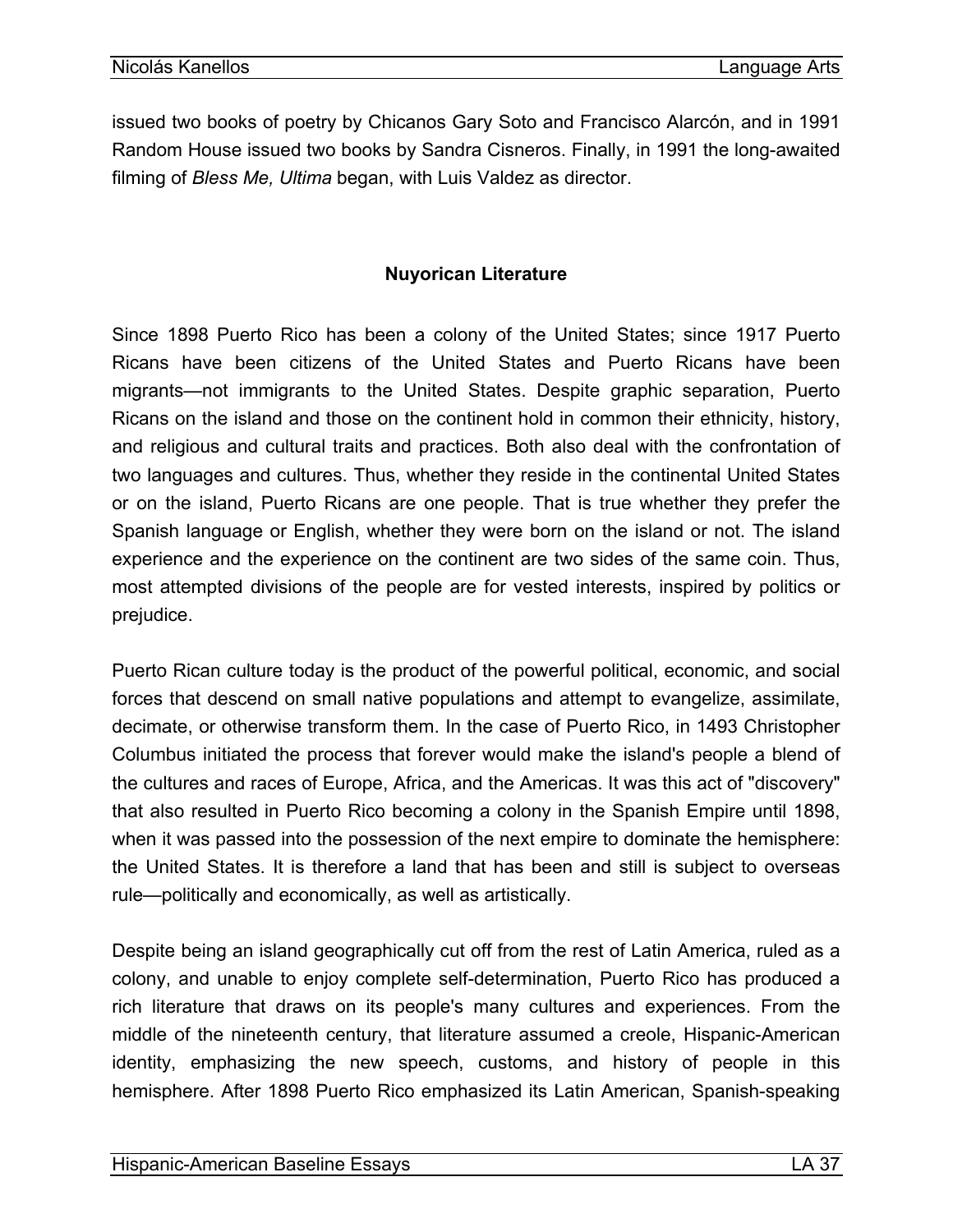<span id="page-39-0"></span>identity as separate from the Anglo-American United States.

#### **Island Literature**

At the turn of the century, the island's literature was developing along the lines of Latin American modernism, which was heavily influenced by French, Peninsular Spanish and Latin American models. As was the case in México, Perú, Argentina, and Cuba, the artists and writers of Puerto Rico turned to the indigenous people of the island, their folklore, and national models to discover the true identity of the national culture. The *mestizo* highlander, or *jíbaro*, and the Black and mulatto became cultural types that related Puerto Rico to the other island cultures of the Caribbean and thus created a space that was identifiable as home. At the same time, artists and writers challenged both the English language, imposed by U.S. military rule, and the purported benefits of Yankee customs and economic power.

One of Puerto Rico's master poets, Luis Llorens Torres (1878-1944), a Europeaneducated intellectual, adapted the verse forms of the plaintive mountain songs (*décimas*) and affected the folk speech of the *jíbaros* in poems that spoke of pride in rural life and values. His *jíbaros* were always skeptical and unmoved by the bragging and showing off of Americanized Puerto Ricans who believed in Yankee ingenuity and progress.

Puerto Rico's greatest and most universally studied poet, Luis Palés Matos (1898- 1959), was the first literary figure in his country to achieve a lasting impact on the evolution of Latin American literature, principally through the development of a poetic style that was inspired by the rhythms and language of Africa and the black Caribbean. His landmark book, *Tun tun de pasa y grifería* (1937), whose onomatopoetic title has no translation, openly claimed a Black African heritage and presence for the cultural makeup of Puerto Rico. But the primitivism, vigor, and freedom of his Black verses was only a point of departure for his critical stance toward Europe and the United States. In Palés Matos's master poem, "La plena de menéalo" (The Dance of Shake It), Puerto Rico is personified by a seductive *mulata*, who sweats rum as she erotically dances close to, but just out of reach of, a drooling Uncle Sam.

In effecting the transition of Puerto Rican literature from the island to the continent, two figures are essential. They are Julia de Burgos (1914-1953) and René Marqués (1919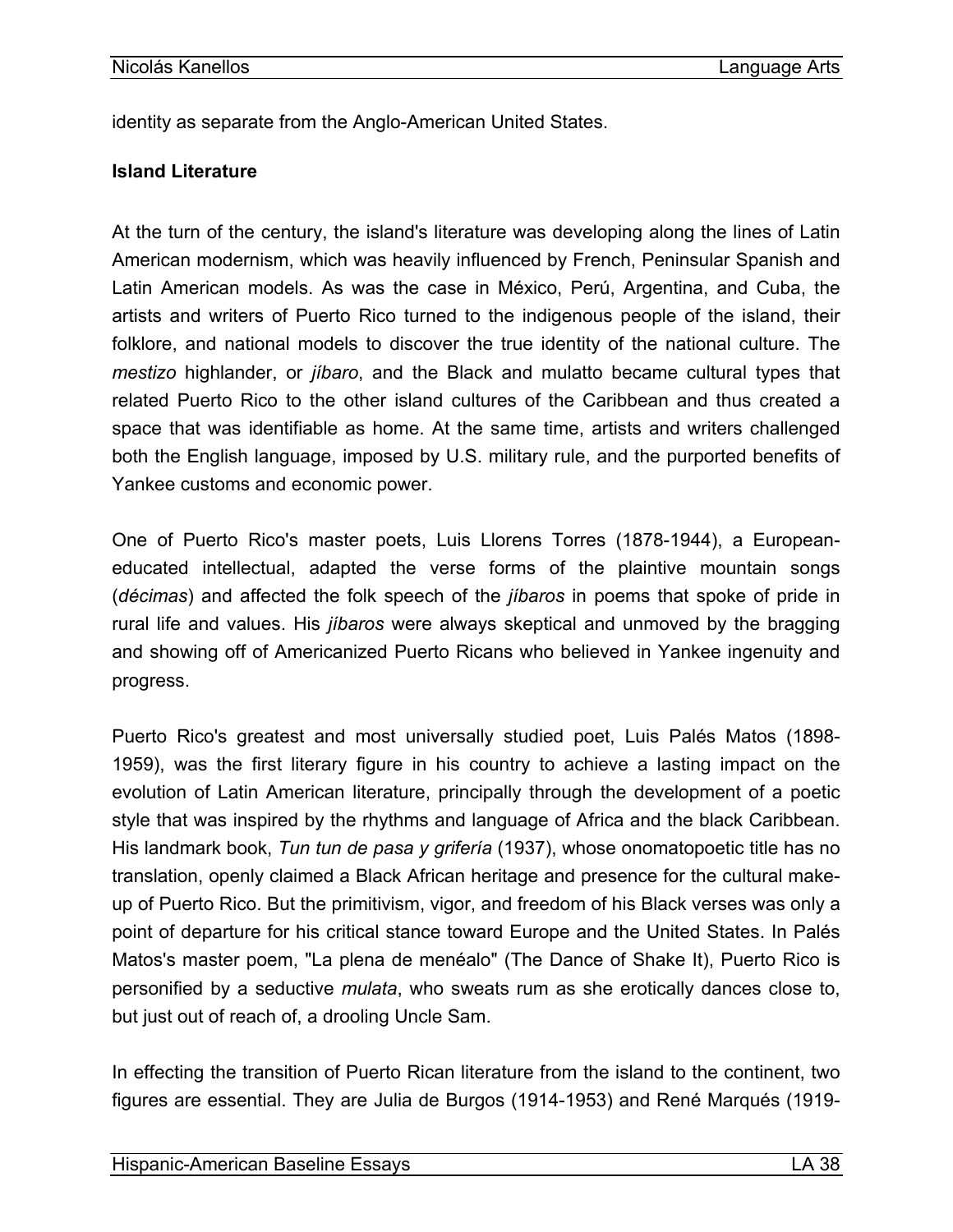1979). The former cultivated beautiful, sensuous odes to her beloved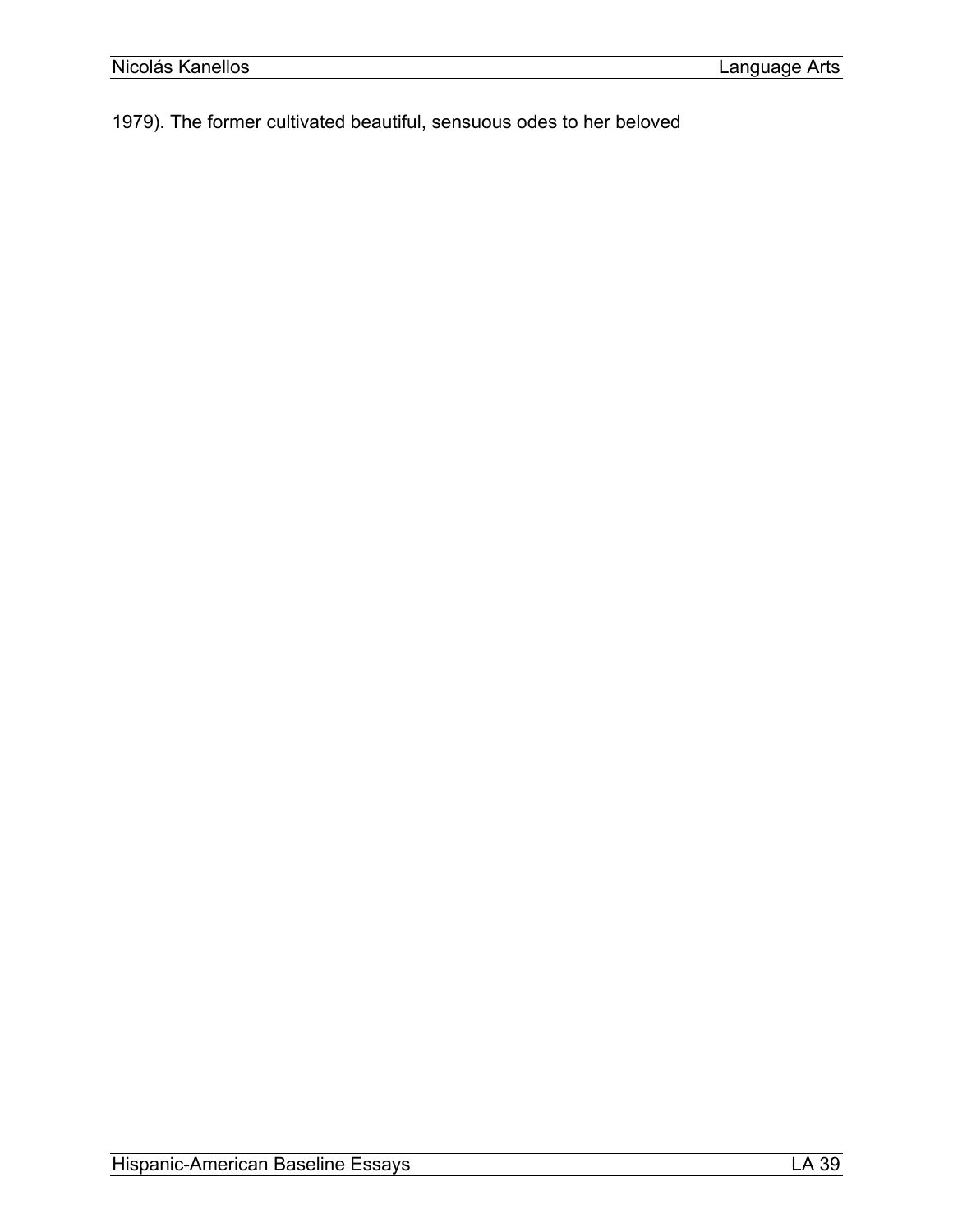<span id="page-41-0"></span>countryside, only to die tragically on the streets of New York. Her lyricism served the parallel desires for personal and national liberation. René Marqués, the most widely known Puerto Rican playwright, spent time in New York as well, and was able to capture the true meaning of the dislocation of native populations from Puerto Rico and their relocation to foreign lands and values. Even more moving than John Steinbeck's *Grapes of Wrath* is the plight of the family of displaced mountain folk in Marqués's *La carreta* (The Oxcart), which was first produced on stage in New York in 1953 and then published in Spanish in 1961 and in English in 1969. *La carreta*, which dramatizes a family forced to move from its farm to a San Juan slum and then to New York, ends with an appeal to Puerto Ricans not to leave their homeland and to return to the island and the values of the countryside.

To a great extent, today's major Puerto Rican writers on the island still draw on Marqués's spirit, style, and message in their attempt to preserve the integrity of the Puerto Rican culture and in their call for the political independence of the island. Prose writers like José Luis González, Pedro Juan Soto, Luis Rafael Sánchez, and Jaime Carrero satirize the complacency of the Americanized middle class, which would like Puerto Rico to become a state of the U.S. They also develop the themes of Puerto Rico's past as Edenic and the *jíbaro* as a child of nature, with an intense code of honor and decency. However, most of today's island novelists, while romanticizing the island's past, have created a one-dimensional image of Puerto Ricans in New York, only focusing on the rootlessness, poverty, and oppression of the second-class citizens who seem lost in the labyrinth of the monster city.

### **Puerto Rican Writers in New York**

As seen in a previous section, Puerto Rican writing in New York dates back to the end of the nineteenth century, and writing in English begins about the time that Jesús Colón was writing his columns for the *Daily Worker*. This represents a rather appropriate beginning, given that most of the Puerto Rican writers of English that followed have identified themselves with the working class. Unlike writers on the island, who usually belong to an elite, educated class and often are university professors, the New York writers, who came to be known as "Nuyoricans," are products of parents transplanted to the metropolis to work in the service and manufacturing industries. These writers are predominantly bilingual in their poetry and English-dominant in their prose. They hail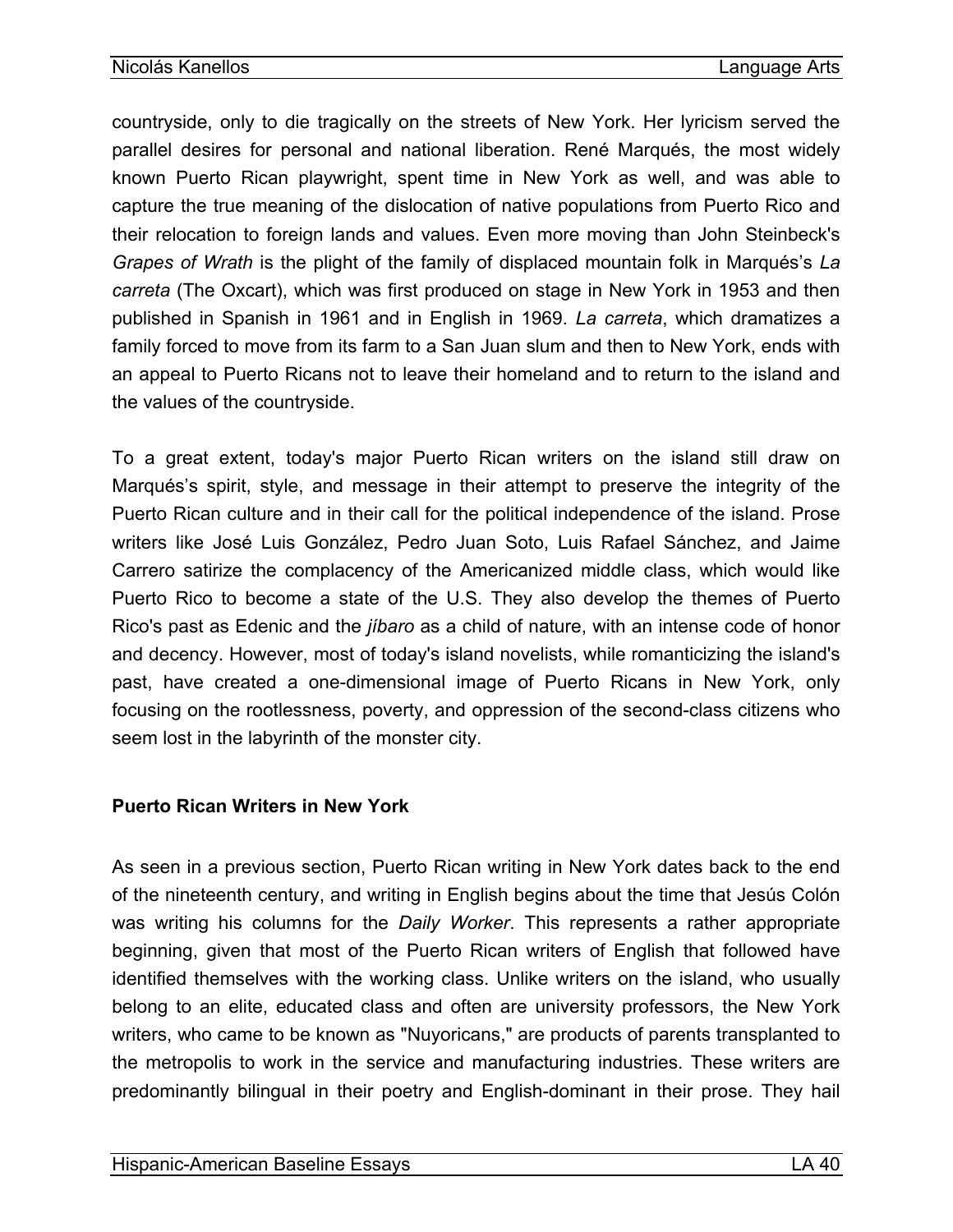from a folk and popular tradition heavily influenced by roving bards, reciters, story tellers, *salsa*-music composers, and the popular culture and commercial environment of New York City.

Young Puerto Rican writers and intellectuals began using the term *Nuyorican* in the 1960s as a point of departure in affirming their own cultural existence and history as different from that of the island of Puerto Rico and mainstream America. A literary and artistic flowering in the New York Puerto Rican community ensued in the late 1960s and early 1970s—the result of the ethnic consciousness movement and greater access to education for Puerto Ricans raised in the United States. The term *Nuyorican* was first applied to literature by playwright-novelist Jaime Carrero in his poem "Neo-Rican Jetliner/Jet neorriqueño" in the late 1960s. Subsequently the term found some stylistic and thematic development in his plays *Noo Jall* (a blending of the Spanish pronunciation of "New York" and the word "jail") and *Pipo Subway No Sabe Reír* (Pipo Subway Doesn't Know How to Laugh). But it was a group of poet-playwrights associated with the Nuyorican Poets' Café on the Lower East Side of New York who later really defined and exemplified Nuyorican literature. The group included Miguel Alagarín, Lucky Cienfuegos, Tato Laviera, and Miguel Piñero. Cienfuegos and Piñero were ex-convicts who had begun their writing careers while incarcerated and who had associated with African-American convict-writers. They chose to concentrate on prison life, street life, and the culture of poverty and to protest the oppression of their peoples through their poetry and drama.

Miguel Algarín, a university professor and owner and operator of the Nuyorican Poets' Café, contributed a spirit of the avant garde to the collective and managed to draw into the circle such well known poets as Alan Ginsberg. Tato Laviera, a virtuoso bilingual poet and performer of poetry (*declamador*), contributed a lyricism and a folk and popular-culture tradition that derived from the island experience and from Afro-Caribbean culture, but was cultivated specifically in and for New York City.

It was Miguel Piñero's work (and life), however, that became most celebrated, when his prison drama, *Short Eyes*, won an Obie and the New York Drama Critics Award for Best American Play in the 1973-74 season. His success, and that of fellow Nuyorican writer and ex-convict Piri Thomas (for his autobiography) and that of poet Pedro Pietri (who developed the image of a street urchin always high on marijuana) created the perception that Nuyorican literature and theater concerned crime, drugs, abnormal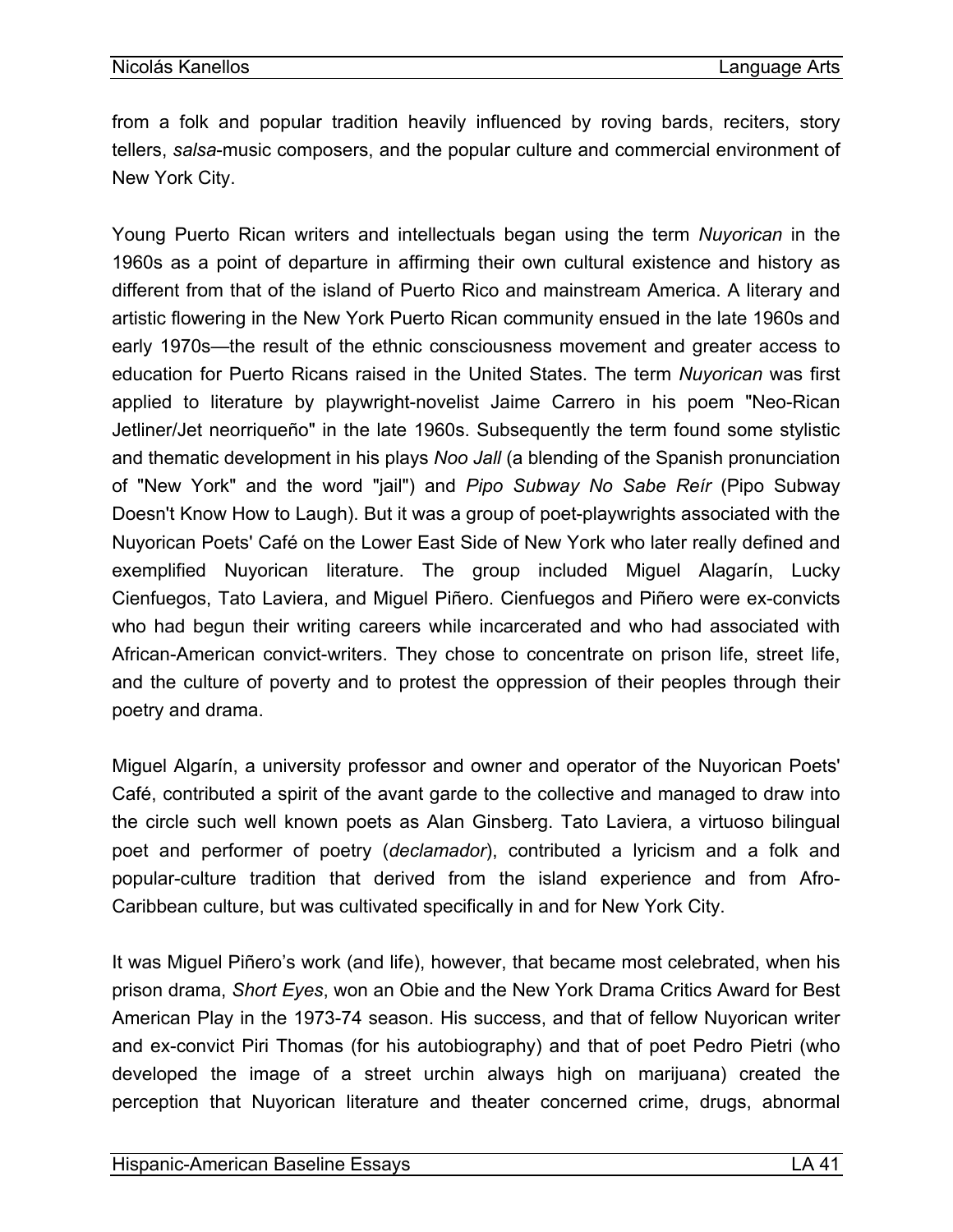sexuality, and generally negative behavior. As a result, many writers, who in fact were affirming Puerto Rican working-class culture, did not want to become identified with the movement. Still others wanted to hold onto their ties with the island and saw no reason to emphasize different experiences. The situation was exacerbated in the early 1970s when the commercial publishing establishment took advantage of the literary fervor in the Puerto Rican community and issued a series of ethnic autobiographies that insisted on the criminality, abnormality, and drug culture of New York Puerto Ricans. Included in this array (mostly paperbacks) were, of course, Piri Thomas's *Down These Mean Streets* (1967, issued in paper in 1974), *Seven Long Times* (1974), and *Stories from El Barrio* (1978, issued in paper in 1980); Lefty Barreto's *Nobody's Hero* (1976); and (a religious variation on the theme) Nicky Cruz's *Run Nicky Run*. So well worn was this type of supposed autobiography that it generated a satire by another Nuyorican writer, Ed Vega, who comments in the introduction to his novel, *The Comeback* (1985), as follows:

I started thinking about writing a book, a novel. And then it hit me. I was going to be expected to write one of those great American immigrant stories, like *Studs Lonigan*, *Call It Sleep*, or *Father*.... Or maybe I'd have to write something like *Manchild in the Promised Land* or a Piri Thomas' *Down These Mean Streets . . . .* I never shot dope nor had sexual relations with men, didn't for that matter, have sexual relations of any significant importance with women until I was about nineteen . . . . And I never stole anything . . . . Aside from fist fights, I've never shot anyone, although I've felt like it. It seems pretty far-fetched to me that I would ever want to do permanent physical harm to anyone. It is equally repulsive for me to write an autobiographical novel about being an immigrant. In fact, I don't like ethnic literature, except when the language is so good that you forget about the ethnic writing it.

*The Comeback* is the story of a confused college professor who creates for himself the identity of a Puerto Rican-Eskimo ice hockey player, suffers a nervous breakdown, and is treated for the classical symptoms of an identity crisis. Throughout the novel, Vega satirizes all types of characters that populate the barrio and popular culture, including Puerto Rican revolutionaries, psychiatrists, and a Howard Cosell-type sportscaster. In Vega's *Mendoza's Dreams* (1987), an interrelated collection of stories by a fictitious narrator, Ernesto Mendoza, the author surveys the human comedy of everyday barrio life and relates tales of success as barrio dwellers reach for the American dream in small ways. In his collection *Casualty Report* (1991), Vega shows us the inverse: the physical, psychological, and moral death of many who live in the poverty and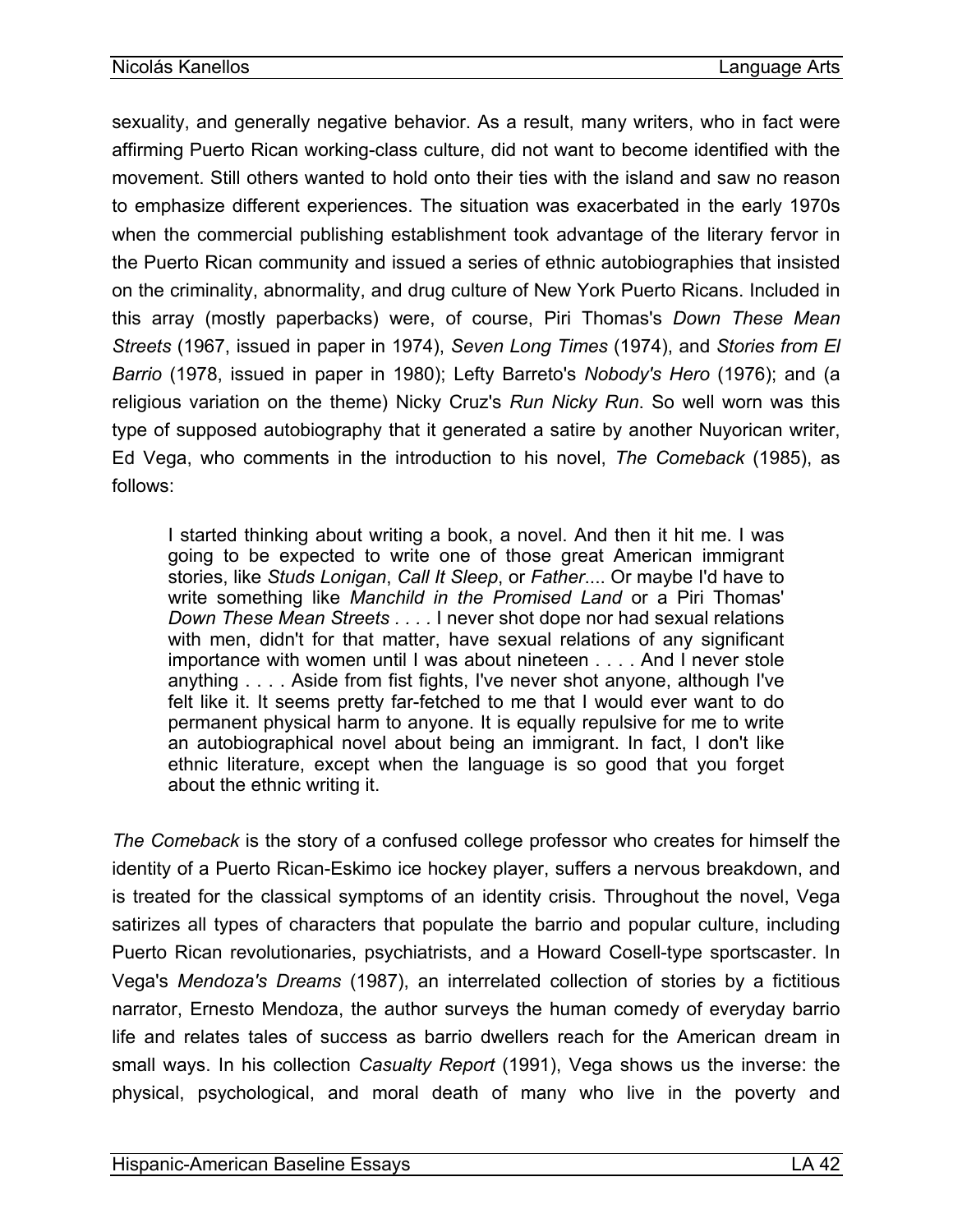deprivation of the Puerto Rican barrio and the larger ghetto of a racist society.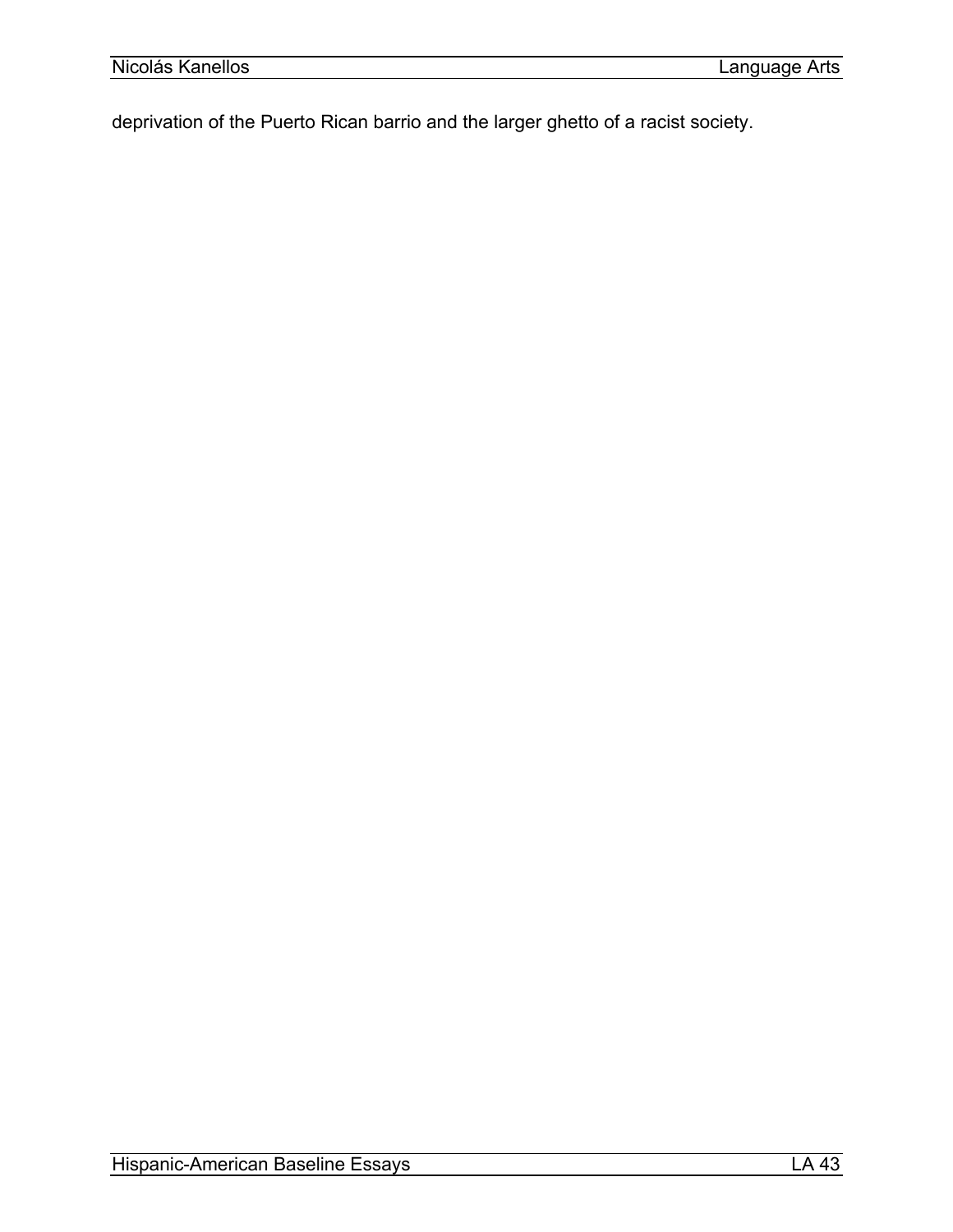# <span id="page-45-0"></span>**Nuyorican Poets**

More than anything else, the first generation of Nuyorican writers was one dominated by poets, many of whom had come out of an oral tradition and had honed their art through public readings. Thus, the creation of the Nuyorican Poets' Cafe was a natural outcome of the need to create a space for the performance of poetry. Among the consummate performers of Nuyorican poetry were Victor Hernández Cruz, Tato Laviera, Miguel Piñero, and Miguel Algarín.

Like his fellow poets, Cruz was initiated into poetry through popular music and street culture. His first poems have been often considered to be jazz poetry in a bilingual mode, except that English dominated and thus opened the way for his first book, *Snaps: Poems* (Random House, 1969), to be published by a mainstream publisher. It was quite a feat for a twenty-year-old from an impoverished background. In all of Cruz's poetry, sound, music, and performance are central. He always experiments with bilingualism as oral poetry and searches for identity sounds and symbols. In *Mainland* (1973) and *Tropicalization* (1976) he takes the reader back to Puerto Rico and primordial Indian and African music and poetry (*Mainland*, 1973) and across the United States and to New York (*Tropicalization*, 1976), where he finds the city transformed by its Caribbean peoples into their very own cultural home. *By Lingual Wholes* (1982) is a consuming and total exploration of the various linguistic possibilities in the repertoire of a bilingual poet, and *Rhythm, Content and Flavor* (1989) is a summary of his entire career.

Tato Laviera has said, "I am the grandson of slaves transplanted from Africa to the Caribbean, a man of the New World come to dominate and revitalize two old world languages." And, indeed, Laviera's bilingualism and linguistic inventiveness have risen to the level of virtuosity. Laviera is the inheritor of the Spanish oral tradition, with all of its classical formulas, and the African oral tradition, with its ties to music and spirituality. In his works he brings the Spanish and English languages and the islands of Puerto Rico and Manhattan together, creating a constant duality that is always just in the background. His first book, *La Carreta Made a U-Turn* (1979), was published by Arte Público Press, which has become the leading publisher of Nuyorican literature, despite its location in Houston. *La Carreta Made a U-Turn* uses René Marqués's *Oxcart* as a point of departure and redirects his story back to the heart of New York, instead of back to the island, as Marqués had desired. Laviera is stating that Puerto Rico can be found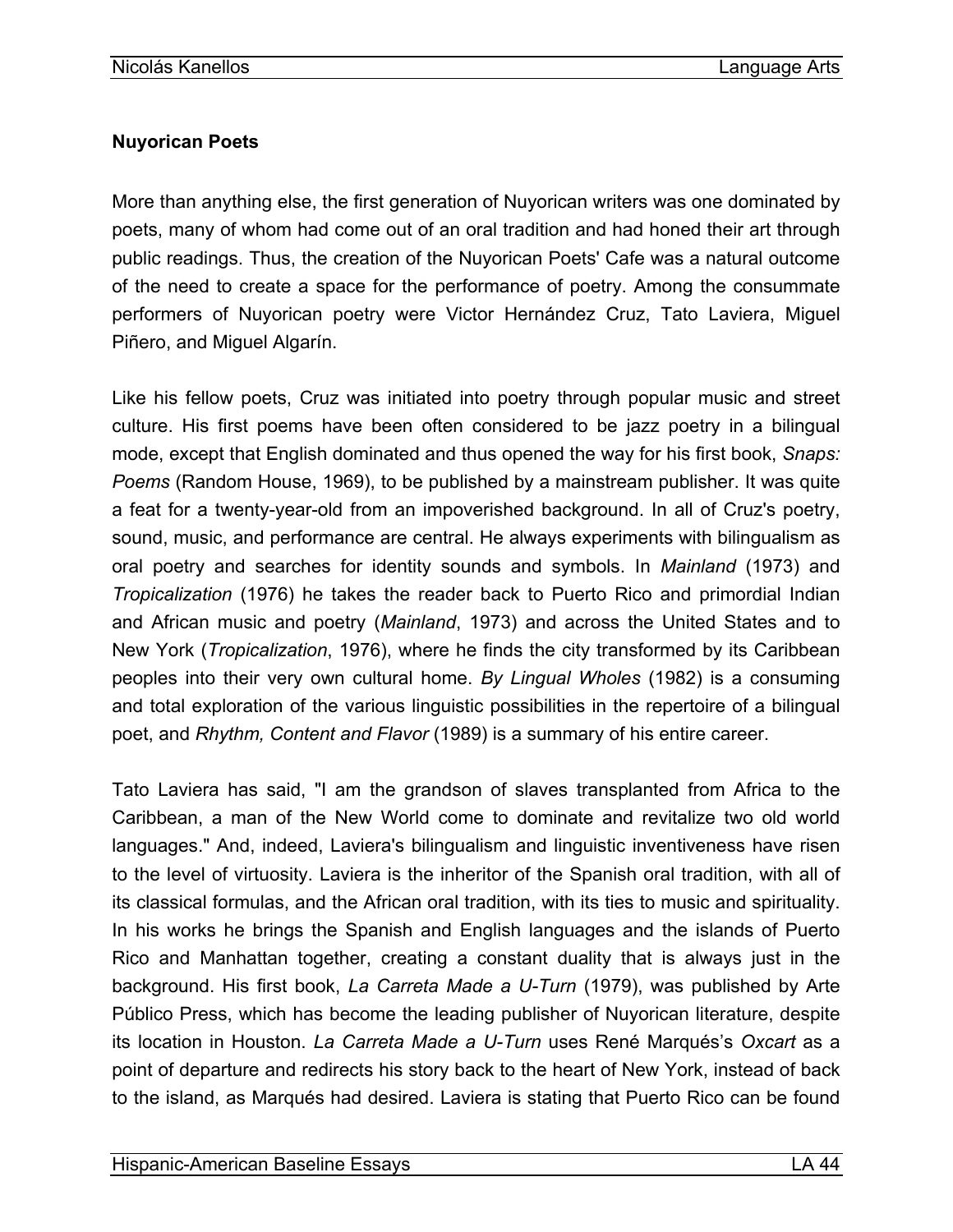<span id="page-46-0"></span>on the U.S. mainland, too. His second book, *Enclave* (1981) is a celebration of diverse heroic personalities, both real and imagined: Luis Palés Matos and *salsa* composers, the neighborhood gossip and John Lennon, Miriam Makeba and Tito Madera Smith, the latter being a fictional, hip offspring of a *jíbara* and a Southern American black. *AmeR\_can* (1986) and *Mainstream Ethics* (1988) are surveys of the lives of the poor and marginalized in the United States and a challenge for the country to live up to its promises of equality and democracy.

One of the few women's voices to be heard in this generation is a very strong and welldefined one, that of Sandra María Esteves, who from her teen years has been very active in the women's struggle, African-American liberation, the Puerto Rican independence movement, and—especially—the performance of poetry. In 1973 she joined "El Grupo," a New York based touring collective of musicians, performing artists, and poets that formed the cultural wing of the Puerto Rican Socialist Party. By 1980 she had published her first collection of poetry, *Yerba Buena*, which is a search for identity of a Hispanic woman of color, the daughter of immigrants from the Caribbean, now living in the United States. All three of her books, *Yerba Buena*, *Tropical Rains: A Bilingual Downpour* (1984), and *Mockingbird Bluestown Mambo* (1990), affirm that womanhood is what gives unity to all of the diverse characterizations of her life.

### **Nicholasa Mohr and Judith Ortiz Cofer**

The most productive and recognized Nuyorican novelist is Nicholasa Mohr. Her works, *Nilda* (1973), *El Bronx Remembered* (1975), *In Nueva York* (1977), *Felita* (1979), and *Going Home* (1986), were all published in hardback and paperback by major commercial publishing houses and are all still in print, three of them having been reissued by Arte Público Press. Her books have entered the mainstream as have no other books by Hispanic authors of the United States. They have won such awards as the New York Times Outstanding Book of the Year, the *School Library Journal* Best Children's Book, and many others, including a New York State Legislature decree honoring her. Her best loved novel, *Nilda*, traces the coming of age of a young Puerto Rican girl in the Bronx during World War II. Nilda gains awareness of the plight of her people and her own individual problems by examining the racial and economic oppression that surrounds her and her family, doing so in a manner reminiscent of Tomás Rivera's central character in *...y no se lo tragó la tierra*.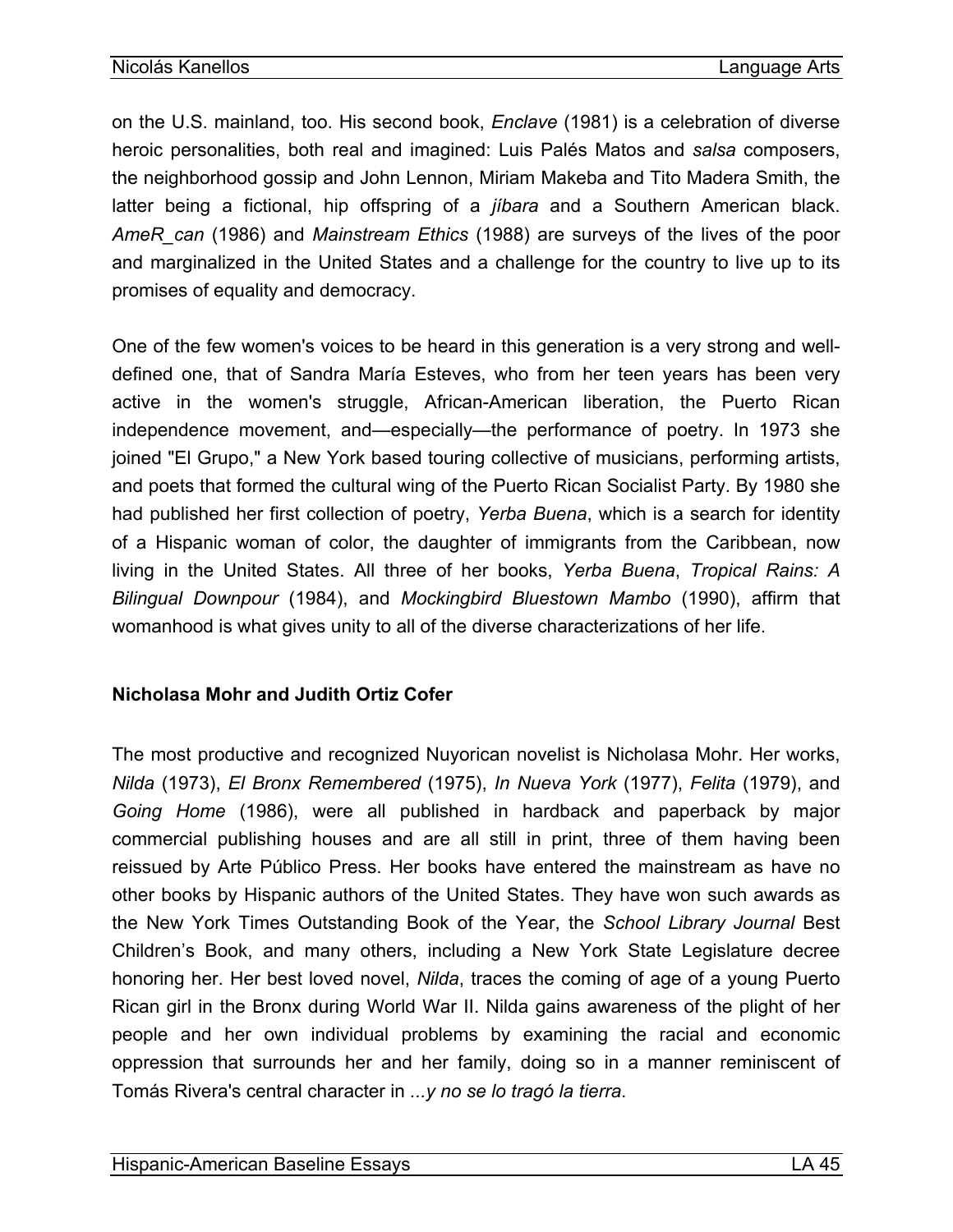In two of her other books, a series of stories and novellas called *In Nueva York* and *El Bronx Remembered*, Mohr examines various Puerto Rican neighborhoods and draws sustenance from the common folks' power to survive and still produce art, folklore, and strong families in the face of oppression and marginalization. *Rituals of Survival: A Woman's Portfolio* (1985), in five stories and a novella, portrays six strong women who take control of their lives, most by liberating themselves from husbands, fathers, or families that attempt to keep them in narrowly defined female roles. *Rituals* is the book that the mainstream houses would not publish, wanting to keep Mohr confined to what they saw as immigrant and children's literature—like *Felita* and *Going Home*.

Although she did not join into groups and collectives, Mohr has been one of the most influential of the Nuyorican writers because of her sheer productivity and accomplishment. She has also led the way to greater acceptance of Nuyorican and Hispanic writers in creative writing workshops, such as the Millay Colony, and on the funding panels of the National Endowment for the Arts and the New York State Council on the Arts.

Another Nuyorican writer who has not participated in nor benefited from collective work is Judith Ortiz Cofer, who grew up in Paterson, New Jersey, and has lived much of her adult life in Georgia and Florida. Ortiz Cofer is one of the few Nuyorican products of the creative writing programs, and much of her early poetry was disseminated through establishment small presses in the South. They may have been intrigued by the exoticism of her Puerto Rican subjects, packaged in finely crafted verses, and a magic and mystery in her work that are similar to that of Pat Mora's poetry.

Her first book of poems, *Reaching for the Mainland* (1987), is a chronicle of the displaced person's struggle to find a goal, a home, a language, and a history. In *Terms of Survival* (1987) she explores the psychology and social attitudes of the Puerto Rican dialect and how it controls male and female roles. In these poems she also carries on a dialogue with her father. In 1989 Ortiz Cofer published a widely reviewed novel of immigration, *Line of the Sun*, through the University of Georgia Press and in 1990 an even more highly reviewed book, *Silent Dancing: A Remembrance of Growing Up Puerto Rican*, through Arte Público Press. *Silent Dancing* is made up of a collection of autobiographical essays, in the style of Virginia Woolf.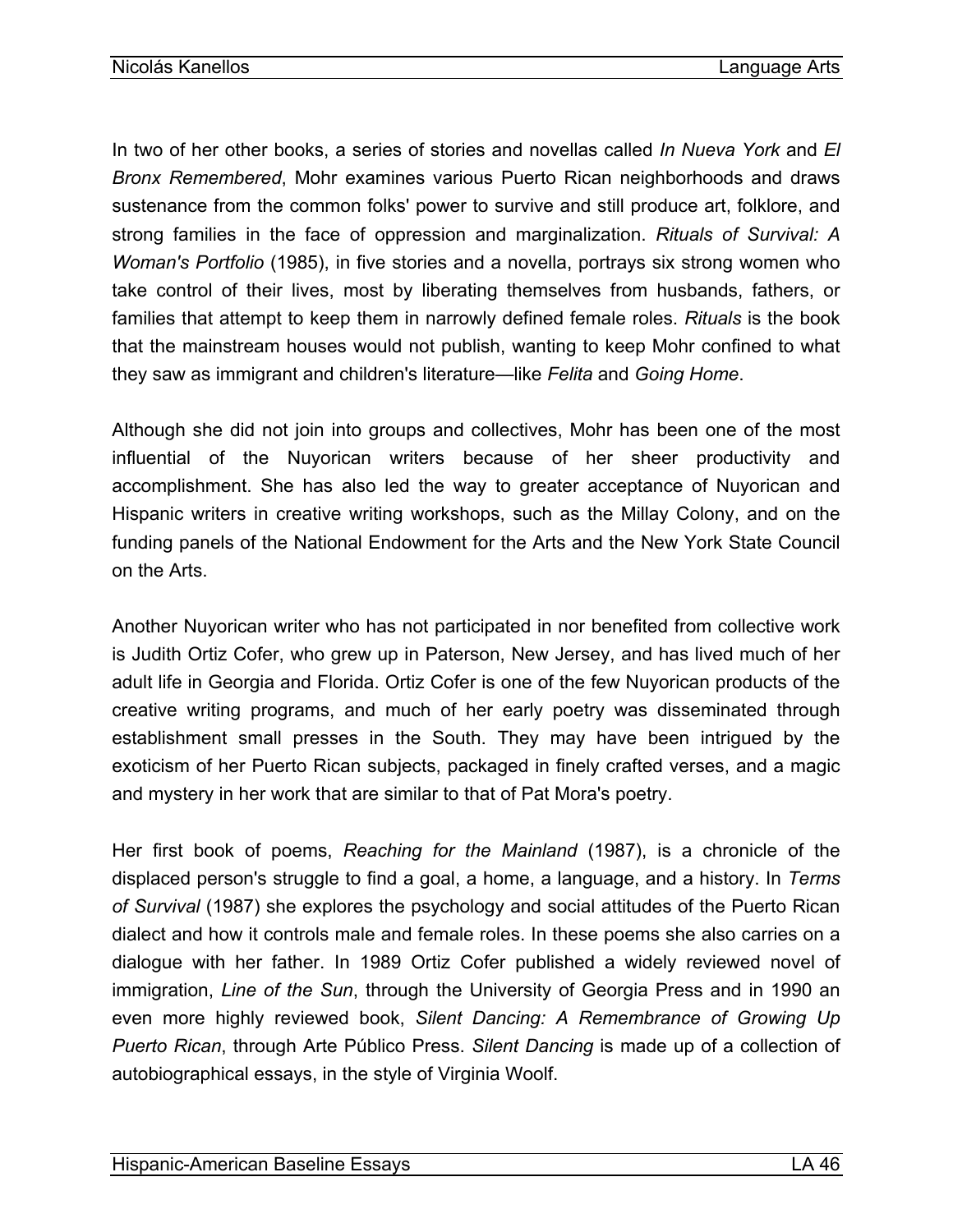<span id="page-48-0"></span>In 1988 Judith Ortiz Cofer and five other writers—Nicholasa Mohr, Tato Laviera, Rolando Hinojosa, Alberto Ríos, and Lorna Dee Cervantes—were featured reading and performing their works in an historic documentary, *Growing Up Hispanic*, directed by Jesús Treviño and broadcast on public television by the Corporation for Public Broadcasting. The future of Hispanic literature in the United States promises to be very fruitful, as more and more segments of the population get the message.

# **Cuban-American Literature**

During the first half of the twentieth century, Cubans and Spaniards dominated Hispanic arts and media in New York. While Cuban culture was on the rise in New York, the island's literature had already joined that of México and Argentina as leaders of Spanish-American letters. Nineteenth-century Cuban masters Gertrudis Gómez de Avellaneda, José Echeverría, Julián del Casal, and José Martí and the twentieth century patriarch Nicolás Guillén received international acclaim. (Guillén has taken Spanish-American poetry from a markedly Afro-Caribbean focus to a Pan-Hispanic vision in support of universal socialist revolution.) Cuba has also contributed its share to the Latin American literary boom, with such writers as Alejo Carpentier, José Lezama Lima, and Gabriel Cabrera Infante.

It is no wonder then that the inheritors of such a rich and dynamic tradition would contribute so greatly to Hispanic culture in the United States. While the Puerto Rican mass migration began during World War II, when the American economy drew heavily on its island territory for workers, Cubans came beginning in 1959 as political refugees from a land that had never been a colony of the United States, although it had been a protectorate and an economic dependent since the Spanish-American War. Most of the Puerto Ricans had come as workers and generally did not have the level of education or the financial resources and relocation services of the Cubans.

This first mass of Cubans came with an outstanding written tradition intact. Unlike Puerto Rican writers, those in Cuba had never been obsessed with protecting the Spanish language and Hispanic culture against Anglo-American culture and language. Thus, when writers and intellectuals immigrated to the United States, many of them were able to adapt to and become part of this country's Hispanic and mainstream cultural institutions.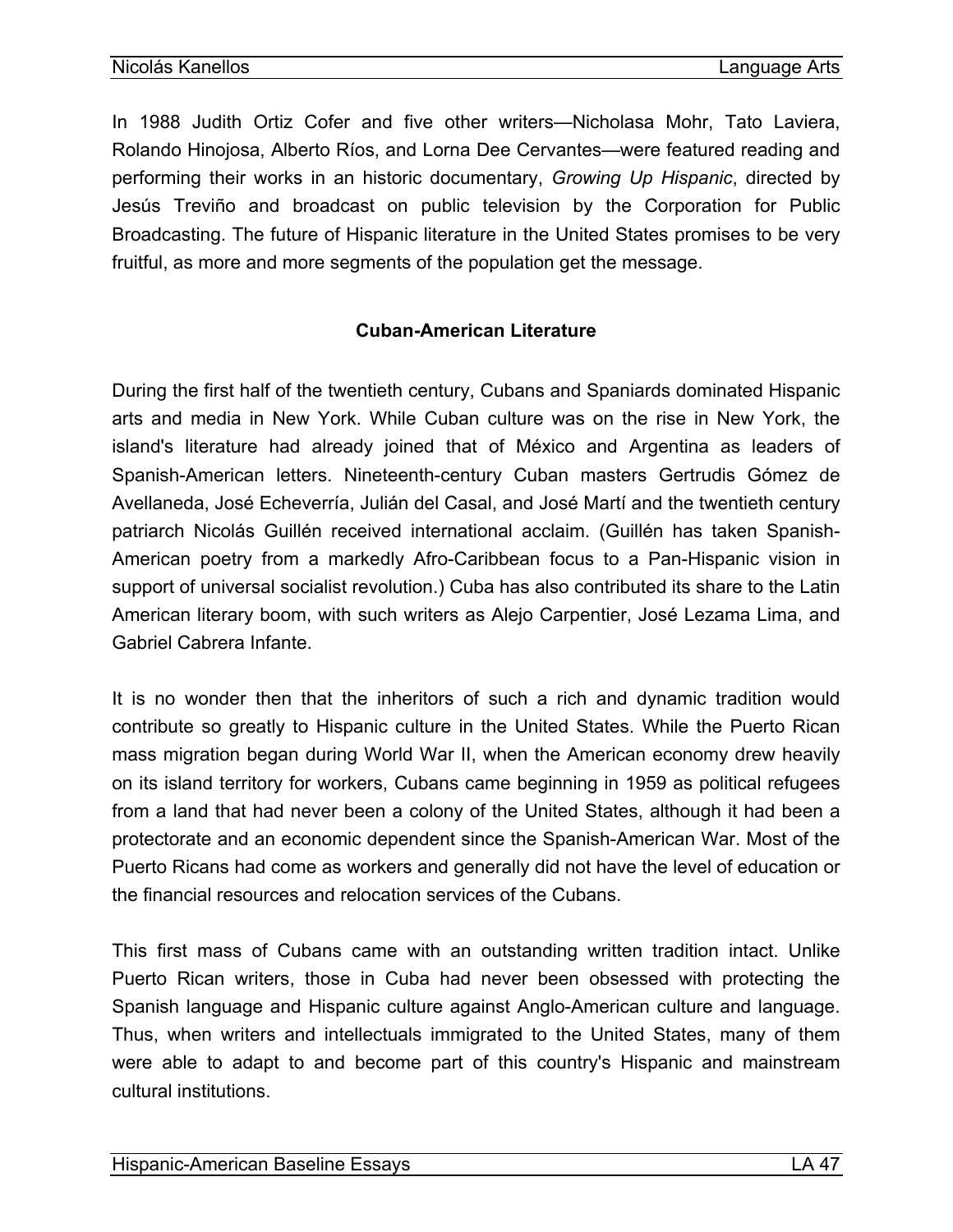<span id="page-49-0"></span>Today, after three decades of new Cuban culture in New York, New Jersey, Miami, and other locations throughout the United States, a Cuban-American literary and artistic presence has developed. Younger writers are no longer preoccupied with exile, with eyes cast only on the island past; instead they are looking forward to participating in the English-language mainstream or serving the intellectual and cultural needs of U.S. Cuban and other Hispanic communities. Thus, a definite separation of purpose and esthetics has developed amidst the younger writers—Roberto Fernández, Iván Acosta, Virgil Suárez, and Oscar Hijuelos, for instance—and older writers of exile—Lydia Cabrera, Matías Montes Huidobro, and José Sánchez Boudy. Also, there continues to be an influx of exiled writers like Heberto Padilla, who are disaffected from Cuban communism but have not yet created for themselves a solid niche within Hispanic and mainstream institutions, such as publishing houses, periodicals, and universities.

During the last decades Cuban-American literature has attacked the Cuban Revolution and Marxism, with the novel of exile serving as a weapon in the struggle. Following the first anti-revolutionary novel, *Enterrado vivo* (Buried Alive), published in México in 1960 by Andrés Rivero Collado, a host of others were published in the United States and abroad by minor writers like Emilio Fernández Camus, Orlando Núñez, Manuel Cobo Souza, Raúl A. Fowler, and Luis Ricardo Alonso. When they were not openly propagandistic and rhetorical, they were nostalgic for the homeland to the point of idealization. Poetry and drama followed the same course, for the most part. Later, political verse would form a special genre of its own, what critic Hortensia Ruiz del Viso has called "poesía del presidio político" (political prisoner poetry). Examples can be found in the works of Angel Cuadra, Heberto Padilla, and Armando Valladares (who resides in Spain, but is quite active in the United States).

#### **New Directions**

A key figure in providing a new direction for Cuban literature in the United States has been Celedonio González who, beginning with *Los primos* (1971, The Cousins), concentrated on Cuban life and culture in the United States. Later, in *Los cuatro embajadores* (1973, The Four Ambassadors) and *El espesor del pellejo de un gato ya cadáver* (1978, The Thickness of the Skin on a Cat Already a Corpse), he examined culture shock and conflict between Cubans and Americans and treated a taboo topic: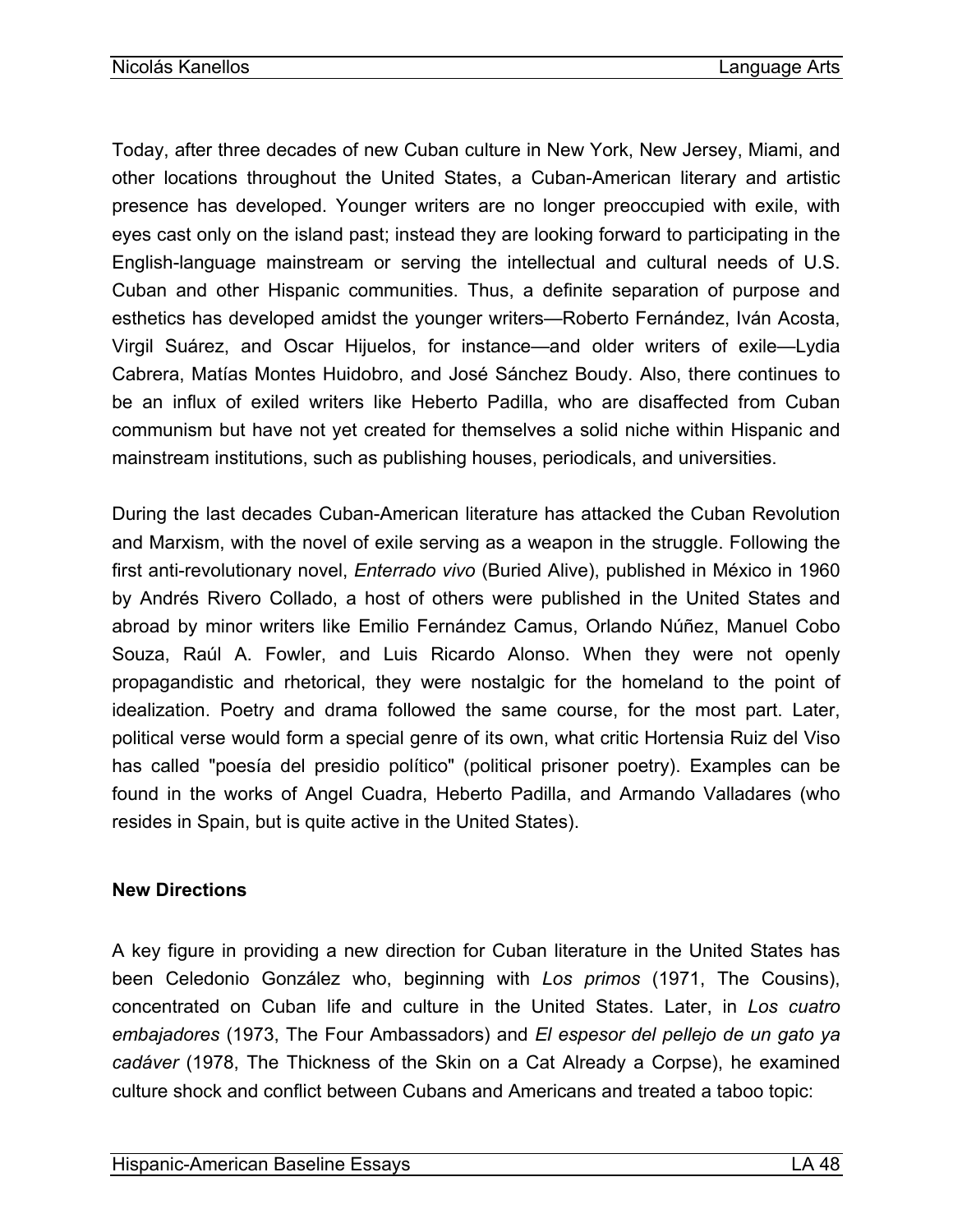criticism of the economic system of the United States and its exploitation of Cuban workers. González presents us with Cubans who do not yet see themselves as Americans but who are also conscious that Cuba is no longer theirs.

Ironically, one of the most important writers in forging a Cuban-American literature and in breaking new ground in his use of the English language is a professor of Spanish: Roberto Fernández. Through his novels, Fernández touches on all of the taboo subjects in the Cuban community of Miami—the counter-revolutionary movement in the United States, racism, acculturation and assimilation—but he also helps the community to look at these subjects in a light vein and to laugh at itself. In his two open-form mosaic-like novels, *La vida es un special* (1982, Life Is on Special) and *La montaña rusa* (1985, The Roller Coaster), Fernández presents a biting but loving satire of a community transformed by the materialism and popular culture of the United States but somewhat paralyzed by nostalgia and political obsession with a communist Cuba. In 1988 Fernández continued the community saga in English, with the publication of *Raining Backwards*, his most well-known and highly regarded novel. Here, as in his other works, the hilarious parade of characters, language styles (with quite a bit of bilingual humor), and diverse social events are aimed at the helping community taking stock of its present circumstances and reckoning with a future here in the United States.

One of the most influential Cuban-American literary magazines has been *Linden Lane* magazine, which is published in Spanish. Published by writer Heberto Padilla and edited by poet Belkis Cuza Malé, who is a professor at Princeton University, the magazine has created a forum for the whole Cuban writing community, both the generation of exile and the new Cuban-American generation. In 1990 the magazine formally announced the advent of a Cuban-American literature with its publication of an anthology containing works in both English and Spanish. Entitled *Los atrevidos: Cuban American Literature*, the anthology is edited by Miami poet Carolina Hospital, also an editor of *Linden Lane*. In 1991 Arte Público Press published an anthology (*Cuban American Theater*, edited by critic Rodolfo Cortina) that also proclaimed a Cuban-American identity. Both collections feature writers dispersed throughout the United States, not just those from Miami and New York.

Among the new generation of Cuban-American writers growing up in the United States, there are a few who have gone through creative writing programs at universities and who thus have had access to mainstream publishing opportunities. An exception is Virgil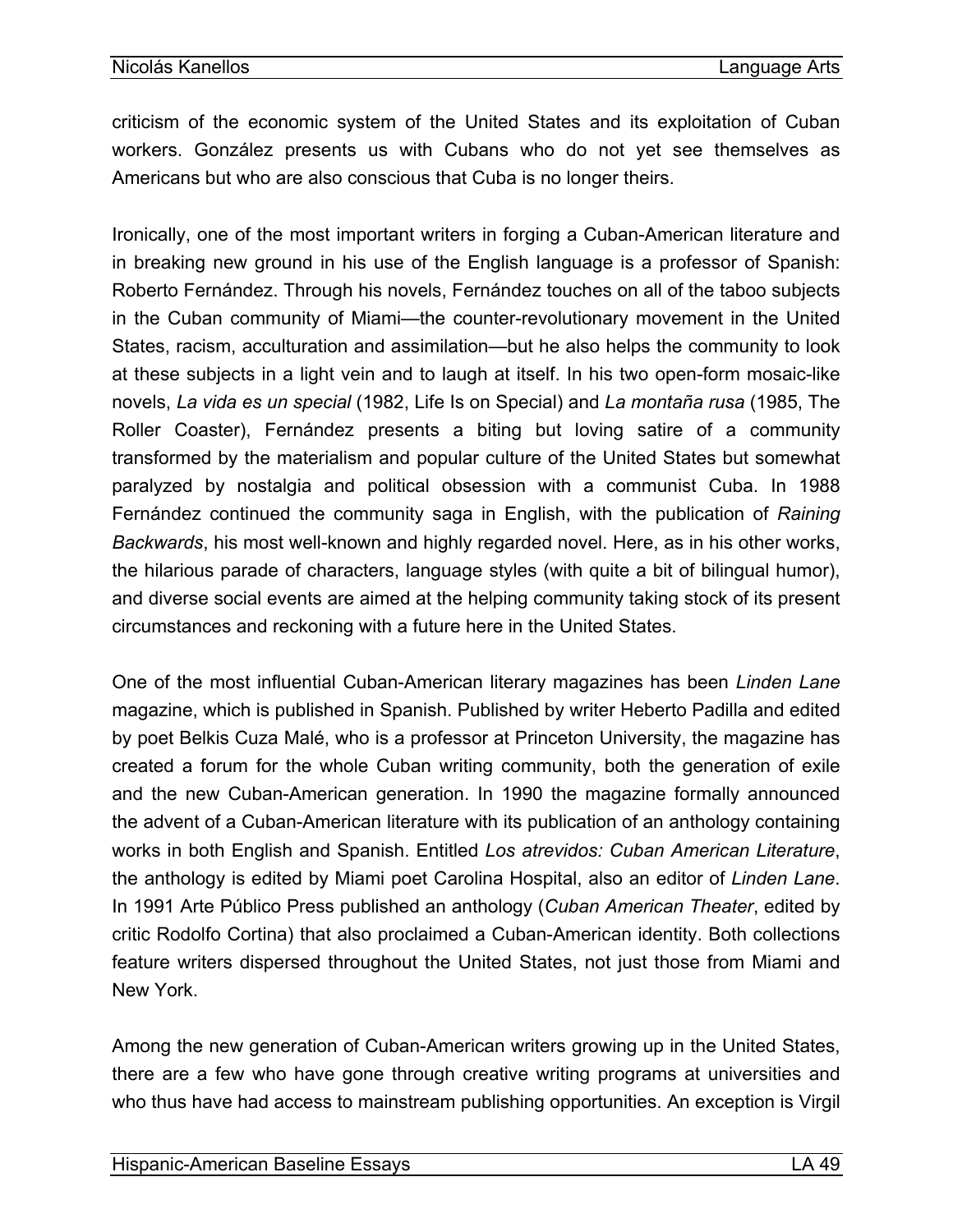Suárez, a graduate of Louisiana State University's important writing program. In 1989 Suárez published *Latin Jazz* (1989) with Morrow and *The Cutter* (1991), with Ballantine Books. His third book, a fine collection of short stories entitled *Welcome to the Oasis*, was not accepted by commercial publishers (who prefer novels) but was published in 1991 by Arte Público Press. *Latin Jazz* is an ethnic biographical novel that portrays a whole Cuban family instead of just one individual. In alternate chapters devoted to each of the family members, Suárez provides their respective histories, hopes, and desires as they wait for a missing family member to arrive in Miami with the Mariel boat lift.

Probably the most important of the Cuban-American writers to come out of a creative writing school is Oscar Hijuelos, who is not the son of refugees from the Cuban Revolution but of earlier immigrants to New York. Hijuelos's first offering, *Our House in the Last World* (1983), is a typical ethnic autobiography and can be seen as a symbol of Cuban assimilation. It is one of the few novels that negatively portrays the island culture, as personified by an alcoholic father, while it develops the tried and true theme of the American dream in the United States. His novel *The Mambo Kings Play Songs of Love* (1990) made history: it is the first novel by an Hispanic writer of the United States to win the Pulitzer Prize. It also marks the first time that a major publishing house, Simon & Schuster, has ever invested heavily in a novel by a Hispanic writer, bringing it out at the top of its list and promoting the book extensively. *The Mambo Kings* is the story of two brothers who were musicians during the heyday of the mambo and during the time when at least one Cuban, Desi Arnaz on the *I Love Lucy* show, had captured the attention of the United States. The novel thus has a historical background that lends it a very rich texture. It allows us to see a portion of American popular culture through the eyes of two performers who were wrapped up in the euphoria of the times and to see the waning of interest in things Latin in the U.S. The tragic ending of the duo is very touching but offers hope for the potential of Hispanic culture to influence the mainstream. In fact, Hijuelo's book and the recognition it has won offer hope of mainstream publishing for other U.S. Hispanic writers.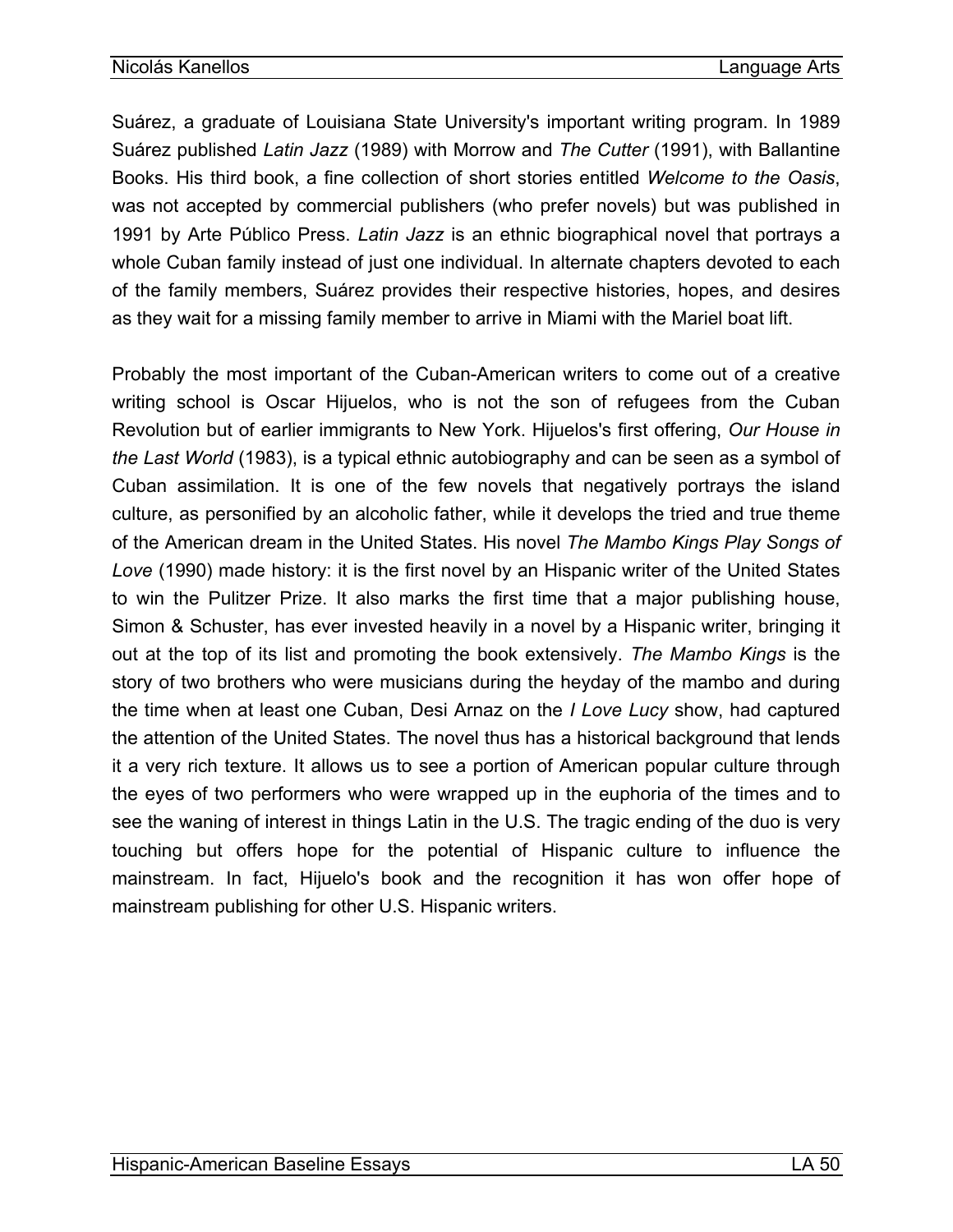# <span id="page-52-0"></span>**LITERATURE IN SPANISH FOR CHILDREN AND YOUNG ADULTS**

# **by Alma Flor Ada**

American Indian and African children, as members of cultures with a rich oral tradition, used to partake of the myths, legends, fables, animal stories, songs, riddles, and sayings of their community. In the same way the Spanish children listened to readings of the chivalry novels (novellas de caballerIa) and stories from *Calila y Dimna* and *El Conde Lucanor*, as well as romances, fairy tales, and fables.

Sometimes early monarchs would ask to have books written for their children, and some poets (the most notable being Lope de Vega, 1562-1635) wrote poetry for their children. But it was not until the eighteenth century in Spain and the nineteenth century in Latin America that books created especially for children became popular.

In the eighteenth century literature for children was a vehicle for teaching moral precepts. Spanish Minister Floridablanca asked Tomás de Iriarte (1750-1791) to write a collection of literary fables, while the Count of Peñafiel made a similar request of Félix María Samaniego (1745-1807). These collections of fables would become part of the education of Spanish-speaking children for the next two centuries.

The novelist Fernán Caballero (1796-1877) in Spain, like the Brothers Grimm, collected folktales and retold them in wonderfully light prose, rich in rhymes and couplets. Caballero became an inspiration for Padre Luis Coloma (1851-1914), who published her biography. In *Recuerdos de Fernán Caballero* he included some of her best stories and his own original ones. "Pelusa" is the story of an orphan girl found in a mouse nest, and "Ratón Pérez" (Mouse Pérez) is the Hispanic equivalent of the tooth fairy.

Newspapers and magazines for children abounded during the nineteenth century, and it is within this genre that one of the most important publications for children was produced. *La Edad de Oro* (The Golden Age), a magazine for children created by José Martí (1853-1895) in New York, was distributed throughout South America. The publication, written in its entirety by Martí, was short lived, but its literary quality is such that it has been reprinted many times in book format. It is unquestionably an exceptional contribution to children's literature in Latin America.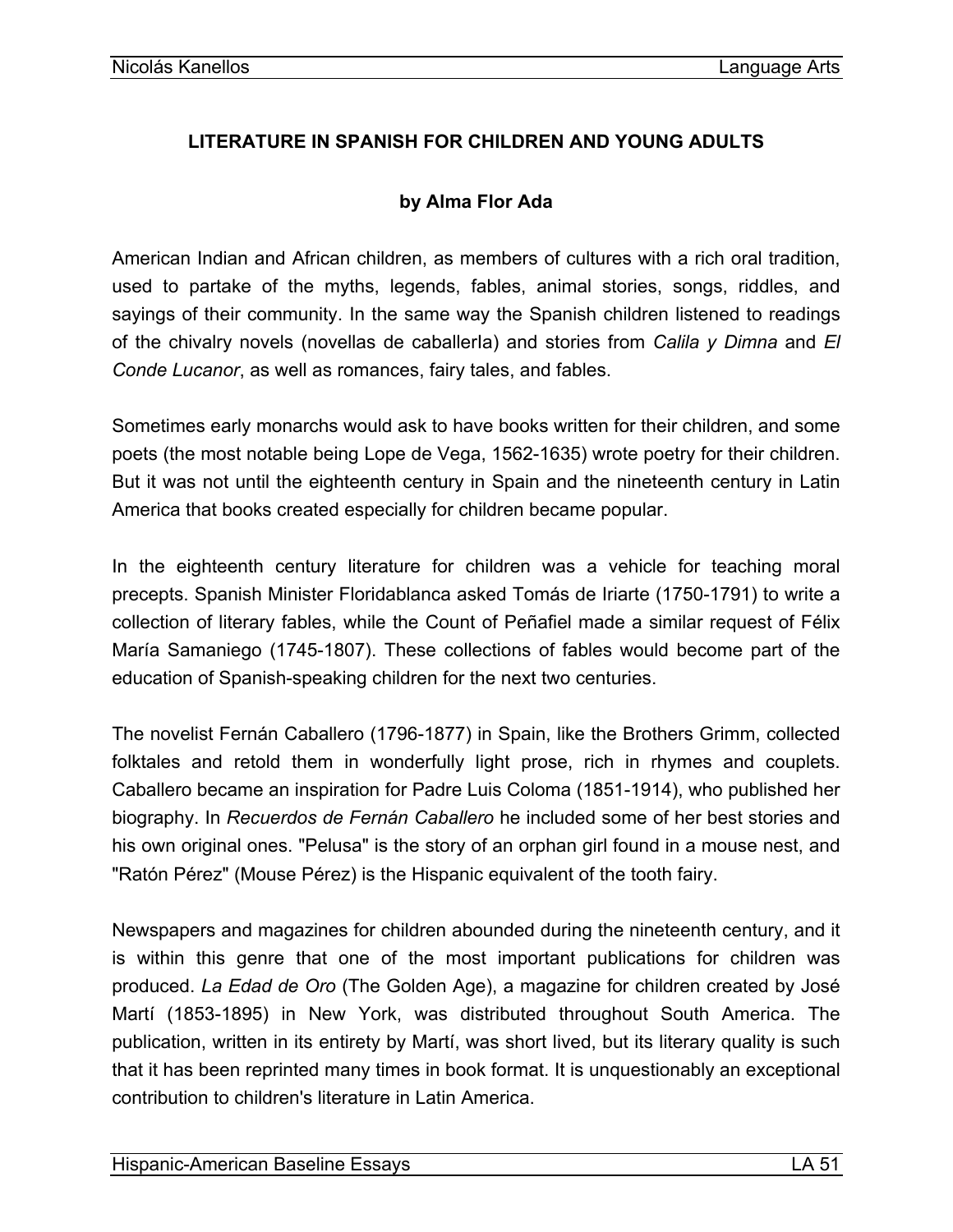Martí raises important issues for children to reflect about: the differences brought about by class and economic status, the contributions of indigenous civilizations and the mistreatment suffered by indigenous peoples, the *mestizo* condition of Latin America, the need to feel proud of "our Indian mother," and the acknowledgment of African heritage. Because his prose is both pristine and charming, these topics are clear and accessible to children and his writing promotes their aestethic development. This classic book can be an excellent introduction to many issues that are still pertinent today.

An interesting consequence of the Spanish Civil War was that many of the intellectuals, writers, and artists who survived it left Spain and went into exile rather than live under the Franco dictatorship. Three of them had a great influence in the development of children's literature in Hispanic America.

Juan Ramón Jiménez (1881-1958), winner of the Nobel Prize for literature in 1956, settled in Puerto Rico, as did another giant of the arts, cellist Pablo Casals. An exquisite poet, with a style of great purity expressing subtle but deep emotion, Juan Ramón strongly influenced later writers in both Spain and Latin America. His book *Platero y yo* (Platero and I), which contains vignettes of his youth in Moguer, was not originally written for children but captured the imagination of teachers, who brought it to classrooms and helped make it a children's classic.

In Cuba, Herminio Almendros made a valuable contribution to children's literature. He organized literary circles for children in the public library in Havana, setting an example that later developed into the outstanding Children's Literary Workshops (Talleres Infantiles). He published a delightful book, *Había una vez . . .* (Once Upon a Time), a collection of folktales and traditional poetry, and penned many other books for children.

In México the Spanish writer Antoniorrobles continued writing the delightful children's stories that he had originally published in Spain, but gave them a Mexican setting.

In Latin America, Argentina and México have had a long tradition of extensive publishing. In both cases publishing for children has been connected to social efforts on behalf of education, inspired by leading educators Sarmientos and Vasconcelos respectively.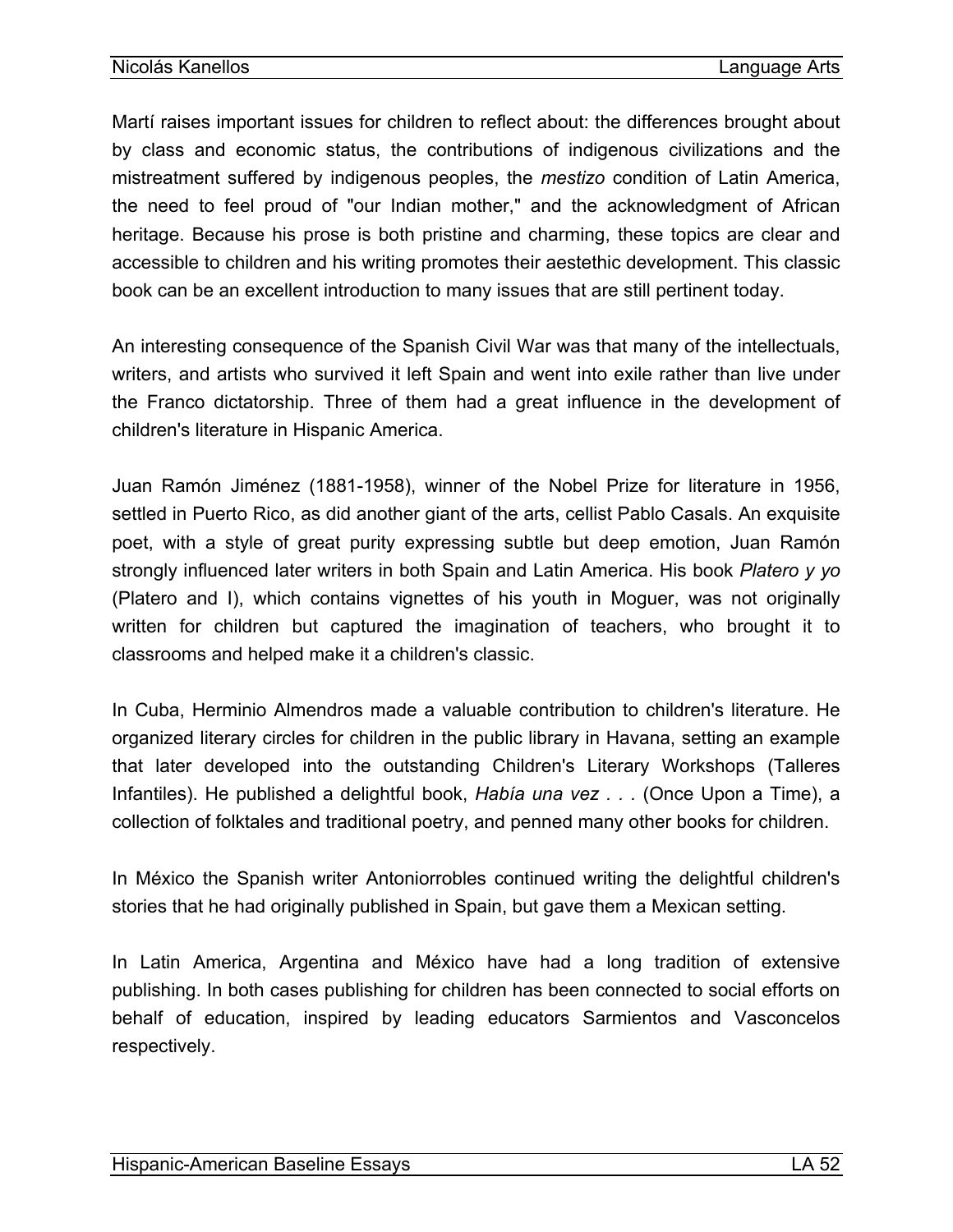In Argentina the Uruguayan writer Constancio C. Vigel (1876-1954) carried on an ample production of books for children and published a children's magazine, *Billiken*, that had wide dissemination in the rest of Latin America. His books were infused with humanism, and although they now seem antiquated, they nurtured several generations of children. In 1924, the poet Germán Berdiales published *Las fiestas de mi escuelita,* initiating a long career of writing for children with a very simple and delicate language. His anthology *Nuevo ritmo de la poesía infantil* (1943) recognized the presence of several new writers committed to a poetry truly for children, a poetry that delights and is not moralizing, didactic, preachy, or tearful. José Sebastián Tallón (1904-1954), with the delightful book *Las torres de Nurenberg*, was one contributor to this new trend, as was Fryda Schultz de Mantovani. Condrado Nalé Roxlo published a delightful story, *La escuela de las hadas* (1963, 1988, A School for Fairies), showing that it was possible to treat the old topics in new ways.

Javier Villafane reaches children through the use of puppets. His company, Títeres de la Andariega, traveled throughout Argentina delighting children and giving the message to adults that it was possible to write using repetitive text, alliterations, and onomatopoeia and a light and lively poetry. *Cuentos y títeres* (1986) contains some favorite stories and scripts for puppet shows.

Perhaps the greatest contributor to this light and humorous style has been María Elena Walsh. With an unsurpassable sense of humor, she creates a lively poetry, much of which she sets to music and sings herself. The influence of her well-loved *Tutú Marambá*, *Zoo loco*, and *El reino del revés*, on the contemporary writers is significant.

Among those currently devoted to creating for children are the poet Elsa Isabel Bornemann, *Laura Devetach* (1989), *Graciela Montes* (1988), and *Gustavo Roldán*  (1986). Two Argentineans, Marta Dujovne and Esther Jacobs, lived and worked extensively in México making a significant contribution especially with books for the young readers inspired by Mexican historical past.

The rich Mexican folklore, and the renewed interest in everything national that the Mexican Revolution promoted, led to multiple recompilations of popular works. Vicente Mendoza published *Lírica Infantil de México* (Children's Popular Poetry in México), *Romance y corrido* (Ballads and *corridos*, 1939), *La décima en México* (The *décima* in México, 1947); Rubén M. Campos compiled *El folklore literario de México* (Mexican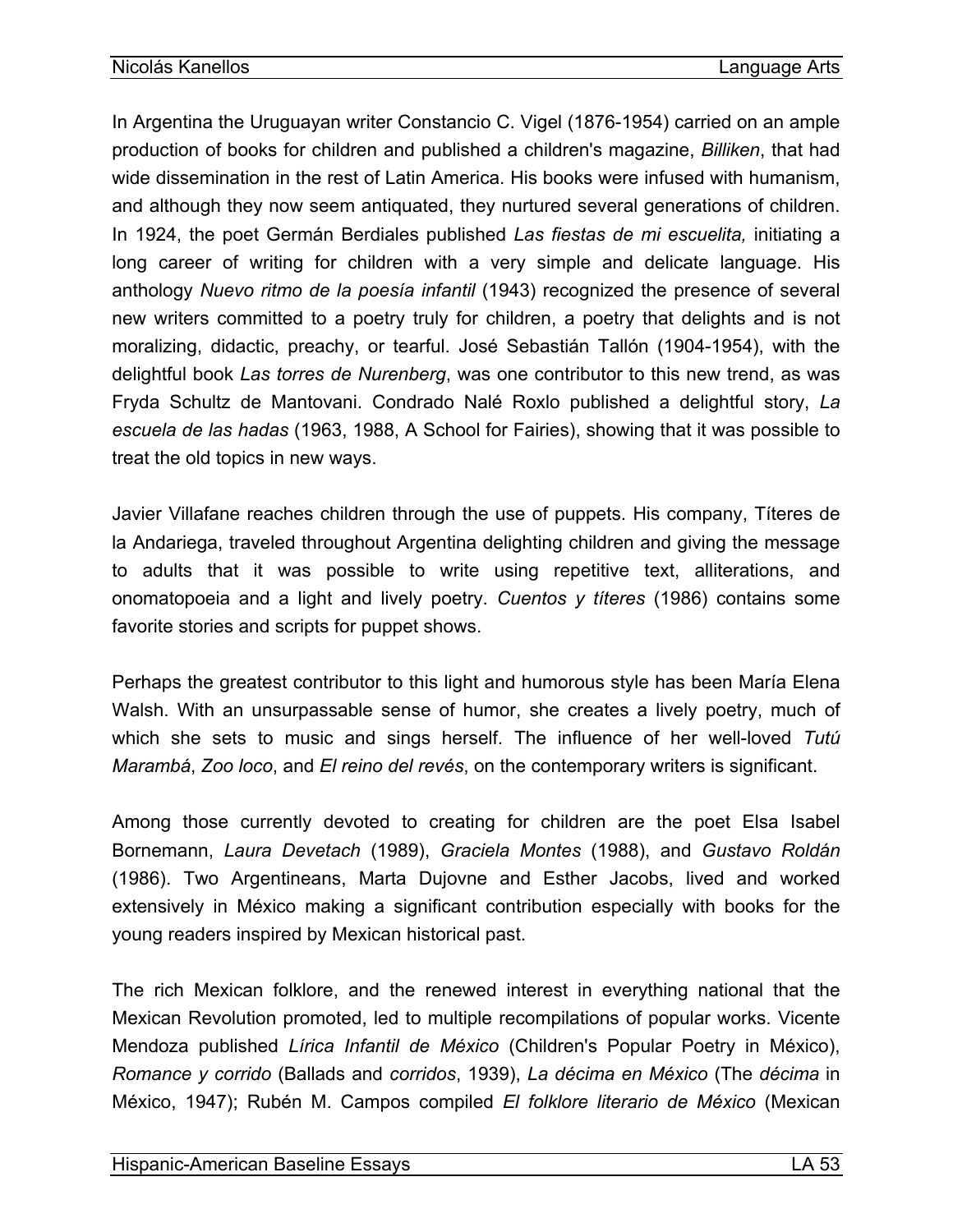Literary Folklore), *Tradiciones y leyendas mexicanas* (Mexican Traditions and Legends), and *Cuentos mexicanos* (Mexican stories). Aurelio Espinosa gathered *New Mexican Spanish Folklore* and Juan B. Real, in 1957, *Cuentos españoles de Colorado y Nuevo México* (Spanish Tales from Colorado and New Mexico).

While much of the popular folklore is not geared specifically to any age, but to all people, some of these authors addressed children directly. They are Alfredo Ibarra with *Cuentos y leyendas de México* (Tales and Legends from México, 1941), Pascuala Corona with *Cuentos mexicanos para niños* (1945), and Blanca Lydia Trejo with *Cuentos y leyendas indígenas para los niños.* 

Two great Mexican poets, Amado Nervo (1870-1919) and José Juan Tablada (1871- 1945), wrote poems that have become part of most children's poetry anthologies. A popular entertainer, Gabilondo Soler, produced a radio program centered in the character of *Cri crí, el grillito cantor* (Cri-crí, the singing cricket), which had an emormous popularity inside and outside México.

Yet for several decades the number of quality books produced for children in México in no way responded to the rich tradition of the country, its diverse indigenous roots, or its large population. The translations of foreign books and comics by far surpassed the creation of a national children's literature, as studied by Irene Herner. The last three decades of the century have seen an extraordinary development, to a great extent supported by government organizations, in particular the SEP (Secretary of Public Education). One important initiative was the publishing of *Colibrí* (Hummingbird), a children's magazine under the direction of Mariana Yampolski, who gathered excellent writers and outstanding illustrators and included traditional and original literature as well as historical and scientific information.

The Libros del Rincón (Books for a Reading Corner) is another excellent initiative from SEP. This program both reprints books published by other publishers and prints original books to create classroom collections. The selections are uniformly well chosen. Of particular interest are those that depict Mexico realistically. *Joaquín y Maclovia se quieren casar* (Joaquin and Maclovia Want to Get Married, Hinojosa y Mesa, 1987) and *Por el agua van las niñas* (Young Girls Fetch Water, Romo, 1988) are inspired and illustrated by turn-of-the-century photographs. A series of books from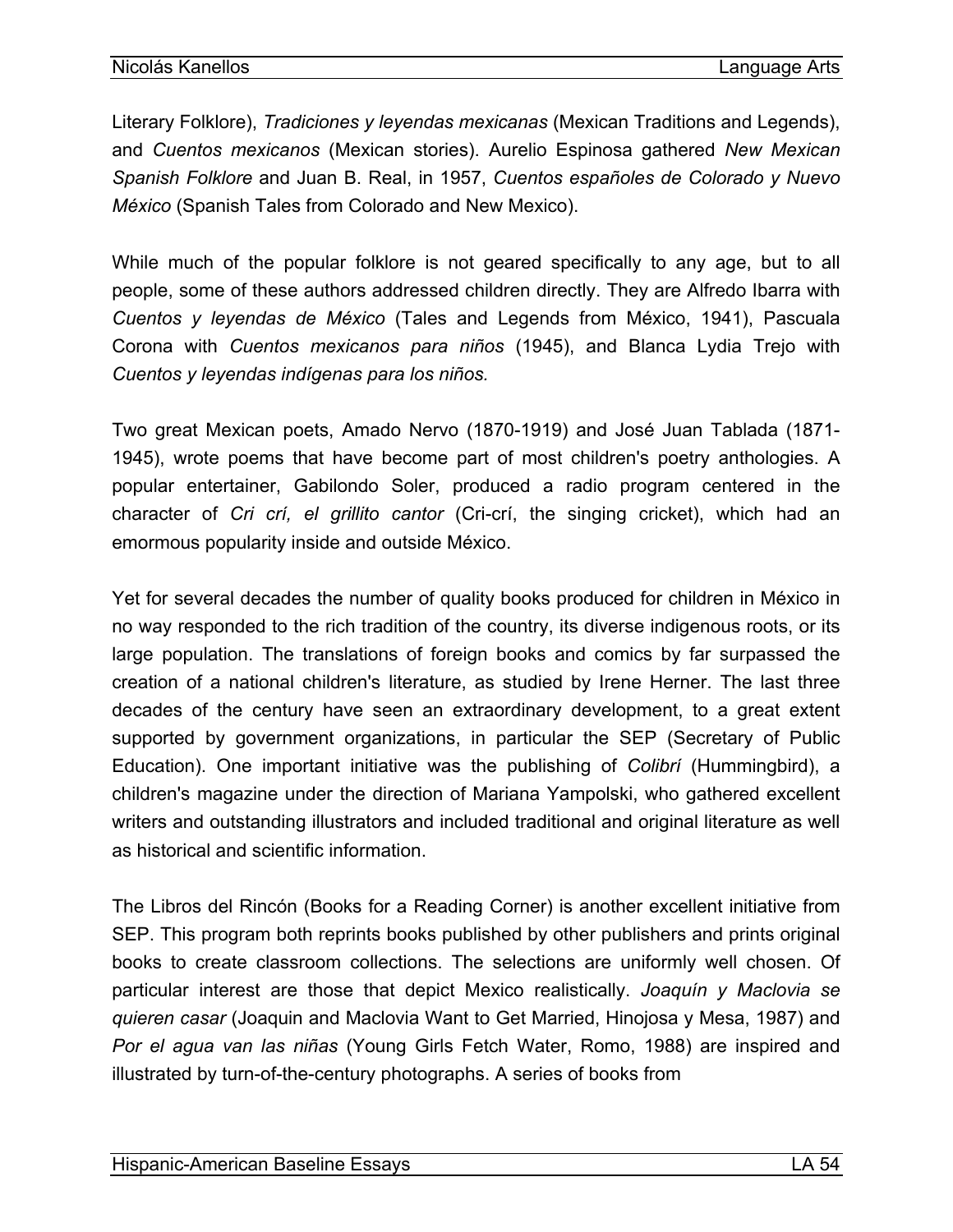this imprint presents the life of today's indigenous children in México. Examples are *Soy Nahuatl* (I'm Nahuatl), *Lagunes and Dolores* (1988), and *Soy Huichol* (I'm Huichol, González, 1988).

The Editorial Amecamecan, also with government aid, has made an outstanding contribution by sponsoring the publication of original Mexican writers. *El maravilloso viaje de Nico Huehuetl a traves de México* (The Wonderful Trip of Nico Huehuetl Across México, Muria, 1986), a spinoff of Selma Lagerloff's classic, recognizes the rich diversity of México. In *Pok a Tok, El juego de pelota* (Pok a Tok, The Ball Game) by Gilberto Rendón Ortiz (1986), Mayan mythology is woven into contemporary stories.

Private publishing houses have also begun to recognize the rich Mexican heritage and to publish beautifully illustrated versions of traditional legends and poetry. *De tigres y tlacuaches* (Of Tigers and Possums, Kurtycz and Kobeh, 1981) is an example of books inspired by the autochthonous literature while *El espejo de obsidiana* (The Obsidian Glass, Goldsmith, 1982) is part of a collection of six stories, each set in a different period of Mexican history.

In Cuba it also took a great deal of government support to develop a sizable production of children's books. The literacy campaign carried on after the Revolution raised the number of readers, but there were few books written originally for children. However, an ample children's literature, with some significant writers, emerged due to several factors: the development of a publishing house, Editorial Gent, devoted exclusively to children's books; the creation of a number of awards; government subsidies to make books inexpensive; a network of small bookstores throughout the country to make books very accessible; the development of public libraries and the children's literary workshops they offered.

It is not uncommon to find great Hispanic poets writing for children. Nicolás Guillén (1902-1989) contributed to that tradition his book *Por el mar de las Antillas anda un barco de papel* (In the Caribbean Sea Sails a Paper Ship, 1978). Mirta Aguirre, unquestionably one of the greatest poets writing for children in this century, collected her children's poetry as *Juegos y otros poemas* (Games and Other Poems, 1974). Her particular style of fusing two words to create new ones is light and bright as butterfly wings and has had a significant influence on younger poets.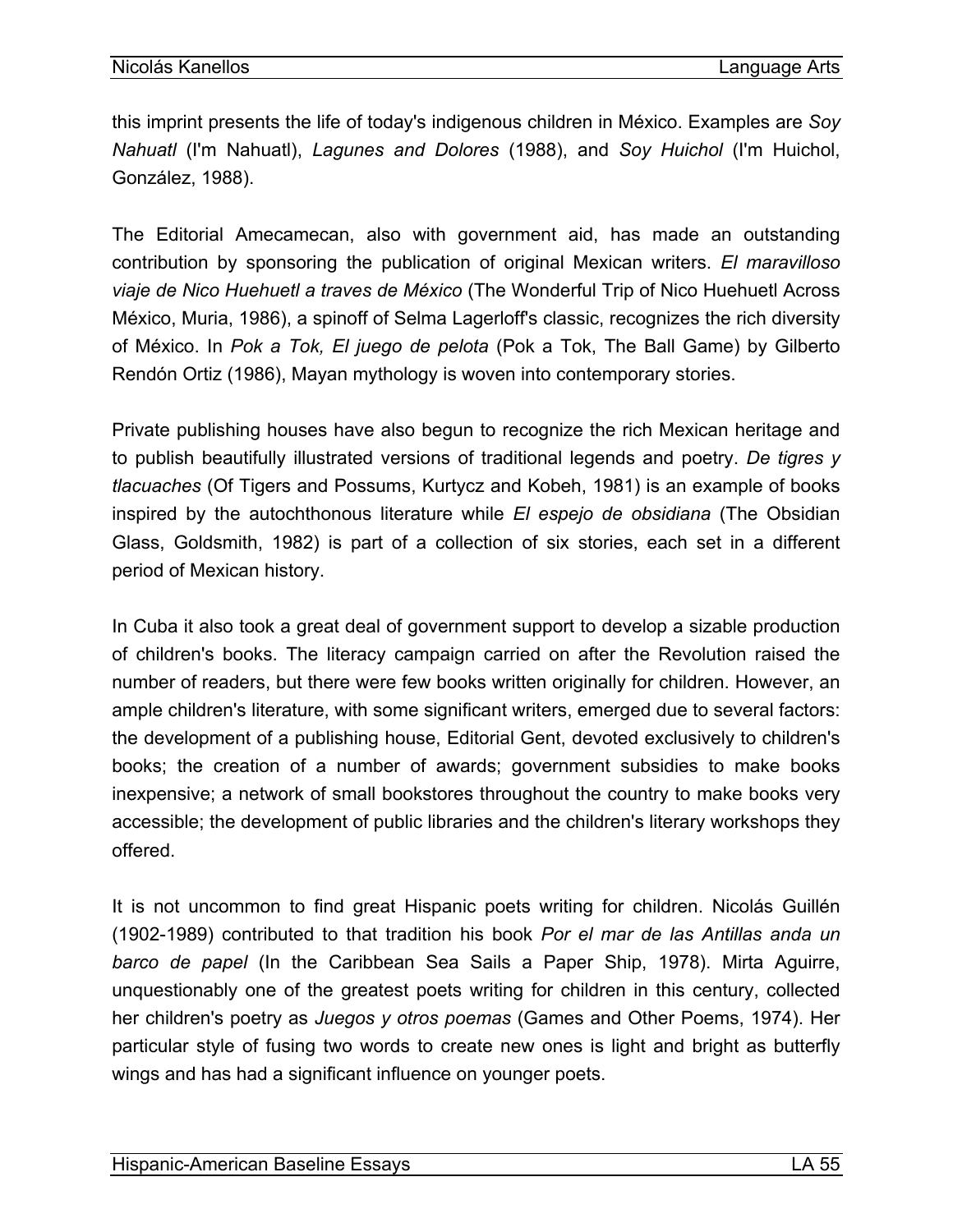Nersys Felipe has twice earned the prestigious award from Casa de las Americas with *Cuentos de Guane* (Tales from Guane, 1975) a book of childhood memories, and *Romas Ele* (1976), a story of a boy descended from slaves. This is one of the few books written in Spanish in which the African heritage has been adequately portrayed.

Two writers recognized for their works for adults have also written extensively for children. They are David Cherician, author of *Caminito del bosque* (A Road in the Forest), who writes of serious topics with a lively Afro-Caribbean musicality, and Dora Alonso (1910-), author of both narrative, *El cochero azul* (The Blue Coachman), and poetry, *La flauta de chocolate* (The Chocolate Flute, 1984) and *Los payasos* (The Clowns, 1985). Julia Calzadilla Núñez in *Cantares de la America Latina y el Caribe*  (Songs of Latin America and the Caribbean), another Casa de las Americas awardwinning book, takes on the challenge of singing to the Latin American countries with a poetry rich in regionalism, a poetry that celebrates the diversity of the people who live in Latin America and the Caribbean. Alga Marina Elizagaray, one of the critics who has extensively promoted the new literature outside of Cuba, has retold a series of African folktales that have taken hold in the Caribbean in a book published in México by Amecamecan, *Fabulas del Caribe* (Caribbean Fables).

In Venezuela, a non-profit organization, Banco del Libro, rescued legends of the Pemón and Guajiro indians and published them in beautifully illustrated hard-cover books under the imprint Ekare. Examples are *El cocuyo y la mora* (The Firefly and the Mulberry Bush, Kurusa, 1978) and *La capa del morrocoy* (The Turtle's Cape, 1982). Contemporary realistic stories denouncing the difficult realities in the outskirts of Caracas are found in *La calle es libre* (The Street Is Free, Kurusa, 1981), one of the few Latin American children's books to have been published abroad in English. *No era vaca ni era caballo* (It Wasn't a Cow nor a Horse, 1984), written by Jusayu, a Guajiro Indian, denounces the effects of the destructive penetration of white men into the territories of the indigenous people.

The lack of support of the publishing houses in the United States has made it very difficult to provide children's literature written locally for Spanish-speaking children in the United States. For the most part, bilingual programs have had to rely on books published in Spain and Latin America. Hispanic writers writing in English in the United States have not had an easy road to travel either, but in spite of all the difficulties a few have made significant contributions.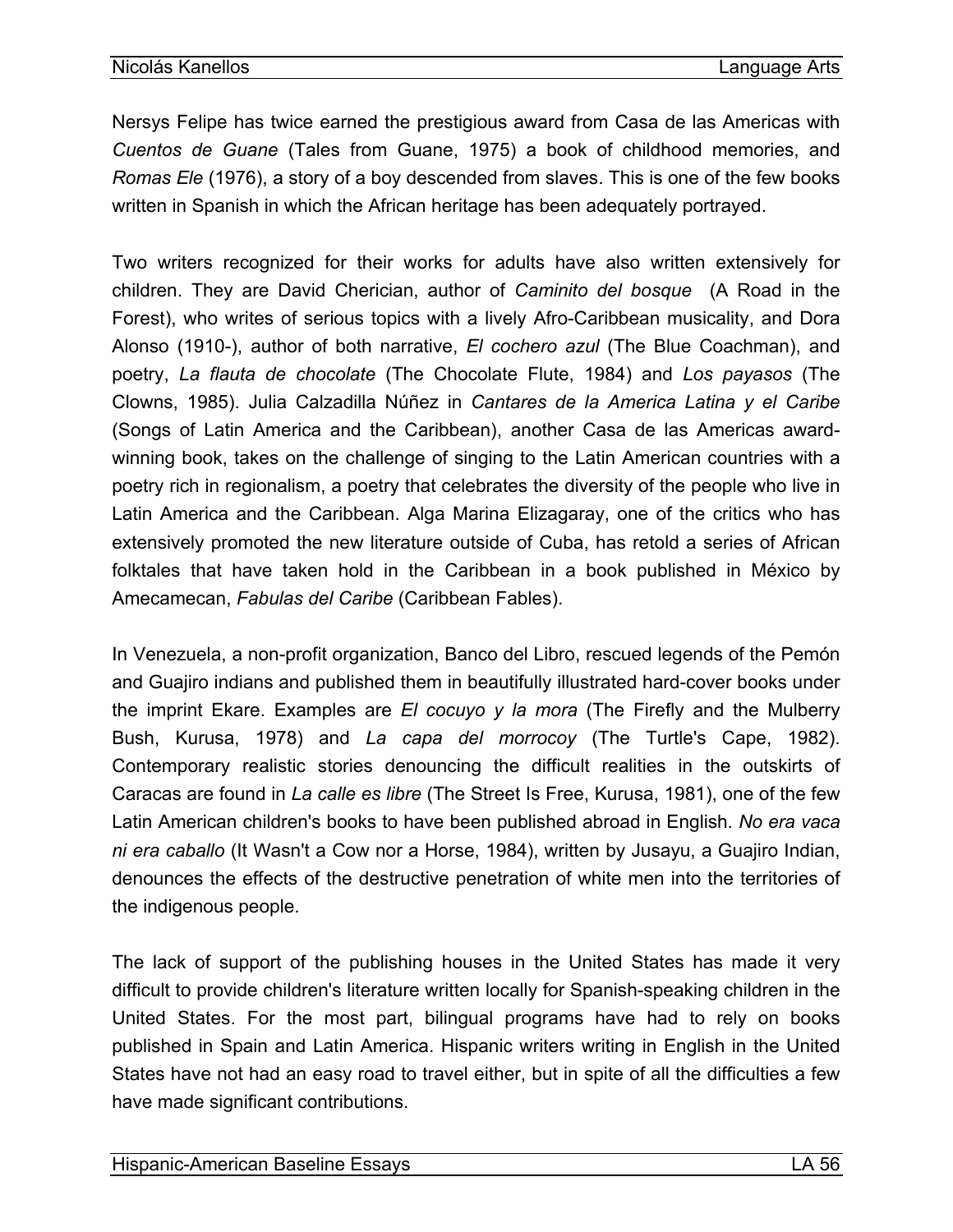Special mention should be made of two pioneers, Chicano Ernesto Galarza and Puerto Rican Pura Belpre. Galarza, who emigrated very young to the United States, felt a strong need to provide a literature for Hispanic children in his adopted country. Lacking external support, he created his own cottage industry editorial effort in San Jose, California, where he published the Colección Mini-Libros, a series of small books, in Spanish and in English, illustrated with black and white photographs taken by the author himself. One of his achievements has been to create Mexican versions of the traditional Mother Goose rhymes. Some of his poems are like brief strokes painting everyday reality. Nature, fruits, plants, insects come alive in his poetry, which is close to the heart of the farm-working child and can bring the city child close to the land. Galarza recognizes the bicultural life of the children for whom he writes, and when the poem suggests it he doesn't shy away from borrowing words from English when writing in Spanish and vice versa.

A librarian in New York, Pura Belpre was an accomplished storyteller who rejoiced in sharing how she had told stories to three generations and welcomed in her library grandmothers who, as children, had listened to her stories. Her book *Perez and Martina* was one of the few publications by a major American publisher of a Latin American folktale. *Santiago* is a beautiful story of a Puerto Rican child in New York.

Nicholasa Mohr, another Puerto Rican author, has contributed her books *Nilda* (1973), *Felita (1979),* and *Going Home (1986).*

A long-time promoter of children's literature in Spanish for Hispanic children, and of literature in English by and about Hispanics for all children, Alma Flor Ada has produced a substantial number of books: original poetry in Spanish, particularly the *Abecedario de los animales* (The Alphabet of the Animals) and the anthology *Días y días de poesía* (Days and Days of Poetry, 1991); predictable stories and big books with light rhythmic text published in both English and Spanish like *El canto del mosquito* (The Song of the Teene-Tiny Mosquito); and picture books like the well-loved *Amigos* (Friends)*.* Her first book with a major American publisher, *The Gold Coin* (Atheneum, 1991), won the Christopher Award. Her new titles include *Serafina's Birthday*, a celebration of the family storyteller; *The Rooster that Went to His Uncle's Wedding* (1992), a folktale; and *My Name is Maria Isabel* (1992), the story of a Puerto Rican girl's struggle to retain her name and identity.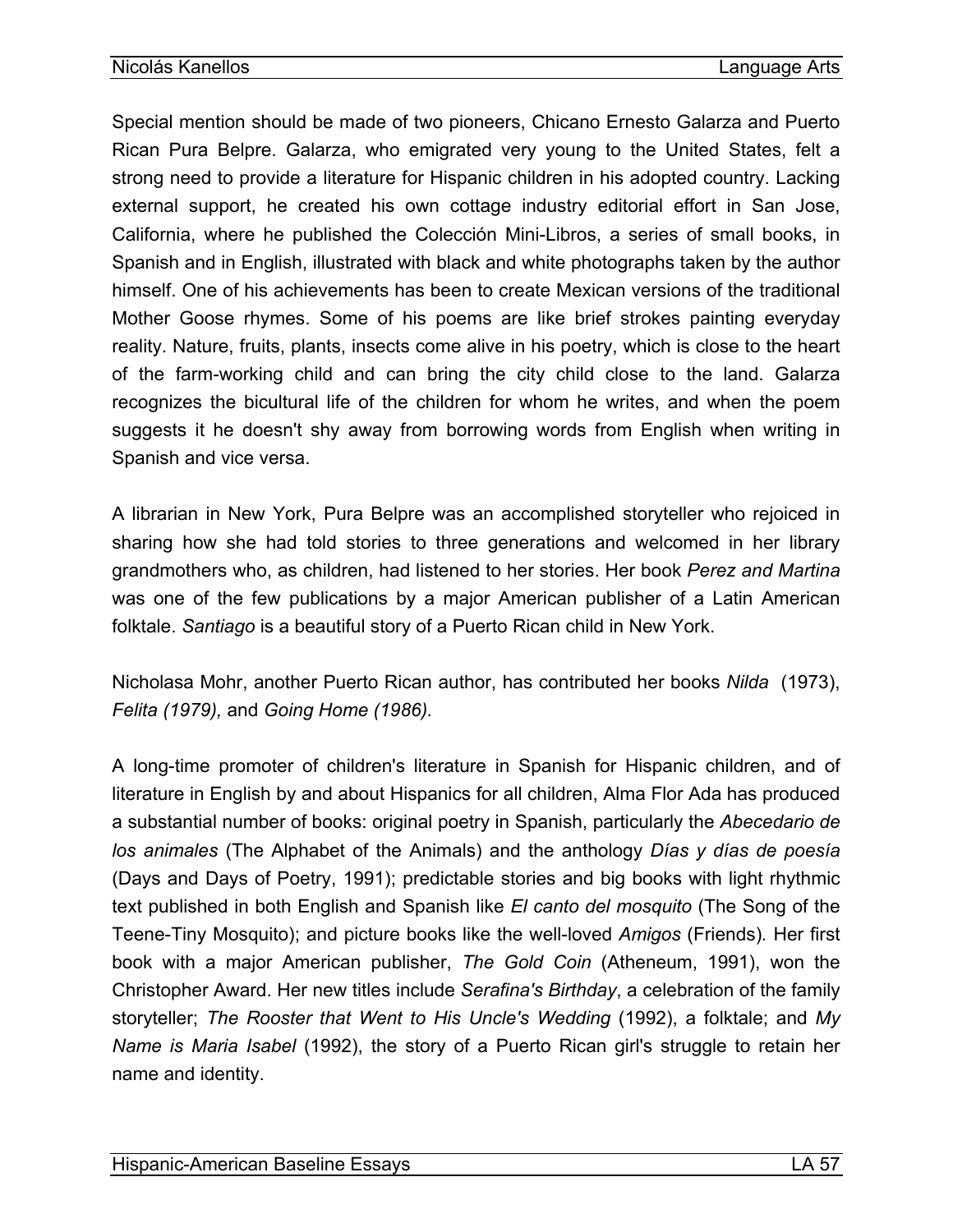Children's Book Press, initiated with federal funding to promote the development of bilingual/multicultural books, has published a number of Latin American legends and a few titles that recognize the reality of Hispanic children. The bilingual book *Las aventuras de Connie y Diego/The Adventures of Connie and Diego* has as protagonists two children with "faces of many colors" that represent the mixed heritage of so many minority children in the United States. While Children's Book Press has made a valuable contribution of beautifully illustrated books coming from the traditions and reality of the people, it has missed the opportunity to help develop minority, in particular Hispanic, writers.

A promising young writer, Rosalma Zubizarreta, has taken a motif from a poem by Alejandro Cruz Martinez and created the striking and lyrical contemporary legend of Lucia Zenteno in *La mujer que brillaba mas que el sol* (The Woman Who Shined More Than the Sun, 1992).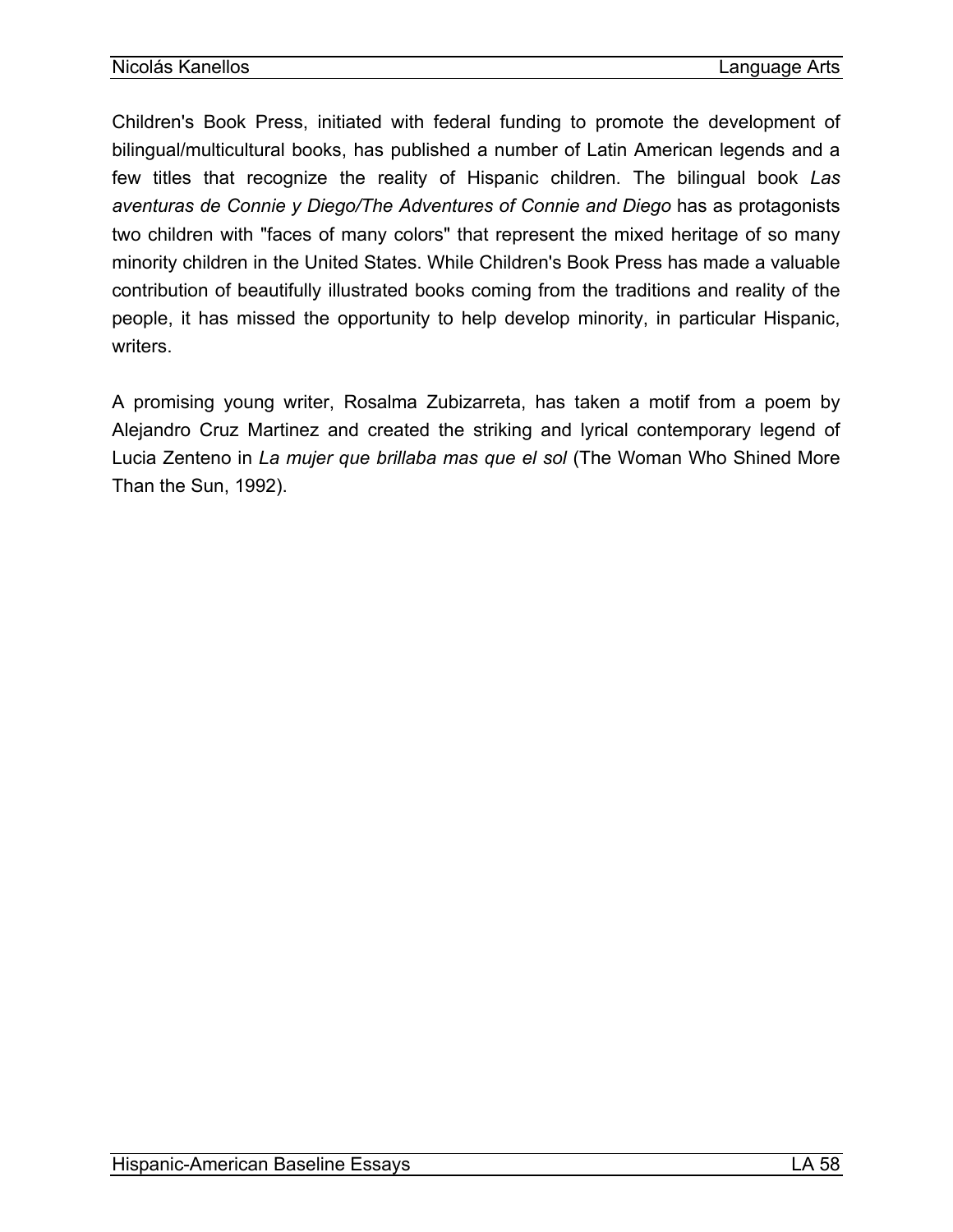# **LATINO CHILDREN'S BOOKS**

### **by Isabel Schon**

<span id="page-60-0"></span>The current renaissance in books for and about Latino children is a source of joy and satisfaction to those of us who serve the reading needs of Latino young readers. In contrast to just a few years ago, Latino/Hispanic/Spanish-speaking young readers can now select from an increasing number of insightful, well-written books—in English and Spanish—that will entertain them, inform them, and/or enrich their lives in numerous ways. Perhaps this wonderful state of affairs is a result of the recent realization by publishers worldwide of the potentially vast market of Latino and Spanish speakers in the U.S. and abroad.

Some of the statistics are difficult to ignore. The U.S. Hispanic-origin population is approaching 25 million—an almost 60 percent increase from the 1980 census. The U.S. Department of Education estimates that Hispanic children make up 73 percent of the 2 million children in the United States who have limited proficiency in English. In addition, it is important to note that Spanish is now the second language in the Western world— 352 million Spanish speakers worldwide. These numbers, coupled with the fact that the field of children's literature in many Spanish-speaking countries is barely developing, may be the catalyst for the constantly improving selection in the quality and quantity of books for and about Latino children.

Nevertheless, numerous problems persist. Foremost among these is the controversy surrounding bilingualism in the U.S. today. On the one hand are those who believe that the U.S. should be an English-only country. English-only supporters believe that Spanish (or other languages) may be spoken at home but that educating children in languages other than English results in cultural and linguistic barriers. On the other hand are numerous researchers and educators who believe that developing literacy in the first language can make a substantial contribution to literacy development in the second language. Moreover, supporters of bilingualism (and multilingualism) believe that free speech in the U.S. should not be limited to speakers of English.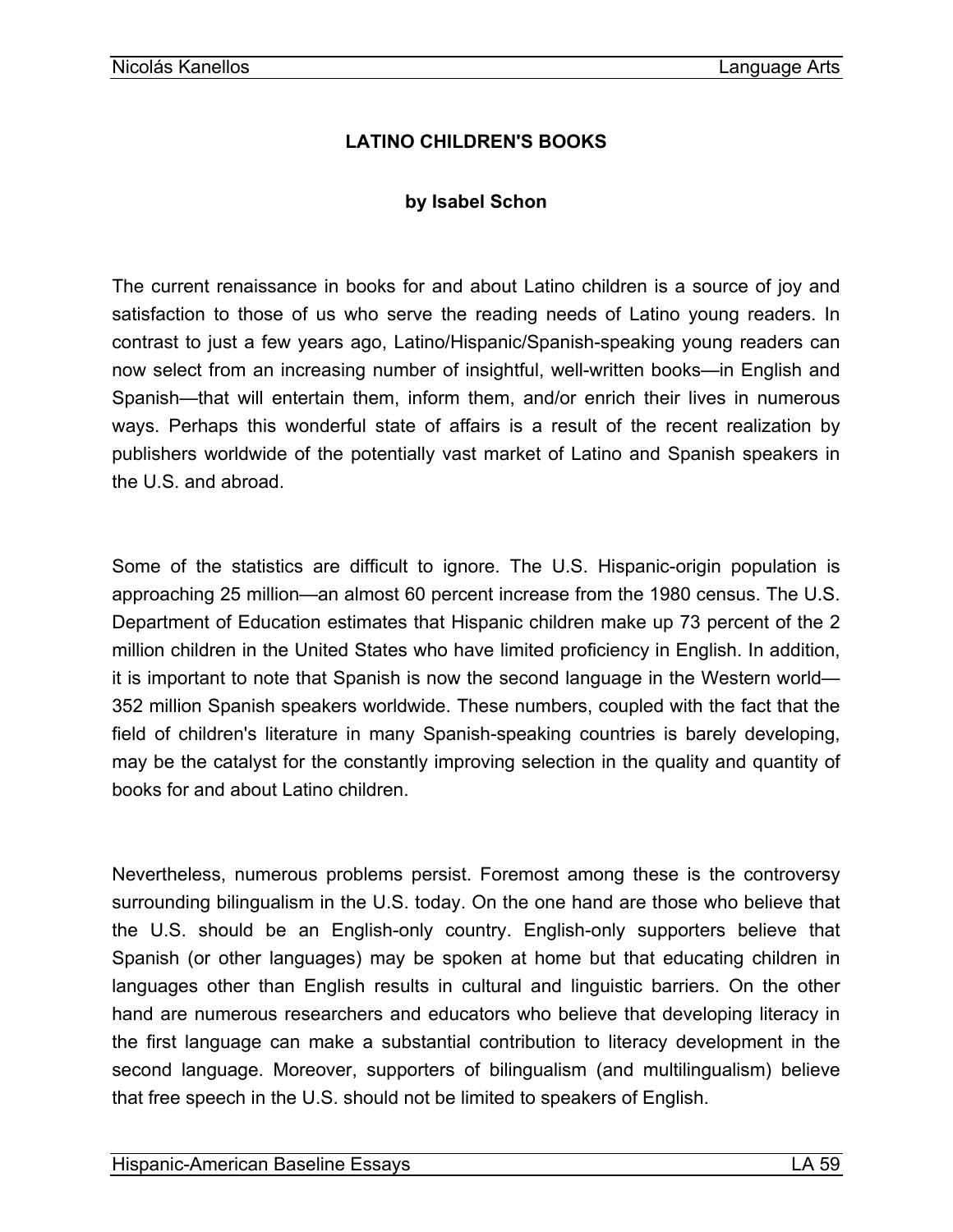# <span id="page-61-0"></span>**Books in English about Latinos**

The good news is the increasing number of books about Latinos for young readers now being published in English in the U.S. The best of these possess all the qualities of wellwritten fiction—honesty, integrity, and imagination. Selectors also will note the increasing number of informational books that will satisfy the curiosity of young readers about Latino people and cultures. The exemplary ones can answer questions on particular aspects of the Latino experience or can enhance the reader's desire for broader knowledge.

The bad news: Many recently published books continue to provide a very limited, onesided, or incorrect perspective about Latinos. These books either foster the common stereotypes of "fiestas," "piñatas," and other "artsy-craftsy" views of Latino people or they abound in sensationalistic information that distorts specific aspects of Latino cultures (e.g., the Aztecs depicted as barbarians involved in gory practices of human sacrifice).

### **Books in Spanish**

The most important feature regarding recent publications in Spanish for young readers is the increasing number of distinguished books that have a high potential for reader involvement or interest. These books—published either in the U.S. or abroad—can appeal to a wide variety of young readers' interests, backgrounds, and ages. Many are truly outstanding books that provide Spanish-speaking children and adolescents with a sense of wonder and satisfaction that is enjoyed by readers everywhere.

Unfortunately two areas of concern persist. Numerous books published in many Spanish-speaking countries still insist on moralizing to young readers about what some adults consider appropriate behavior for the young. These books bore young readers with saccharine descriptions, lofty messages, dogmatic discourses, and virtuous characters that make for truly dull reading.

Another important issue that selectors should note about books in Spanish published in the U.S. is the inferior quality of many of the Spanish translations: incorrect lexical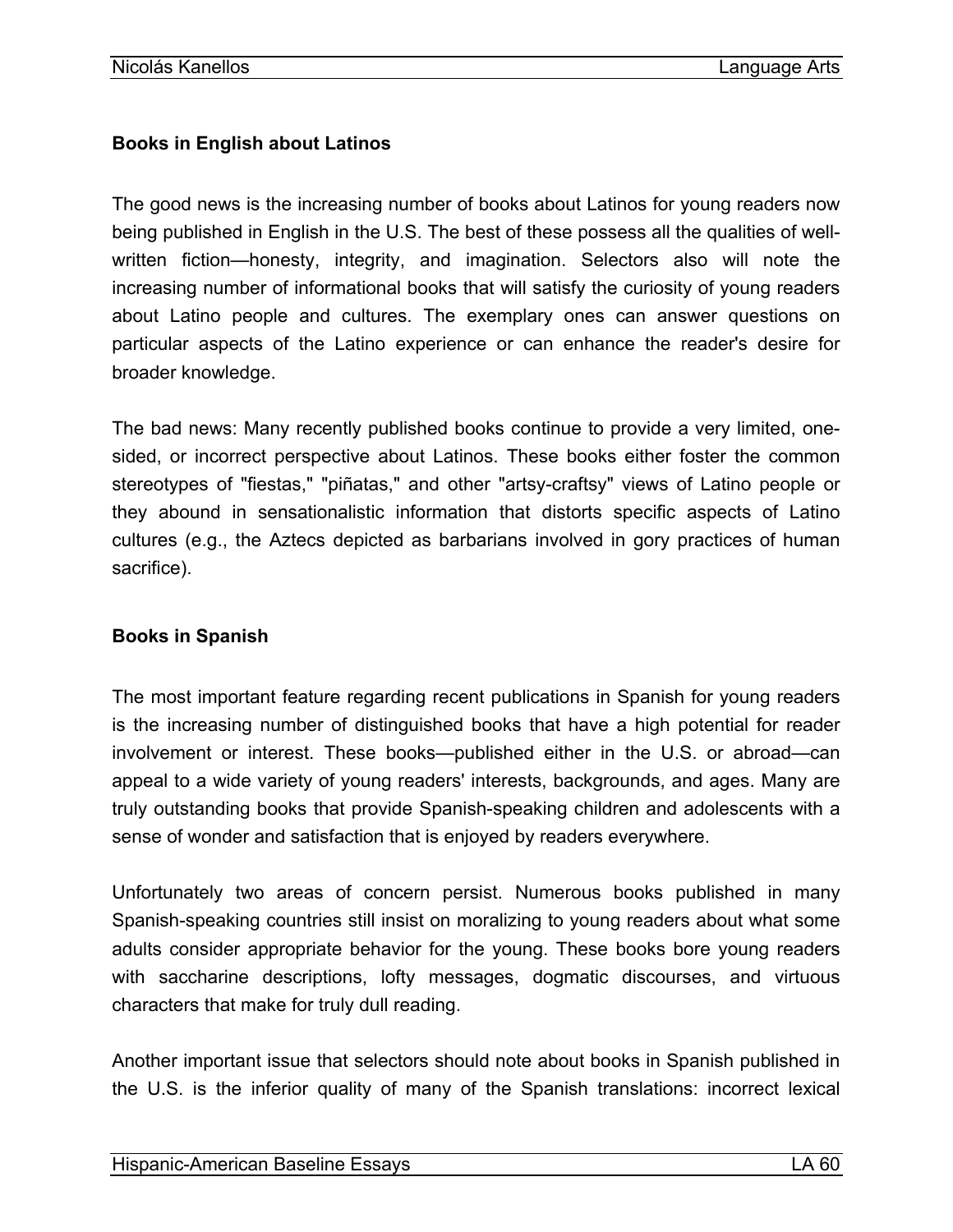construction, unclear phrases, and numerous grammatical, spelling, and typographical